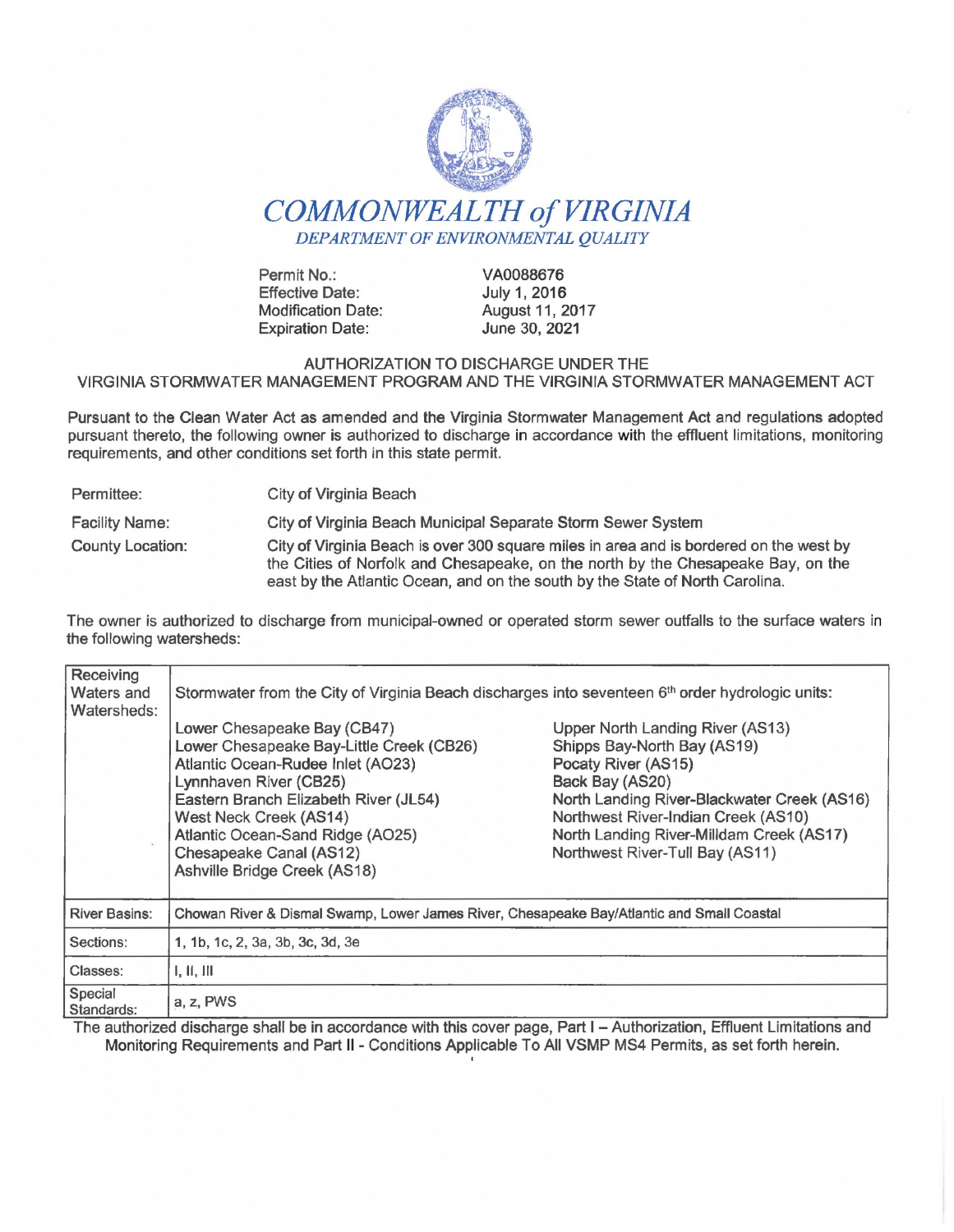Permit No. VA0088676 Page 1 of 39

Ellar  $H$ 110 B. Nother from Community<br>Manager – Office of VPDES Permits<br>Department of Environmental Quality

 $\frac{8}{\frac{11}{7}}$  $\frac{1}{2}$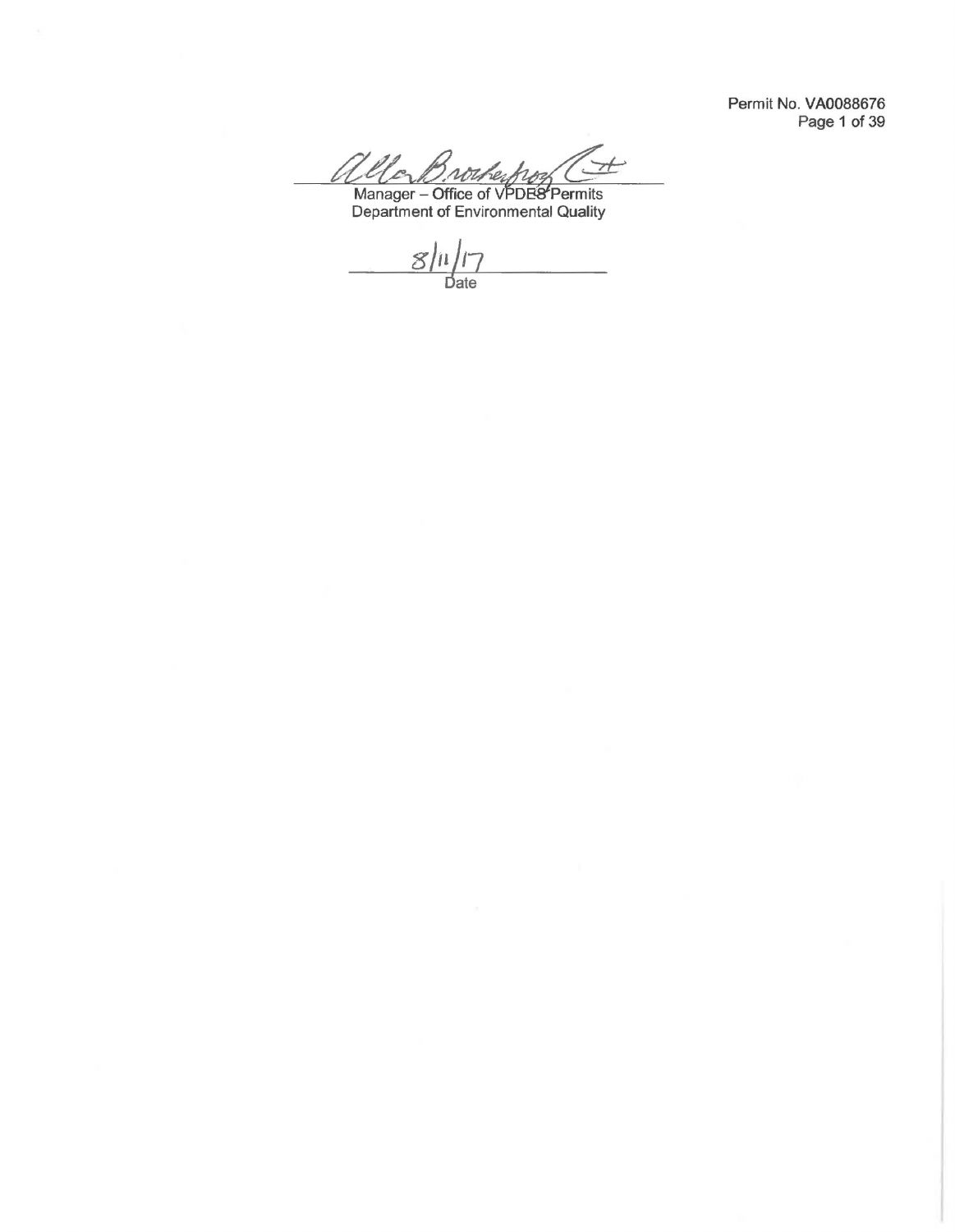#### **PART I-AUTHORIZATION, EFFLUENT LIMITATIONS AND MONITORING REQUIREMENTS**

#### **A. DISCHARGES AUTHORIZED UNDER THIS STATE PERMIT**

## **1. Authorized Discharges**

- a) This state permit authorizes the discharge of stormwater from all existing and new municipal separate stormwater point source discharges to surface waters from the Municipal Separate Storm Sewer System (MS4) owned or operated by the City of Virginia Beach in Virginia.
- b) The following discharges, whether discharged separately or commingled with municipal stormwater, are also authorized by this state permit for discharge through the MS4:
	- 1) Non-stormwater discharges and stormwater discharges associated with industrial activity (defined at 9 VAC 25-31-10) that are authorized by a separate Virginia Pollutant Discharge Elimination System (VPDES) permit;
	- 2) Discharges from construction activities that are regulated under the Virginia Stormwater Management Program (VSMP) (9VAC25-870-10 et seq.) and authorized by a separate VSMP authority permit or state permit; and
	- 3) The following non-stormwater discharges unless the State Water Control Board or the permittee determines the discharge to be a significant source of pollutants to surface waters:
		- (a) water line flushing;
		- (b) landscape irrigation;
		- (c) diverted stream flows;
		- (d) rising ground waters;
		- (e) uncontaminated ground water infiltration (as defined at 40 CFR Part 35.2005(20));
		- (f) uncontaminated pumped ground water;
		- (g) discharges from potable water sources;
		- (h) foundation drains;
		- (i) air conditioning condensation;
		- (j) irrigation water;
		- (k) springs;
		- (l) water from crawl space pumps;
		- (m) footing drains;
		- (n) lawn watering;
		- (o) individual residential car washing;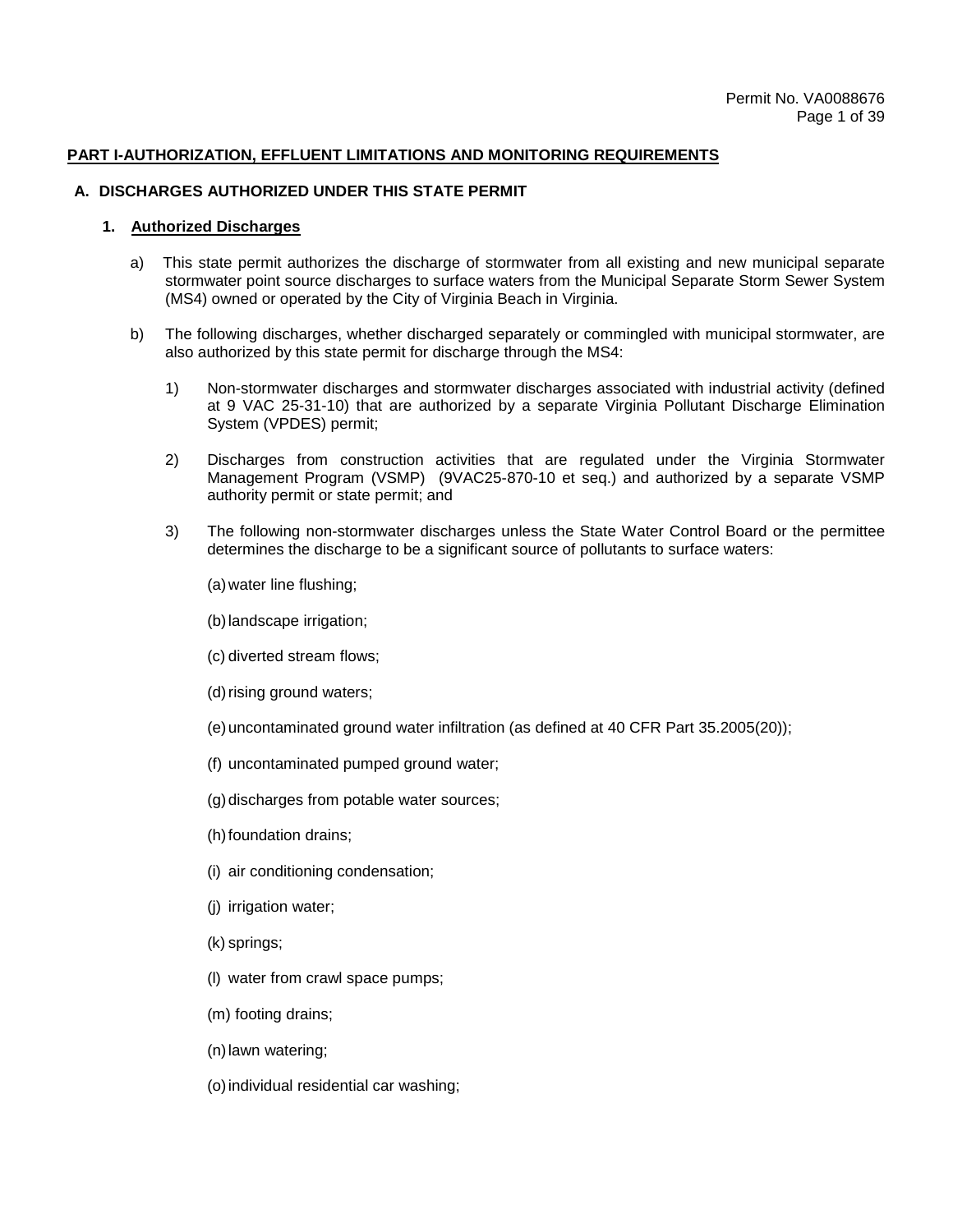- (p) flows from riparian habitats and wetlands;
- (q) dechlorinated swimming pool discharges;
- (r) street wash water;
- (s) discharges or flows from fire fighting activities; and
- (t) other activities generating discharges identified by the Department as not requiring VPDES authorization.
- 4) Materials from a spill are not authorized unless the discharge of material resulting from a spill is necessary to prevent loss of life, personal injury, or severe property damage. The permittee shall take, or require the responsible party to take, all reasonable steps to minimize or prevent any adverse effect on human health or the environment in accordance with the permittee's program under Part I.B.2.f). (Spill Prevention and Response). This state permit does not transfer liability for a spill itself from the party(ies) responsible for the spill to the permittee nor relieve the party(ies) responsible for a spill from the reporting requirements of 40 CFR Part 117 and 40 CFR Part 302. The permittee is responsible for any reporting requirement listed under Part II.G of this state permit.

#### **2. Permittee Responsibilities**

This state permit establishes the specific requirements applicable to the permittee for the term of this state permit. The permittee is responsible for compliance with this state permit. The permittee shall implement and update the MS4 Program Plan (as set forth in Part I.B) to ensure compliance with this state permit. The Department has determined that implementation of the MS4 Program Plan reduces the discharge of pollutants to the maximum extent practicable. Where wasteloads have been allocated for pollutant(s) of concern in an approved Total Maximum Daily Load (TMDL), the permittee shall implement the special conditions as set forth in Part I.D of this state permit. Compliance with the requirements of this state permit shall also constitute adequate progress for this permit term towards complying with the assumptions and requirements of the applicable TMDL wasteload allocations such that the discharge does not cause or contribute to violations of the water quality standards.

The permittee shall clearly define the roles and responsibilities of each of the permittee's departments, divisions or subdivisions in maintaining permit compliance. If the permittee relies on another party to implement portions of the MS4 Program Plan, both parties must document the agreement in writing. The agreement shall be retained by the permittee with the MS4 Program Plan. Roles and responsibilities shall be updated as necessary. Where the permittee relies on another party to implement a portion of this state permit, responsibility for compliance with this state permit shall remain with the permittee.

In the event the permittee is unable to meet conditions of this state permit due to circumstances beyond the permittee's control, a written explanation of the circumstances that prevented permit compliance shall be submitted to the Department in the annual report. Circumstances beyond the permittee's control may include abnormal climatic conditions; weather conditions that make certain requirements unsafe or impracticable; or unavoidable equipment failures caused by weather conditions or other conditions beyond the reasonable control of the permittee (operator error and failure to properly maintain equipment are not conditions beyond the control of the permittee). The failure to provide adequate program funding, staffing or equipment maintenance shall not be an acceptable explanation for failure to meet permit conditions. The Board will determine, at its sole discretion, whether the reported information will result in an enforcement action. In addition, the permittee must report noncompliance which may adversely affect surface waters or endanger public health in accordance with Part II.I.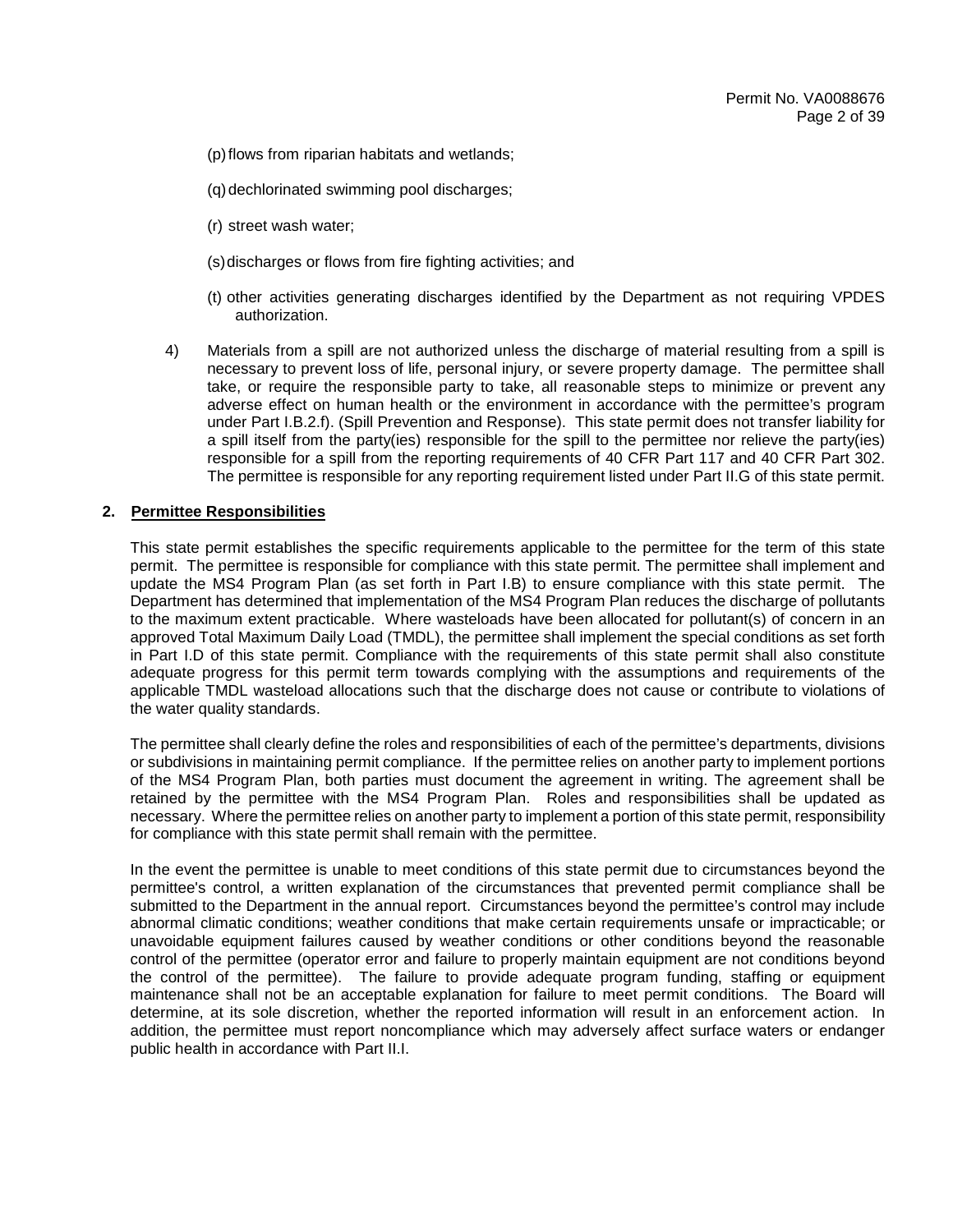- **Each annual report shall include a current list of roles and responsibilities.**
- **Each annual report shall include a list of those circumstances of non-compliance outside of the permittee's control.**

#### 3. **Legal Authority**

The permittee shall maintain and utilize its legal authority authorized by the Commonwealth of Virginia to control discharges to and from the MS4 in the manner established by the specific requirements of this state permit. The legal authority shall enable the permittee to:

- a) Control the contribution of pollutants to the MS4;
- b) Prohibit illicit discharges to the MS4;
- c) Control the discharge of spills and the dumping or disposal of materials other than stormwater (e.g. industrial and commercial wastes, trash, used motor vehicle fluids, leaf litter, grass clippings, animal wastes, etc.) into the MS4;
- d) Require compliance with conditions in ordinances, permits, contracts, inter-jurisdictional agreements, or orders; and
- e) Carry out all inspections, surveillance, and monitoring procedures necessary to determine compliance and noncompliance with permit conditions including the prohibition on illicit discharges to the MS4.

The permittee shall review and update its ordinances and other legal authorities such as permits, orders, contracts, and inter-jurisdictional agreements as necessary to continue providing adequate legal authority to control discharges to and from the MS4.

## 4. **MS4 Program Resources**

The permittee shall submit to the Department a copy of each fiscal year's budget including its proposed capital and operation and maintenance expenditures necessary to accomplish the activities required by this state permit. The permittee shall describe its method of funding the stormwater program with the copy of the fiscal year budget.

#### **SPECIFIC REPORTING REQUIREMENTS:**

• **A copy of the fiscal year's budget including its proposed capital and operation and maintenance expenditures necessary to accomplish the activities required by this state permit shall be submitted with each annual report.** 

#### **5. Permit Maintenance Fees**

Permit maintenance fees shall be paid in accordance with Part XIII of the VSMP regulations (9VAC25-870- 830).

#### **6. MS4 Program Plan**

The permittee shall maintain, implement and enforce an MS4 Program Plan accurately documenting the MS4 Program including all additions, changes and modifications. For the purposes of this state permit, the MS4 Program Plan is considered a single document, but may actually consist of separate documents (e.g., dry weather screening plans, wet weather monitoring plans, TMDL Action Plans, annual reports). Policies,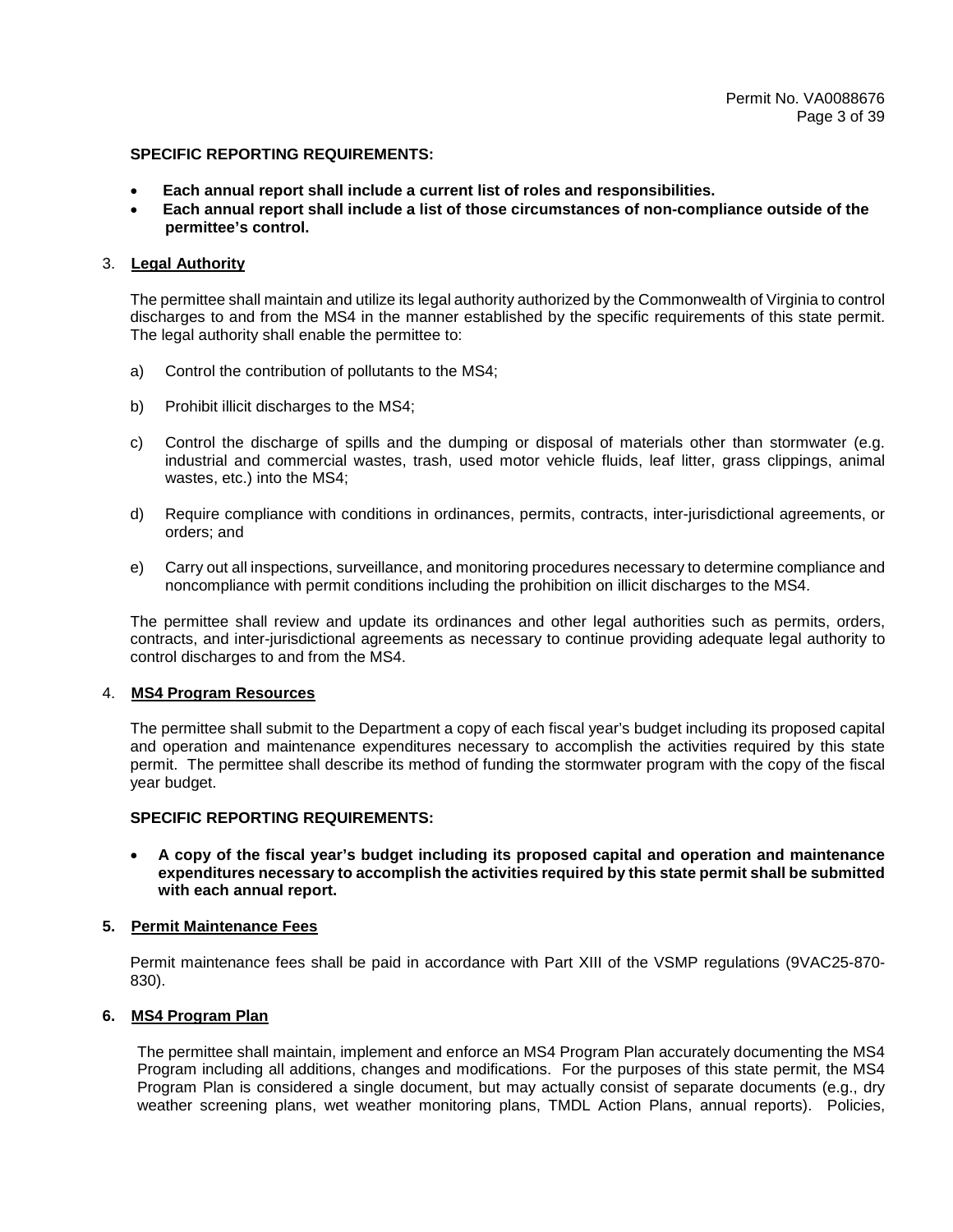ordinances, strategies, checklists, watershed plans and other documents may be incorporated by reference provided the latest revision date is included in the MS4 Program Plan and all documents are available upon request. Specific reference shall be made to any ordinance more stringent than the Virginia Stormwater Management Act (§ 62.1-44.15:24 et. seq.) and VSMP regulations (9VAC 25-870 et. seq.), the Virginia Erosion and Sediment Control Law (§ 62.1-44.15:51 et. seq.) and Regulations (9VAC 25-840 et.seq.) and the Chesapeake Bay Preservation Act (§ 62.1-44.15:67 et seq.) and Chesapeake Bay Preservation Area Designation and Management Regulations (9VAC 25-830 et. seq). The MS4 Program Plan is an enforceable part of this state permit.

Updates to the MS4 Program Plan shall be submitted to the Department for review and approval in accordance with the due dates established by this state permit. Updates to the MS4 Program Plan shall become effective and enforceable upon written approval from the Department.

Upon development, the most recent MS4 Program Plan shall be posted on the permittee's website, and/or provided in another location easily accessible to the public.

## **SPECIFIC REPORTING REQUIREMENTS:**

• **Utilizing the last annual report prior to this state permit effective date as a baseline, no later than 12 months after the permit effective date, the permittee shall submit to the Department for review and approval an updated MS4 Program Plan to describe implementation of this MS4 Program and meet the conditions described in this section.** 

#### **7. MS4 Program Review and Updates**

*MS4 Program Review:* The permittee will review the current MS4 Program Plan annually, in conjunction with the preparation of the annual report required under Part I.E of this state permit.

#### a) *MS4 Program Updates and Modifications:*

Modifications to the MS4 Program Plan are expected throughout the life of this state permit as part of the iterative process to reduce pollutant loading and protect water quality. As such, modifications made in accordance with this state permit as a result of the iterative process do not require modification of this state permit unless the Department determines the changes meet the criteria referenced in 9VAC25-870- 630 or 9VAC25-870-650.

Updates and modifications to the MS4 Program Plan may be made during the life of the permit in accordance with the following procedures:

- 1) Adding (but not eliminating or replacing) components, controls, or requirements to the MS4 Program Plan may be made by the permittee at any time. Additions shall be reported as part of the annual report.
- 2) Updates and modifications to specific standards and specifications, schedules, operating procedures, ordinances, manuals, checklists and other documents routinely evaluated and modified are authorized under this state permit provided that the updates and modifications are performed in a manner (i) that is consistent with the conditions of this state permit, (ii) that ensure public notice and participation requirements established in this state permit are followed, and (iii) that the updates and modifications are documented in the annual report.
- 3) Replacing, or eliminating without replacement, any ineffective or infeasible strategies, policies and Best Management Practices (BMPs) specifically identified in this state permit with alternate strategies, policies and BMPs may be requested at any time. Such requests shall include the following: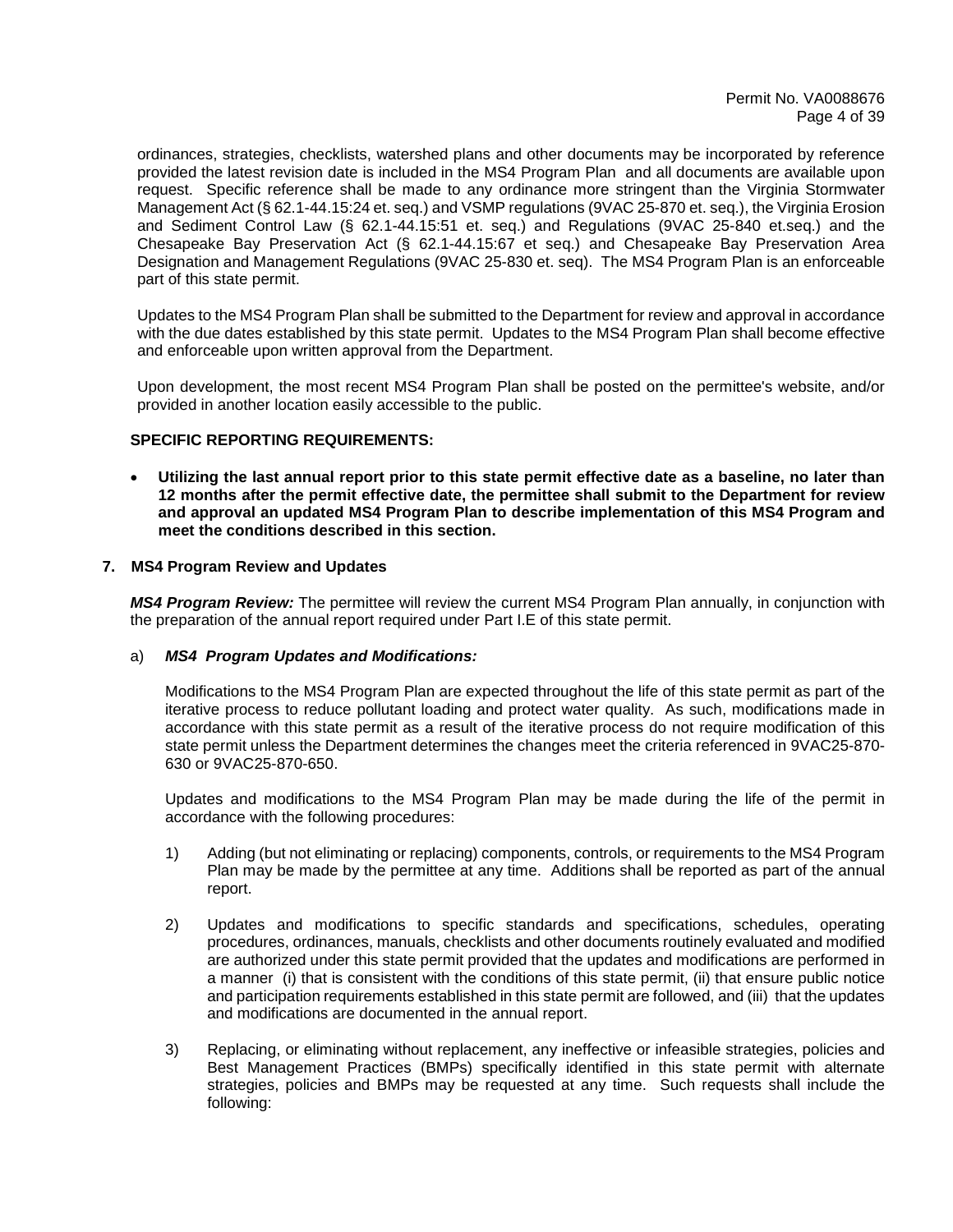- (a) An analysis of how and /or why the BMPs, strategies, or policies are ineffective or infeasible including information on whether the BMPs, strategies, or policies are cost prohibitive;
- (b) Expectations on the effectiveness of the replacement BMPs, strategies or policies;
- (c) An analysis of how the replacement BMPs are expected to achieve the goals of the BMPs to be replaced;
- (d) A schedule for implementing the replacement BMPs, strategies and policies; and
- (e) An analysis of how the replacement strategies and policies are expected to improve the permittee's ability to meet the goals of the strategies and policies being replaced.

Requests or notifications shall be made in writing to the Department and signed in accordance with 9VAC25- 870-370 of the VSMP regulations. Modification to the MS4 Program Plan shall become effective and enforceable upon written approval from the Department. Major modifications to the MS4 Program Plan as defined in 9VAC25-870-10 may require that the permit be reopened and modified pursuant to 9VAC25-870- 630.

## b) *MS4 Program Updates Requested by the Department:*

In a manner and following procedures in accordance with the Virginia Administrative Processes Act, the VSMP regulations and other applicable State laws, statutes and regulations, the Department may request changes to the MS4 Program to assure compliance with the statutory requirements of the Virginia Stormwater Management Act and associated regulations and to:

- 1) Address impacts on receiving water quality caused by discharges from the MS4;
- 2) Include more stringent requirements necessary to comply with new State or Federal statutory or regulatory requirements; or
- 3) Include such other conditions necessary to comply with State or Federal statutory or regulatory requirements.

Proposed changes requested by the Department shall be made in writing and set forth the basis for and objective of the modification as well as the proposed time schedule for the permittee to develop and implement the modification. The permittee may propose alternative program modifications and/or time schedules to meet the objective of the requested modification, but any such modifications are at the discretion of the Department.

## **SPECIFIC REPORTING REQUIREMENTS:**

• **All modifications and proposed modifications shall be reported in accordance with this section of the permit.**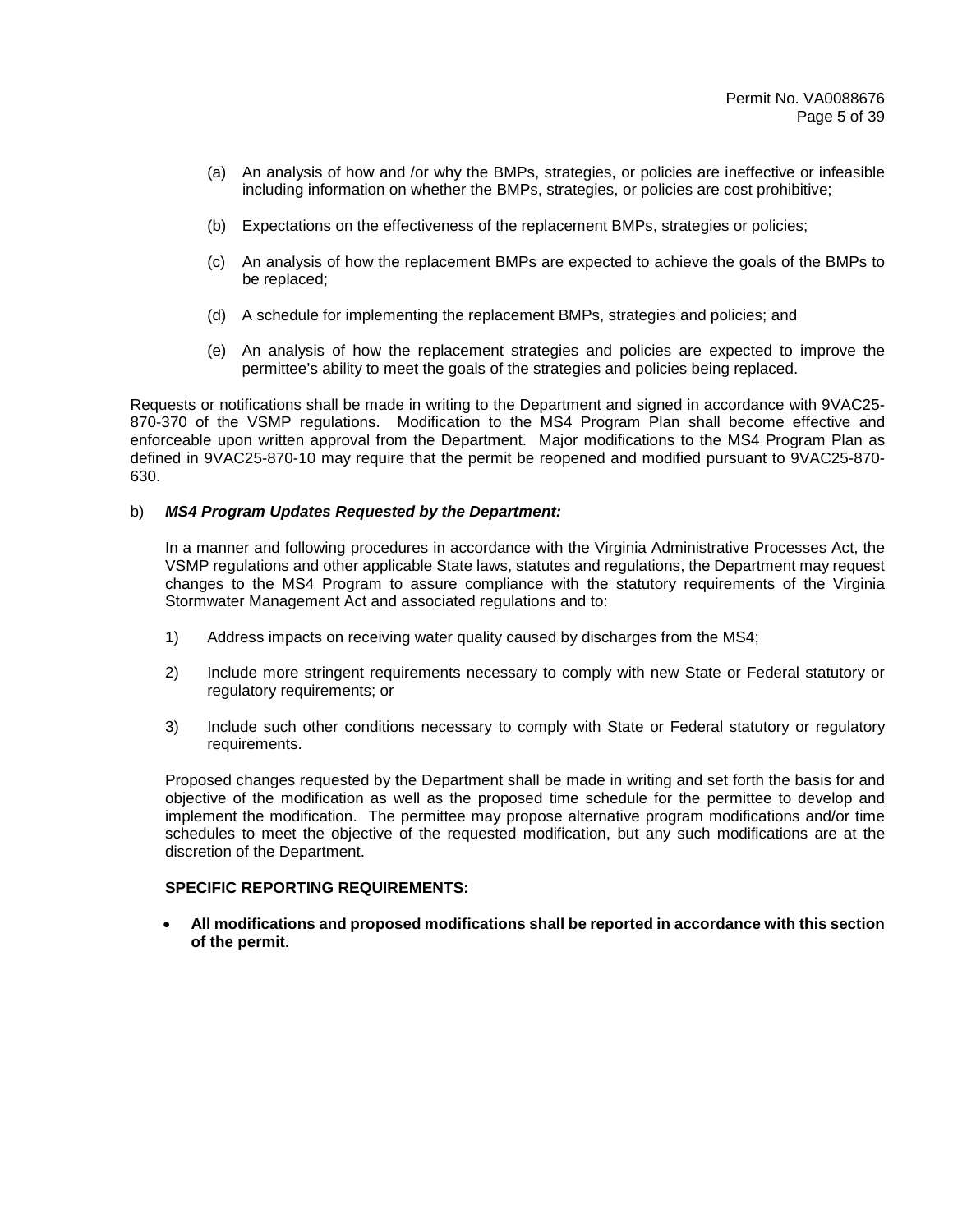## **B. STORMWATER MANAGEMENT**

The following subparts describe the requirements for the permittee to implement in its MS4 Program Plan during this state permit term:

## **1. Planning**

No later than 12-months after the effective date of this state permit, the permittee shall submit to the Department a summary of potential stormwater management projects to be completed during the term of the permit. Projects addressing stormwater quantity may be included if there is a water quality benefit to the project.

No later than 30-days following funding allocation for project development, the permittee shall identify and summarize the project on the permittee's website. Project statuses shall be updated on the website no less than once per year and no later than 30-days following project completion.

# **SPECIFIC REPORTING REQUIREMENTS:**

- **No later than 12 months after the permit effective date, the permittee shall provide the stormwater management project summary sheet. At a minimum, the permittee shall include the following for each project in the summary: type of project or BMP, number of acres which the BMP treats, impervious and pervious acreage treated by the potential project, condition of the downstream channel, amount of total pollutant reduction, feasibility for implementation, and estimated cost of implementation. The summary shall include a prioritized list of the identified projects for consideration of implementation.**
- **Each annual report shall include an updated project summary sheet.**
- **Each annual report shall include a current web link to the project status page.**
- **Each annual report shall include a status update for those water quality projects for which implementation or construction occurred during the reporting year.**

## **2. MS4 Program Implementation**

## a) *Construction Site Runoff and Post Construction Runoff from Areas of New Development and Development on Prior Developed Lands*

- 1) The permittee shall implement a local erosion and sediment control program consistent with the Virginia Erosion and Sediment Control Law § 62.1-44.15:51 of the Code of Virginia and Virginia Erosion and Sediment Control Regulations 9VAC25-840 et seq. and a stormwater management program consistent with the Virginia Stormwater Management Act § 62.1-44.15:24 of the Code of Virginia and Virginia Stormwater Management Program Regulations 9VAC25-870 et seq.
- 2) The permittee shall identify in the MS4 Program Plan all legal authorities for erosion and sediment control and stormwater management that are more stringent than those required under 9VAC25-840 et seq. and/or 9VAC25-870 et seq. that have been adopted in accordance with § 62.1-44.15:65 and/or § 62.1-44.15:33 of the Code of Virginia.

#### **SPECIFIC REPORTING REQUIREMENTS:**

• **Each annual report shall contain the number of regulated land disturbing activities approved and the total number of acres disturbed.**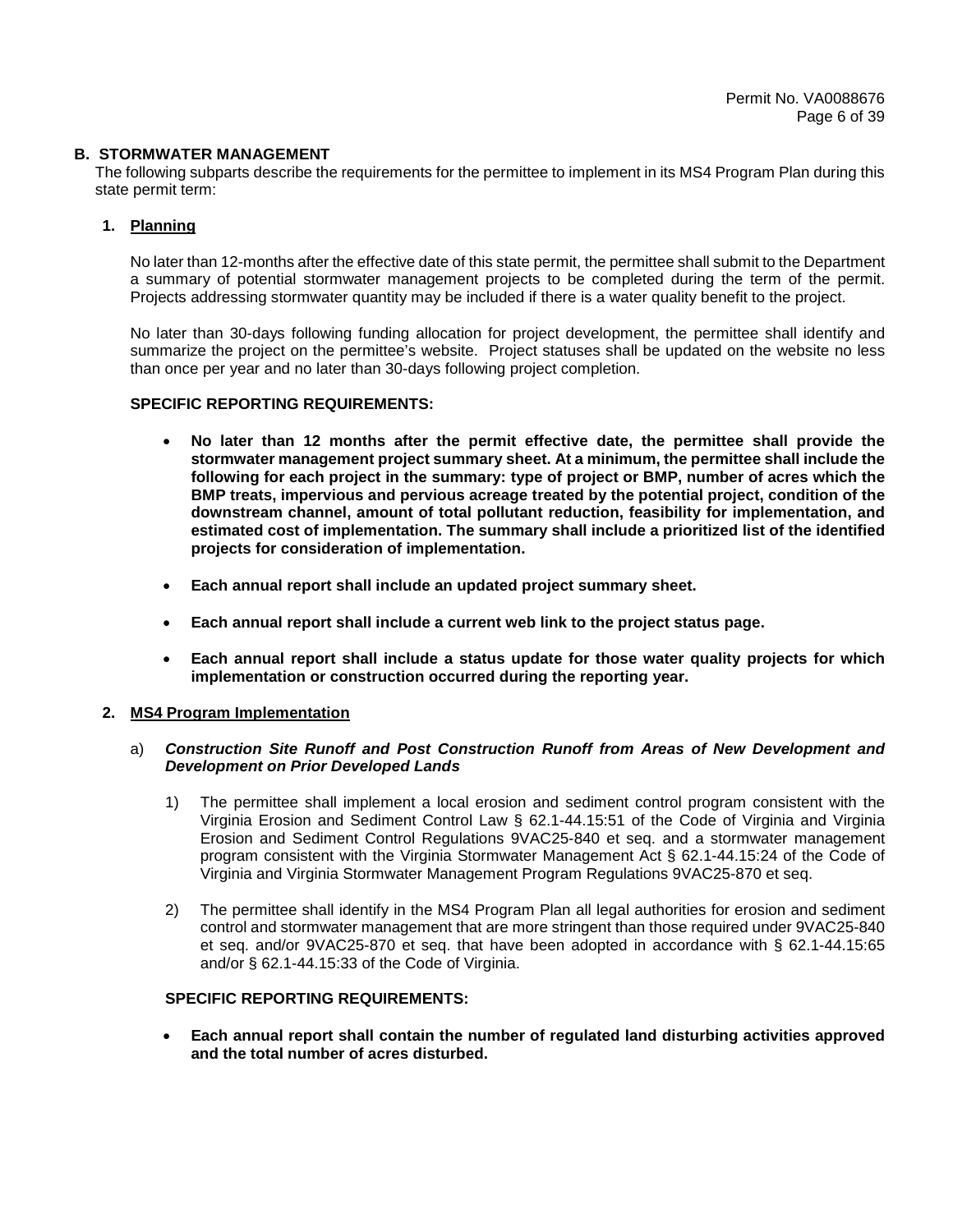- **Each annual report shall contain the number of land disturbing activity inspections conducted and the number and type of each enforcement action taken.**
- **Each annual report shall include a list of land disturbing projects that qualify under the 'Grandfathering' provision of the VSMP regulations found at 9VAC25-870-48 that receive coverage under the General VPDES Permit for Discharges of Stormwater from Construction Activities during the reporting period.**
- **Each annual report shall include a summary of actions taken by the permittee to implement Part I.B.2.a)1) and 2) of this state permit.**

#### b) *Retrofitting on Prior Developed Lands*

From the stormwater management projects included in the summary required in Part I.B.1, the permittee shall complete no less than five (5) projects no later than the expiration date of this state permit. Projects implemented to meet the requirements of Part I.D of this state permit (TMDL Action Plan and Implementation for the Chesapeake Bay Special Condition or TMDL Action Plans other than the Chesapeake Bay TMDL) may be used to meet the requirements of this special condition.

For retrofit projects that do not serve to meet the requirements of Part I.D, the permittee shall submit a summary of projects implemented during the reporting period with each annual report including type of land use being retrofitted, retrofit performed, completion date or anticipated completion date, total acreage retrofitted, total impervious and pervious acreage, and location by latitude and longitude (in decimal degrees).

#### **SPECIFIC REPORTING REQUIREMENTS:**

- **Each annual report shall include a status update for those projects for which implementation began during the reporting period.**
- c) *Roadways* Streets, roads, and parking lots maintained by the permittee shall continue to be operated and maintained in a manner to minimize discharge of pollutants, including those pollutants related to deicing or sanding activities.
	- 1) No later than 24-months after the effective date of this state permit, the permittee shall develop and maintain an accurate list of permittee maintained roads and streets that includes the street name, the miles of roadway not treated by BMPs, and miles of roadway treated with BMPs.
	- 2) No later than 36-months after the effective date of this state permit, the permittee shall develop and implement written protocols for permittee maintained road, street, and parking lot maintenance, designed to minimize pollutant discharge.
	- 3) Materials utilized for deicing activities shall remain covered from precipitation until application.
	- 4) The permittee shall not apply any deicing agent containing urea or other forms of nitrogen or phosphorus to parking lots, roadways, and sidewalks or other paved surfaces.

## **SPECIFIC REPORTING REQUIREMENTS:**

• **The permittee shall include a copy of the written protocols identified in Part I.B.2.c)(2) with the next annual report that is due after development of the protocols.**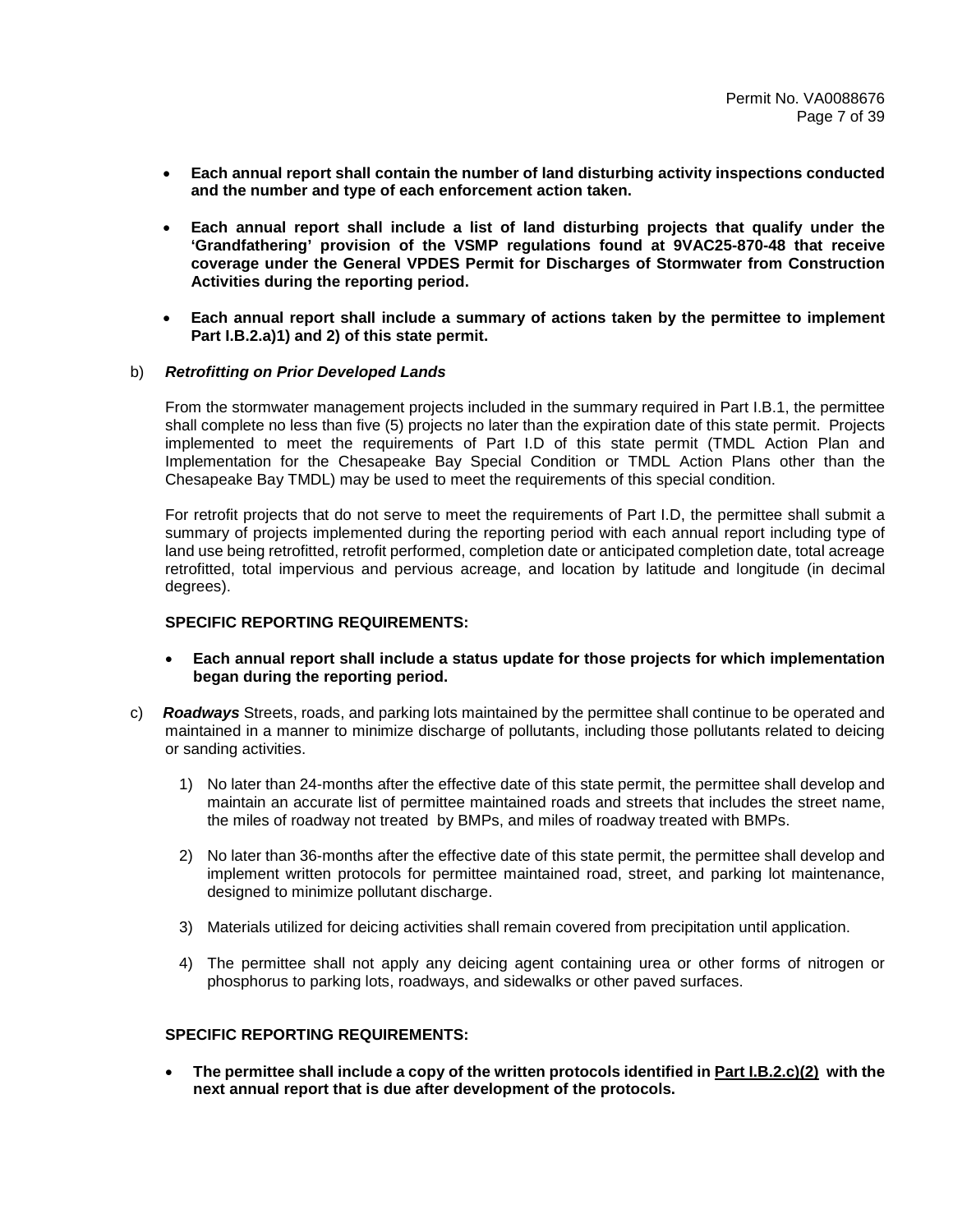- d) *Pesticide, Herbicide, and Fertilizer Application* The permittee shall continue to control the discharge of pollutants related to the storage and application of pesticides, herbicides, and fertilizers applied to permittee rights of way, parks, and other permittee property, as follows:
	- 1) The permittee shall develop and implement turf and landscape nutrient management plans that have been developed by a certified nutrient management planner in accordance with § 10.1-104.2 of the Code of Virginia on all lands owned or operated by the MS4 permittee where nutrients are applied to a contiguous area greater than one acre in accordance with the following schedule:
		- (a) No later than 12-months after the effective date of this state permit the permittee shall identify all permittee lands where nutrients are applied to a contiguous area of more than one acre. A latitude and longitude shall be provided for each such piece of permittee land.
		- (b) The permittee shall develop and implement turf and landscape nutrient management plans on all permittee lands where nutrients are applied to a contiguous area of more than one acre. The following measurable goals are established for the development and implementation of turf and landscape nutrient management plans.
			- (1) No later than 24-months after the effective date of this state permit, not less than 15% of all identified acres will be covered by turf and landscape nutrient management plans.
			- (2) No later than 36-months after the effective date of this state permit, not less than 40% of all identified acres will be covered by turf and landscape nutrient management plans.
			- (3) No later than 48-months after the effective date of this state permit, not less than 75% of all identified acres will be covered by turf and landscape nutrient management plans.
		- (c) The permittee shall annually track the following:
			- (1) The total acreage of permittee lands upon which nutrients are applied and controlled using general City guidelines or standard operating procedures;
			- (2) The acreage of permittee lands where turf and landscape nutrient management plans are required; and
			- (3) The acreage of permittee lands covered by turf and landscape nutrient management plans have been implemented.
	- 2) The permittee shall continue to employ good housekeeping/pollution prevention measures in the application, storage, transport and disposal of pesticides, herbicides and fertilizers.
	- 3) The permittee may regulate the use, application, or storage of fertilizers pursuant to §3.2-3602 of the Code of Virginia.
	- 4) The permittee shall track the acreage of permittee lands managed under Integrated Pest Management Plans.

• **The annual report due October 1, 2017 shall contain a list of all permittee lands and applicable acreage on which nutrients are applied to more than one contiguous acre.**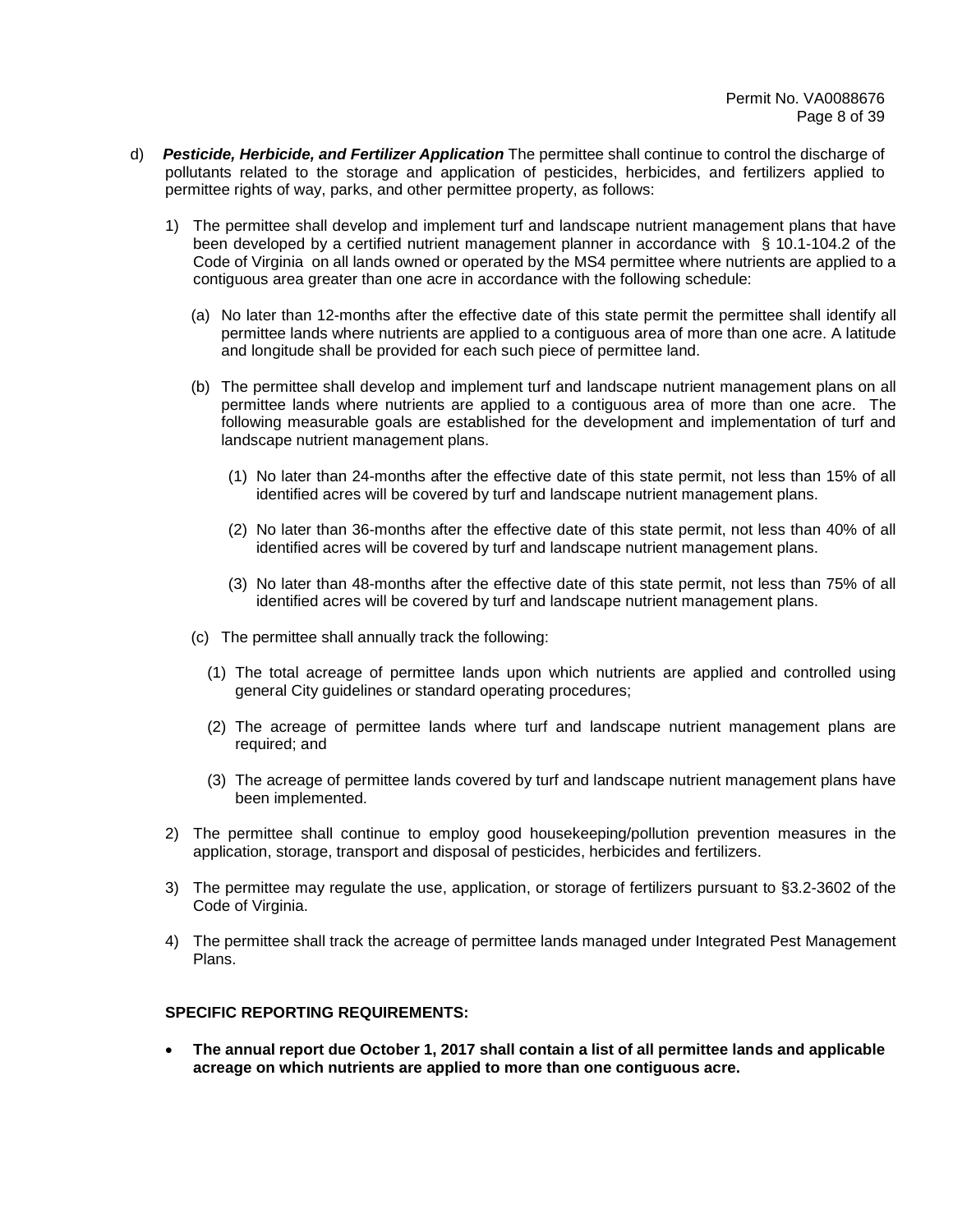- **Each annual report shall report on compliance with the turf and landscape nutrient management plan implementation schedule and include a list of the permittee's properties for which turf and landscape nutrient management plans have been implemented during the reporting year and the cumulative total of acreage under turf and landscape nutrient management plans.**
- **Each annual report shall include the number of acres managed under Integrated Pest Management Plans.**
- e) *Illicit Discharges and Improper Disposal* Discharges to the MS4 not authorized by this state permit shall be effectively prohibited.
	- 1) In accordance with Part I.A.1.b), certain non-stormwater discharges to the MS4 need not be addressed as illicit discharges or improper disposal. The MS4 Program Plan shall identify any non-stormwater discharges listed under Part I.A.1.b), where the permittee has imposed any conditions on the discharges to the MS4. The permittee shall prohibit, on a case-by-case basis, any individual non-stormwater discharge (or class of non-stormwater discharges) otherwise allowed under this paragraph that is determined to be contributing significant amounts of pollutants to the MS4.
	- 2) The permittee shall continue implementing a sanitary sewer inspection program to minimize the exfiltration from the sanitary system to the MS4. The permittee shall inspect a minimum of 100,000 linear feet of sanitary sewer annually and 730,000 linear feet of sanitary sewer by the end of the permit term.
	- 3) The permittee shall develop and implement a program to reduce the discharge of floatables (e.g. litter and other human-generated solid refuse).
	- 4) The permittee shall prohibit the dumping or disposal of used motor vehicle fluids, household hazardous wastes, sanitary sewage, grass clippings, leaf litter, and animal wastes into the MS4. The permittee shall ensure the implementation of programs to collect used motor vehicle fluids (such as oil and antifreeze) and household hazardous waste materials for recycling, reuse, or proper disposal. Such programs shall be readily available to all private residents and shall be publicized and promoted on a regular basis not less than twice per year.
	- 5) The permittee shall continue to implement a program to locate and eliminate illicit discharges and improper disposal into the MS4. This program shall include dry weather screening activities to locate portions of the MS4 with suspected illicit discharges and improper disposal, as described in Part I.B.2.l)(1) of this state permit.
	- 6) The permittee shall require the elimination of illicit discharges and improper disposal practices within 30-days of discovery. Where elimination of an illicit discharge within 30-days is not possible, the permittee shall require an expeditious schedule for removal of the discharge. In the interim, the permittee shall require the operator of the illicit discharge to take all reasonable and prudent measures to minimize the discharge of pollutants to the MS4.

- **Each annual report shall include a list of illicit discharges identified, the source, a description of follow-up activities and whether the illicit discharge has been eliminated.**
- **Each annual report shall include the amount of linear feet of sanitary sewer inspected during the reporting year.**
- **The annual report due October 1, 2017 shall include a description of the procedures the**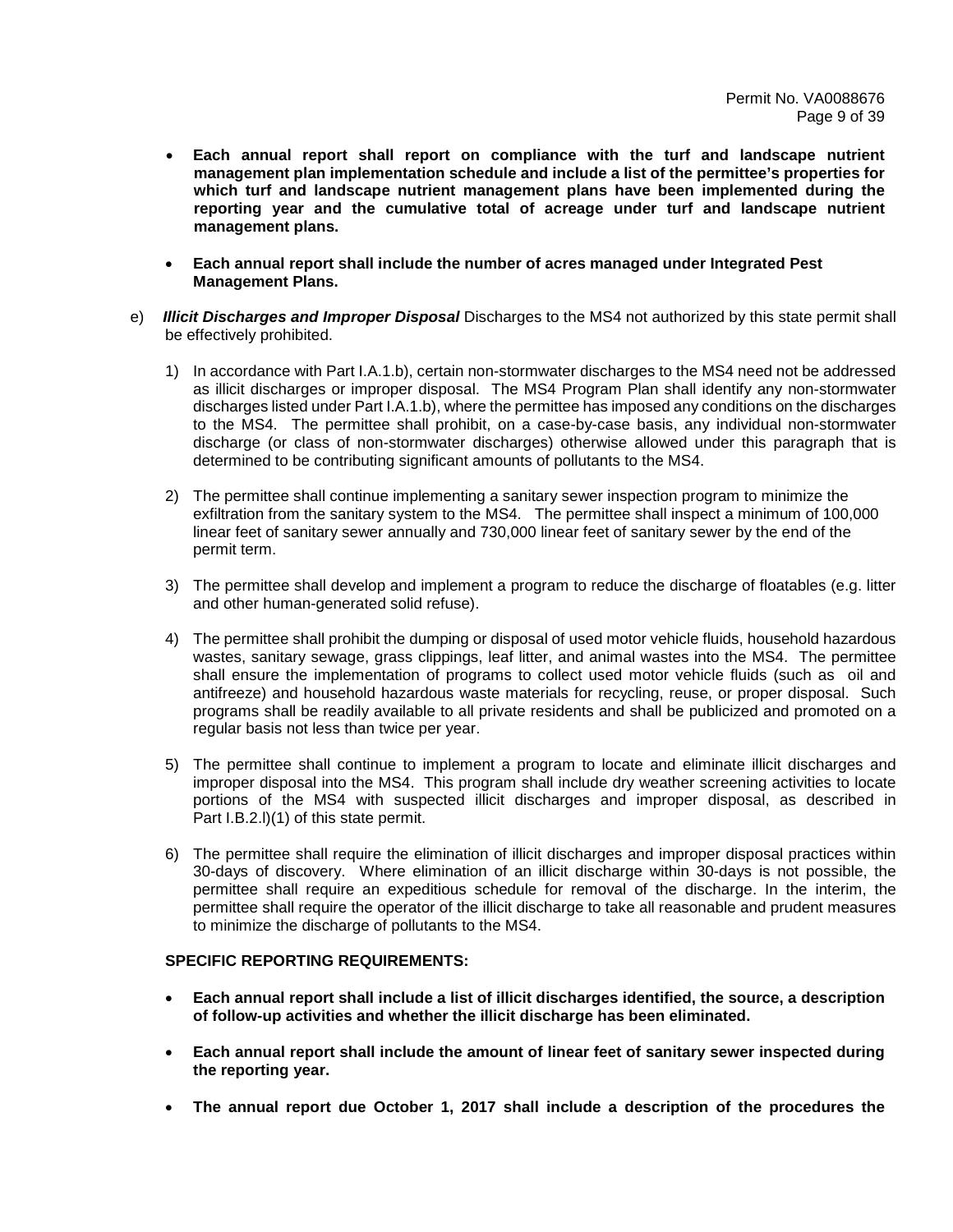**permittee will implement to reduce floatables as required by Part I.B.2.e)3) including procedures to determine the floatables reduction program effectiveness.** 

- **Each annual report after program development shall include a list of sites surveyed for floatables, a summary of observations at each site, and a determination as to the effectiveness of the floatables reduction program.**
- f) *Spill Prevention and Response* The permittee shall continue to implement a program that coordinates with the Fire Department and other City Departments to prevent, contain, and respond to spills that may discharge into the MS4. The spill response program may include a combination of spill response actions by the permittee (and/or another public or private entity), and legal requirements for private entities within the permittee's jurisdiction.

- **Each annual report shall include a list of spills, that qualify for immediate reporting as required under Part II.G and H of this state permit the source (identified to the best of the permittee's ability), and a description of follow-up activities taken.**
- g) *Industrial & High Risk Runoff* The permittee shall implement a program to identify and control pollutants in stormwater discharges to the MS4 from industrial and high risk runoff facilities (e.g., municipal landfills; other treatment, storage, or disposal facilities for municipal waste; hazardous waste treatment, storage, disposal and recovery facilities; facilities that are subject to EPCRA Title III, Section 313) and any other industrial or commercial discharges the permittee determines are contributing a significant pollutant loading to the MS4.
	- 1) The permittee shall maintain, and update as necessary, a list of all known industrial and high-risk dischargers to the MS4. This list shall include VPDES industrial stormwater permits.
	- 2) No later than 12-months after the effective date of this state permit, the permittee shall develop and implement a prioritized schedule and procedure to inspect outfalls of facilities with VPDES industrial stormwater permits at the point of connection to the MS4. Prioritization may be based on historical discharges, local water quality impairments, industrial category or other methods selected by the permittee. The permittee shall inspect all VPDES industrial stormwater permitted outfalls connected to its MS4 a minimum of once every five years.
	- 3) The permittee shall review copies of discharge monitoring reports (DMRs) submitted to the permittee by VPDES industrial stormwater permitted facilities as part of the permittee's investigations of significant pollutant loadings. The permittee may conduct additional monitoring, or may require the facility to conduct additional monitoring, of any stormwater discharges it believes may be a source of significant pollutant loadings.
	- 4) The permittee shall coordinate with the Department to report any non-VPDES permitted industrial facility from which the permittee has evidence that a significant pollutant load is entering the MS4 system. Inspections of facilities for which the permittee has evidence of significant pollutant loading may be carried out in conjunction with other permittee programs.
	- 5) The permittee shall refer the following facilities to the Department of Environmental Quality, Tidewater Regional Office, for Department compliance review under the Virginia State Water Control Law:
		- (a) Facilities and operations having non-stormwater discharges that do not have coverage under an existing VPDES permit.
		- (b) Facilities and operations identified pursuant to 40 CFR Part 122.26(b)(14) with manufacturing,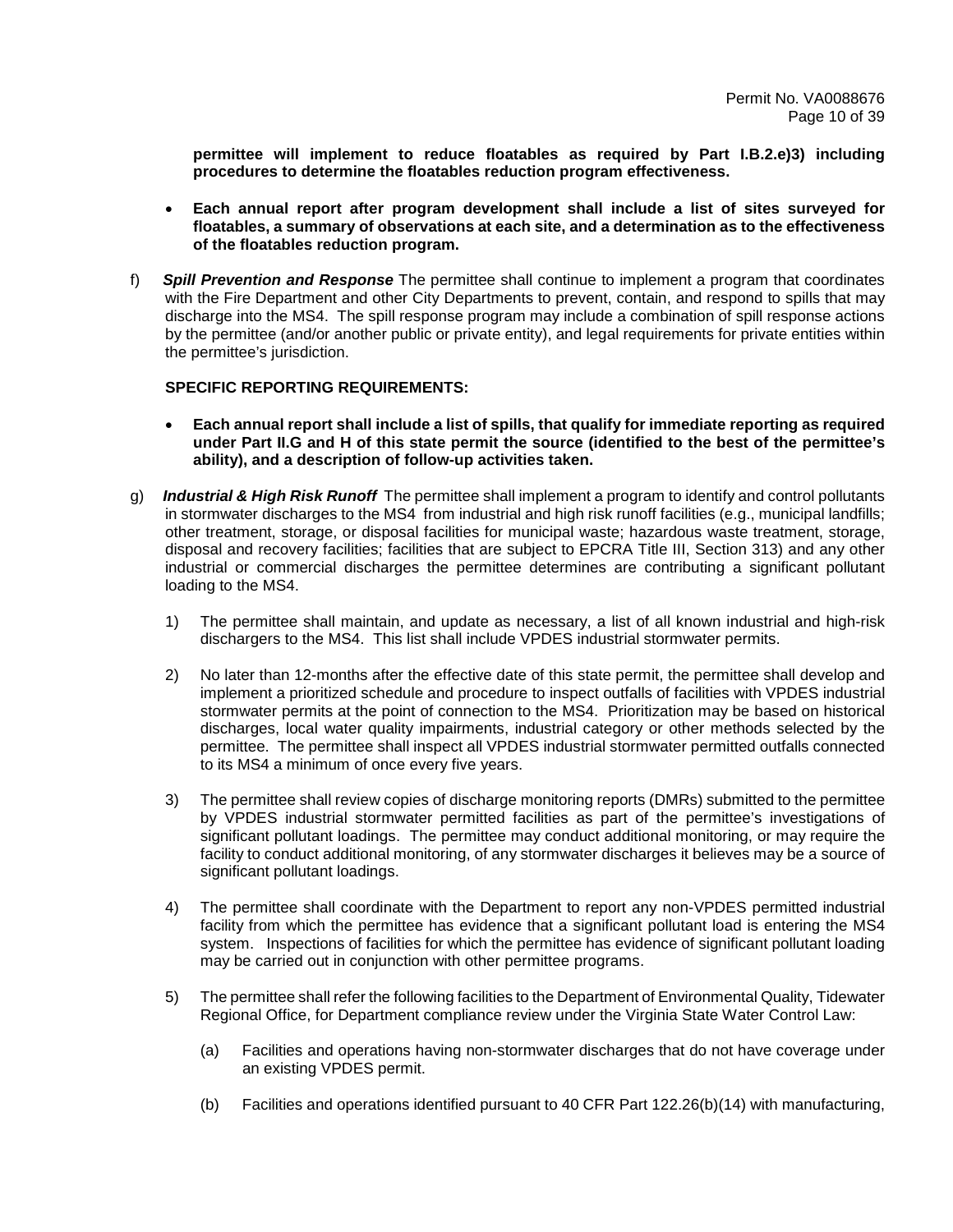processing, or raw materials storage outside that do not have coverage under an existing VPDES industrial stormwater permit.

- (c) Any VPDES industrial stormwater permit facility where there is evidence of significant pollutant loadings to the MS4.
- (d) Facilities that do not submit signed copies of DMRs to the permittee as required under a VPDES industrial stormwater permit.
- 6) The permittee shall maintain a list of any industrial and/or commercial stormwater dischargers not regulated under the Virginia State Water Control Law that it determines may be contributing a significant pollutant loading to the MS4. This list may be individual discharges or categories of discharges.
	- (a) Outfalls from these facilities shall be included in the prioritized inspection schedule.
	- (b) The list shall include, but shall not be limited to, major automotive facilities such as repair shops, body shops, auto detailers, tire repair shops and service stations.
	- (c) The permittee shall require control measures as necessary and/or appropriate for stormwater discharges from these dischargers.

- **The annual report due October 1, 2017 shall include a list of all known industrial and high risk dischargers including any non-VPDES regulated industrial and commercial stormwater dischargers determined by the permittee as contributing a significant pollutant load and that discharge to the MS4 system, a schedule of inspections and procedures for inspecting outfalls.**
- **Each annual report shall report on implementation of the inspection schedule and include a list of the facilities and/or facility outfalls inspected during the reporting period.**
- **Each annual report shall include a list of referrals to the Department.**
- h) *Stormwater Infrastructure Management* The permittee shall continue implement programs to maintain the permittee's stormwater infrastructure and to update the accuracy and inventory of the storm sewer system.
	- 1) For stormwater management (SWM) facilities and infrastructure maintained by the permittee including residential properties where SWM facilities and Storm Drainage Systems qualify for permittee maintenance (excluding apartments and mobile home parks), the following conditions apply:
		- (a) The permittee shall provide for adequate long-term operation and maintenance of SWM facilities owned or operated by the permittee in accordance with written inspection and maintenance procedures included in the MS4 Program Plan.
		- (b) The permittee shall, at a minimum, inspect annually all SWM facilities owned or operated by the permittee. The permittee may choose to implement an alternative schedule to inspect these SWM facilities based on a risk assessment that includes facility type and expected maintenance needs provided that the alternative schedule is included in the MS4 Program Plan in accordance with plan modifications as listed in Part I.A.7 of this state permit.
		- (c) The permittee shall conduct maintenance on SWM facilities owned or operated by the permittee as necessary.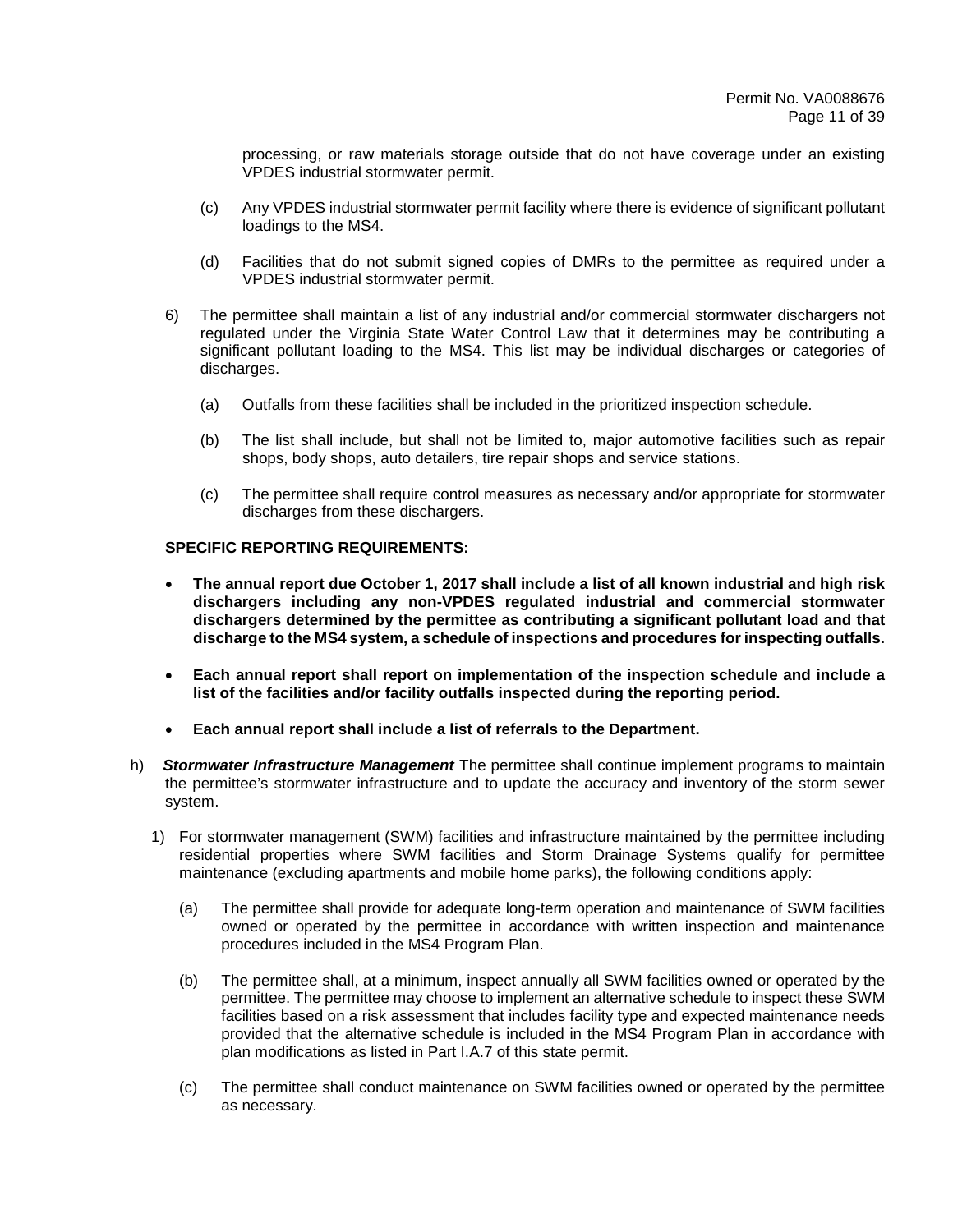- (d) The permittee shall continue its storm sewer system inspection program and shall inspect no less than 15% of the MS4 annually.. The permittee shall perform maintenance as necessary based on findings during the inspection.
- (e) Visual inspections may be used to satisfy the inspection requirements Part I.B.2.)h)1)(d) above. The permittee may prioritize inspection locations based on re-occurring problems, illicit discharges, illegal dumping, citizen complaints, and other criteria as determined by the permittee. The criteria used to prioritize the inspections shall be documented in the MS4 Program Plan and updated as necessary
- (f) The permittee shall obtain any required state or federal permit(s) necessary to complete maintenance activities.
- 2) For SWM facilities not maintained by the permittee and that discharge into the MS4, the following conditions apply:
	- (a) The permittee shall continue to implement a program to ensure proper maintenance of each privately maintained SWM facility that discharges into the MS4 system as documented in the MS4 Program Plan.
		- (1) Beginning with the effective date of this state permit and in accordance with 9VAC25-870- 112 B., maintenance agreements may be used but are not required for stormwater control measures that are designed to treat stormwater runoff solely from the individual residential lot on which they are located provided that the permittee has developed and implemented a strategy to address maintenance of such stormwater management controls. Should the permittee choose a strategy other than a maintenance agreement, such a strategy shall be provided in writing no later than 12 months after the effective date of this state permit and shall include periodic inspections, homeowner outreach and education, or other methods targeted at promoting the long term maintenance of such facilities.
		- (2) For SWM facilities that are privately maintained and for which maintenance agreements have been established between the permittee and the owner, the permittee shall inspect all privately maintained facilities no less than once per 5 years and conduct follow up activities to ensure the required maintenance has been completed. Inspections may be conducted by the permittee or their designee as defined in 9 VAC 25-870-114.
		- (3) For SWM facilities that are privately maintained and for which maintenance agreements have not been established between the permittee and the owner, the permittee shall implement a pilot program consisting of the following:
			- (i) No later than 12-months after the effective date of the permit, the permittee shall develop draft procedures and policies that are designed to ensure that inspection and maintenance of privately maintained SWM facilities without maintenance agreements are being conducted. The draft procedures and policies should identify any expected limitations to the permittee's ability to implement these procedures and policies and should propose options to overcome these limitations;
			- (ii) No later than 15-months after the effective date of the permit, the permittee shall implement these draft procedures and policies including the proposed options identified in subsection Part I.B.2.h)2)a)(3)(i) above; and,
			- (iii) No later than 36-months after the effective date of the permit, the permittee shall modify the draft policy and procedures required by Part I.B.2.h)2)a)(3)(i) for the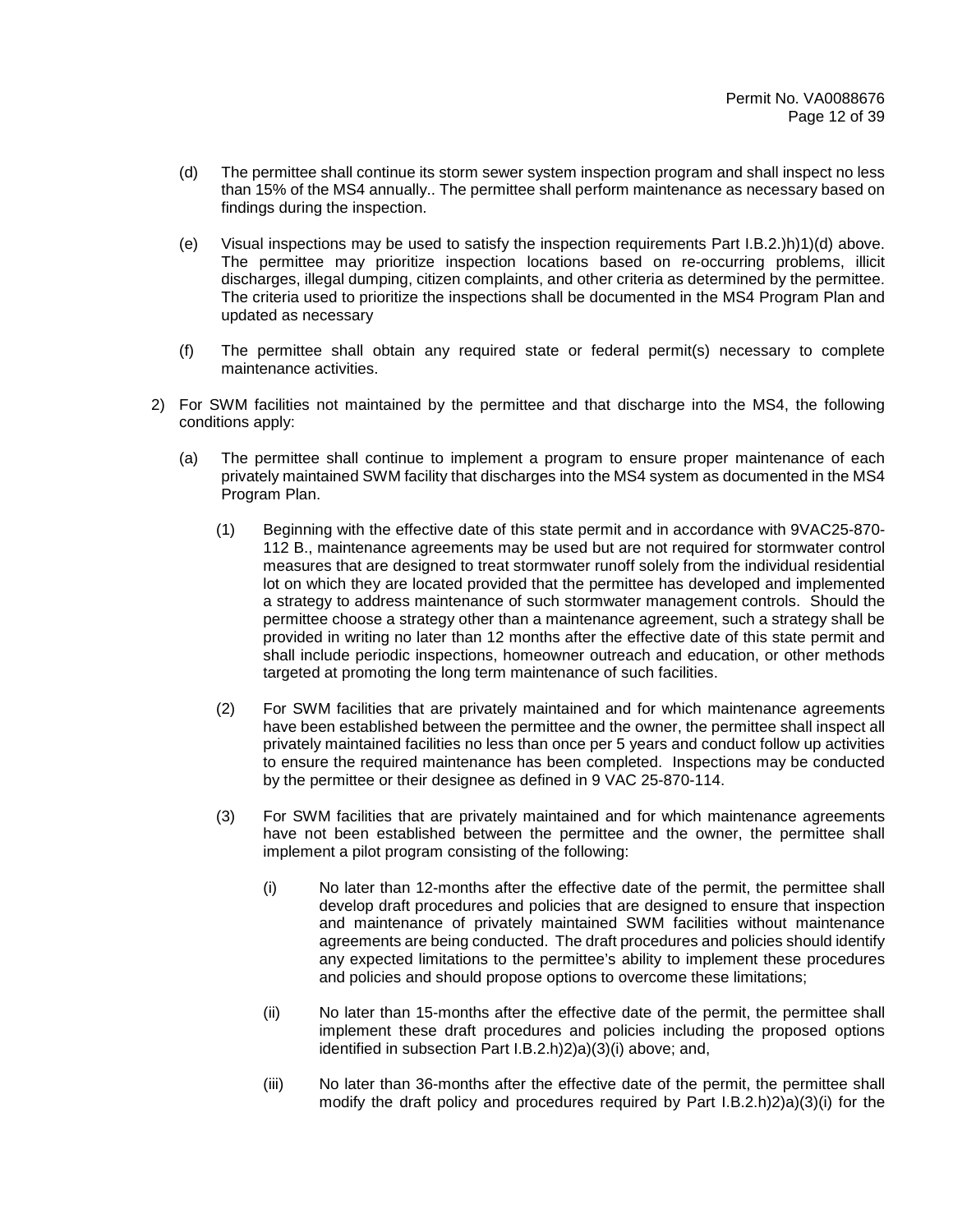inspection of privately maintained SWM facilities based on the findings of Part I.B.2.h)2)a)(3)(ii)and finalize the inspection procedures.

- 3) No later than 18 months after the effective date of this permit, the permittee shall map the MS4 service area and each MS4 outfall in the Lynnhaven River watershed. The following information shall be tracked for each MS4 outfall:
	- (a) An individual identification number, local watershed, sixth order HUC and receiving water;
	- (b) The latitude and longitude in decimal degrees; and
	- (c) New outfalls shall be tracked upon their inclusion into the MS4.
- 4) No later than 18 months after the effective date of this state permit, the permittee shall identify the following for the Lynnhaven watershed, sixth order HUC and Chesapeake Bay Segment:
	- (a) The number of impervious, pervious and total acres served by the MS4 as of June 30, 2009; and
	- (b) The number of impervious, pervious and total acres treated by stormwater controls as of June 30, 2009.
- 5) No later than 18 months after the effective of this state permit, the permittee shall update each of the following:
	- (a) The number of impervious, pervious and total acres served by the City of Virginia Beach's MS4 in the Lynnhaven watershed, sixth order HUC and Chesapeake Bay segment; and
	- (b) The number of impervious, pervious and total acres treated by stormwater controls.
- 6) Except as specified in Part I.B.2.h)3) above No later than 60 months after the effective date of this permit, the permittee shall map the MS4 service area and each MS4 outfall. The following information shall be tracked for each MS4 outfall:
	- (a) An individual identification number, local watershed, sixth order HUC and receiving water;
	- (b) The latitude and longitude in decimal degrees; and
	- (c) New outfalls shall be tracked upon their inclusion into the MS4.
- 7) Except as specified in Part I.B.2.h)4) above, no later than 60 months after the effective date of this state permit, the permittee shall identify the following for each local watershed, sixth order HUC and Chesapeake Bay Segment:
	- (a) The number of impervious, pervious and total acres served by the MS4 as of June 30, 2009; and
	- (b) The number of impervious, pervious and total acres treated by stormwater controls as of June 30, 2009.
- 8) Except as specified in Part I.B.2.h)5) above, no later than 60 months after the effective of this state permit, the permittee shall update each of the following :
	- (a) The number of impervious, pervious and total acres served by the MS4 for each City of Virginia Beach local watershed, sixth order HUC and Chesapeake Bay segment; and
	- (b) The number of impervious, pervious and total acres treated by stormwater controls.

#### **SPECIFIC REPORTING REQUIREMENTS:**

• **The permittee shall submit with the annual report due October 1, 2017 the written inspection**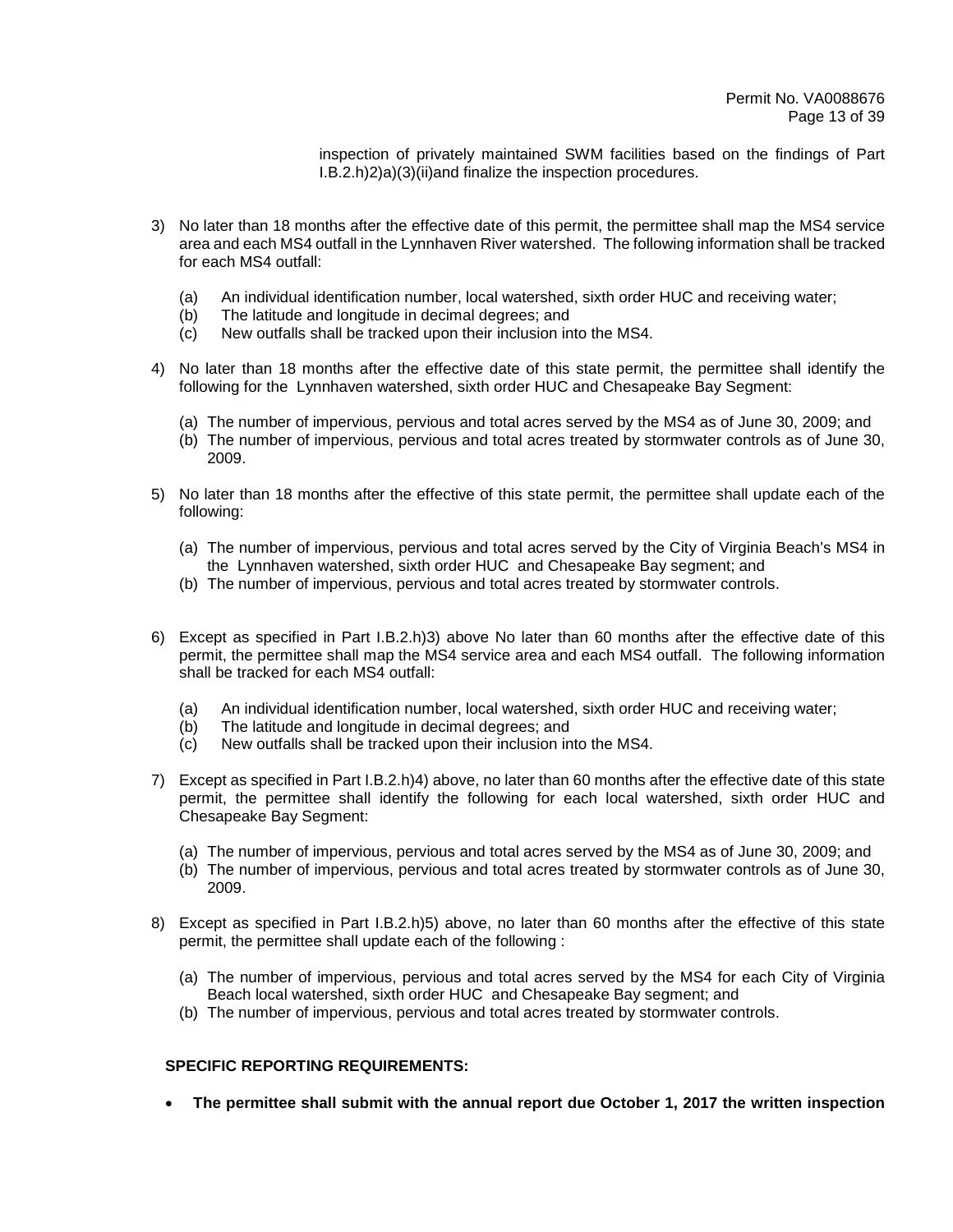**and maintenance procedures.** 

- **Each annual report shall include a summary of activities performed in support of the inspection and maintenance program required in Part I.B.2.h)1). The summary shall include the total number of drainage structures operated by the permittee; the total length of open conveyance that is part of the permittee's MS4; the total number of the drainage structures inspected and the total length of open conveyances inspected. In addition, the permittee shall maintain records documenting the inspection of drainage structures and open conveyances to include a list of drainage structures inspected, the date inspected, the type of structures, the location, and identified maintenance needs and when the maintenance was performed as required in Part I.B.2.h)1).**
- **The annual report due October 1, 2017 shall include the permittee's strategy to address maintenance of stormwater management controls that are designed to treat stormwater runoff solely from the individual residential lot on which they are located.**
- **Each annual report shall provide a summary of actions taken by the permittee to address failure of privately maintained SWM facilities owners to abide by maintenance agreements.**
- **Each annual report shall include a list of activities including inspections performed and notifications of needed maintenance and repair of stormwater facilities not operated by the permittee as required by Part I.B.2.h)2).**
- **The annual report due October 1, 2018 submitted under this state permit shall include the information included in Part I.B.2.h)3), Part I.B.2.h)4) and Part I.B.2.h)5). The MS4 service area map including outfalls and other information shall be submitted as an electronic file in one of the following formats: shapefile, geodatabase, .xls, .xlsx, .csv, mdx, .dbf, delimited text, XML, or other file approved by the Department.**
- **No later than the expiration date of this state permit the permittee shall submit to the Department an updated list of all information Part I.B.2.h)6), Part I.B.2.h.7,) and Part I.B.2.h)8). The MS4 service area map including outfalls and other information shall be submitted as an electronic file in one of the following formats: shapefile, geodatabase, .xls, .xlsx, .csv, mdx, .dbf, delimited text, XML, or other file approved by the Department.**
- i) *City Facilities* Facilities owned or operated by the permittee shall be operated and maintained as follows:
	- 1) Good Housekeeping
		- (a) The discharge of permittee vehicle wash water into the MS4 at permittee facilities without authorization from a separate VPDES permit shall be prohibited.
		- (b) The discharge of wastewater into the MS4 at permittee facilities without authorization by a separate VPDES permit shall be prohibited.
		- (c) The dumping of collected yard waste and grass clippings into the MS4 shall be prohibited.
		- (d) Fluids leaked from municipal vehicles shall be prevented to the maximum extent practical from entering the storm sewer system. Leaked fluids shall be cleaned up and disposed of properly, as soon as possible but no later than 24-hours after discovery.
		- (e) No later than the expiration date of this state permit, the permittee shall install and maintain markings on all stormwater inlets located on high priority municipal facilities, as defined at Part I.F, and on permittee properties with greater than 2-acres of impervious surface.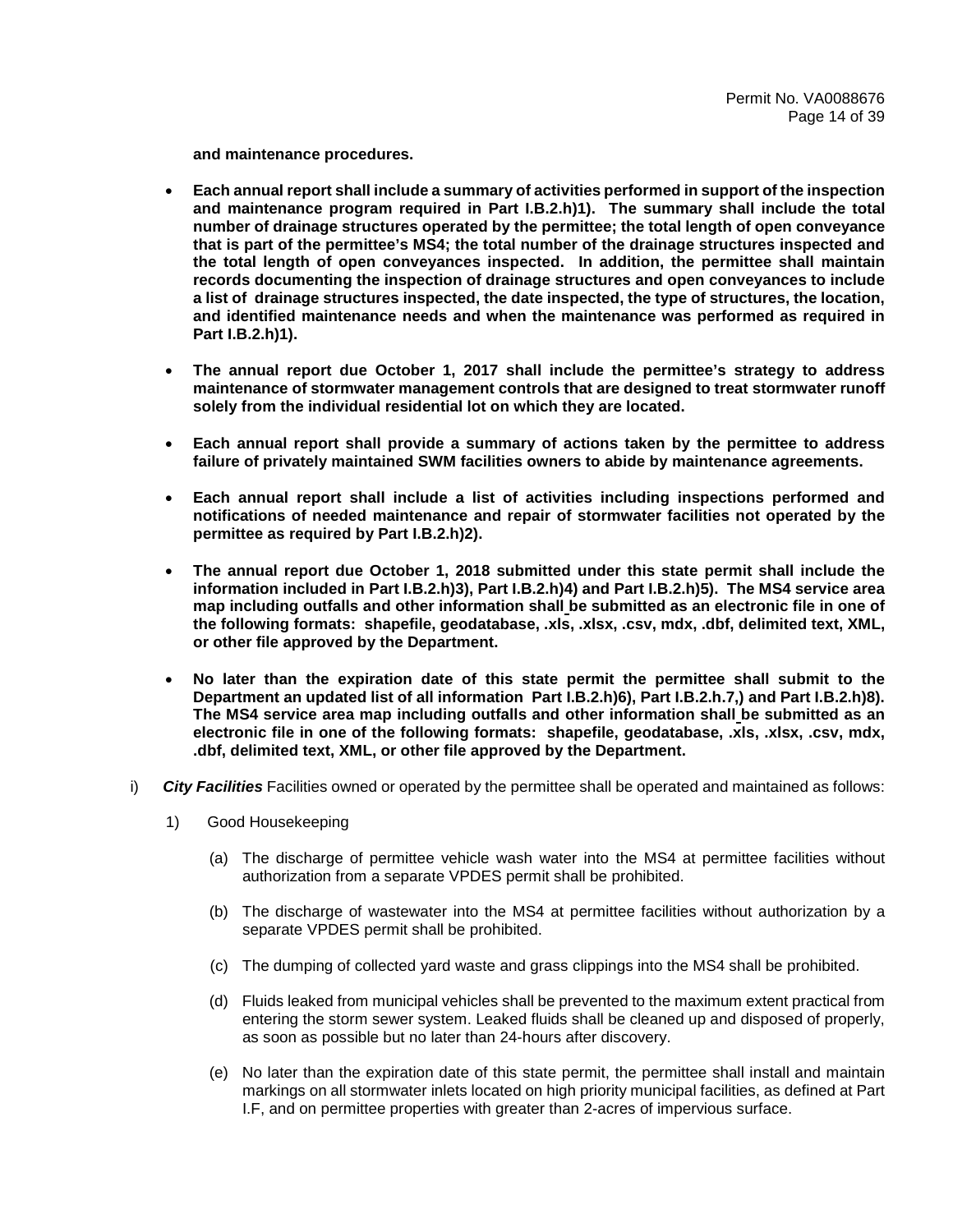- 2) High Priority Municipal Facilities
	- (a) No later than 12-months after the effective date of this state permit, the permittee shall identify all high priority municipal facilities that do not require a separate VPDES industrial stormwater permit.
	- (b) Within 12 months of state permit coverage, the operator shall identify which of the municipal high-priority facilities have a high potential of discharging pollutants. Municipal high-priority facilities that have a high potential for discharging pollutants are those facilities identified in subsection (a) above that are not covered under a separate VPDES permit and which any of the following materials or activities occur and are expected to have exposure to stormwater resulting from rain, snow, snowmelt or runoff:
		- (1) Areas where residuals from using, storing or cleaning machinery or equipment remain and are exposed to stormwater;
		- (2) Materials or residuals on the ground or in stormwater inlets from spills or leaks;
		- (3) Material handling equipment (except adequately maintained vehicles);
		- (4) Materials or products that would be expected to be mobilized in stormwater runoff during loading/unloading or transporting activities (e.g., rock, salt, fill dirt);
		- (5) Materials or products stored outdoors (except final products intended for outside use where exposure to stormwater does not result in the discharge of pollutants);
		- (6) Materials or products that would be expected to be mobilized in stormwater runoff contained in open, deteriorated or leaking storage drums, barrels, tanks, and similar containers;
		- (7) Waste material except waste in covered, non-leaking containers (e.g., dumpsters);
		- (8) Application or disposal of process wastewater (unless otherwise permitted); or
		- (9) Particulate matter or visible deposits of residuals from roof stacks, vents or both not otherwise regulated (i.e., under an air quality control permit) and evident in the stormwater runoff.
	- (c) The permittee shall develop and/or update and implement individual stormwater pollution prevention plans for each high-priority municipal facility identified under Part I.B.2.i)2)(b) no later than 36-months after the effective date of this state permit. Stormwater pollution prevention plans (SWPPP) shall include:
		- (1) A site description that includes a site map identifying all outfalls, direction of flows, existing source controls and receiving water bodies;
		- (2) A discussion and checklist of potential pollutants and pollutant sources;
		- (3) A discussion of all potential non-stormwater discharges;
		- (4) A maintenance schedule for all existing source controls;
		- (5) All policies and procedures implemented at the facility to ensure source reduction;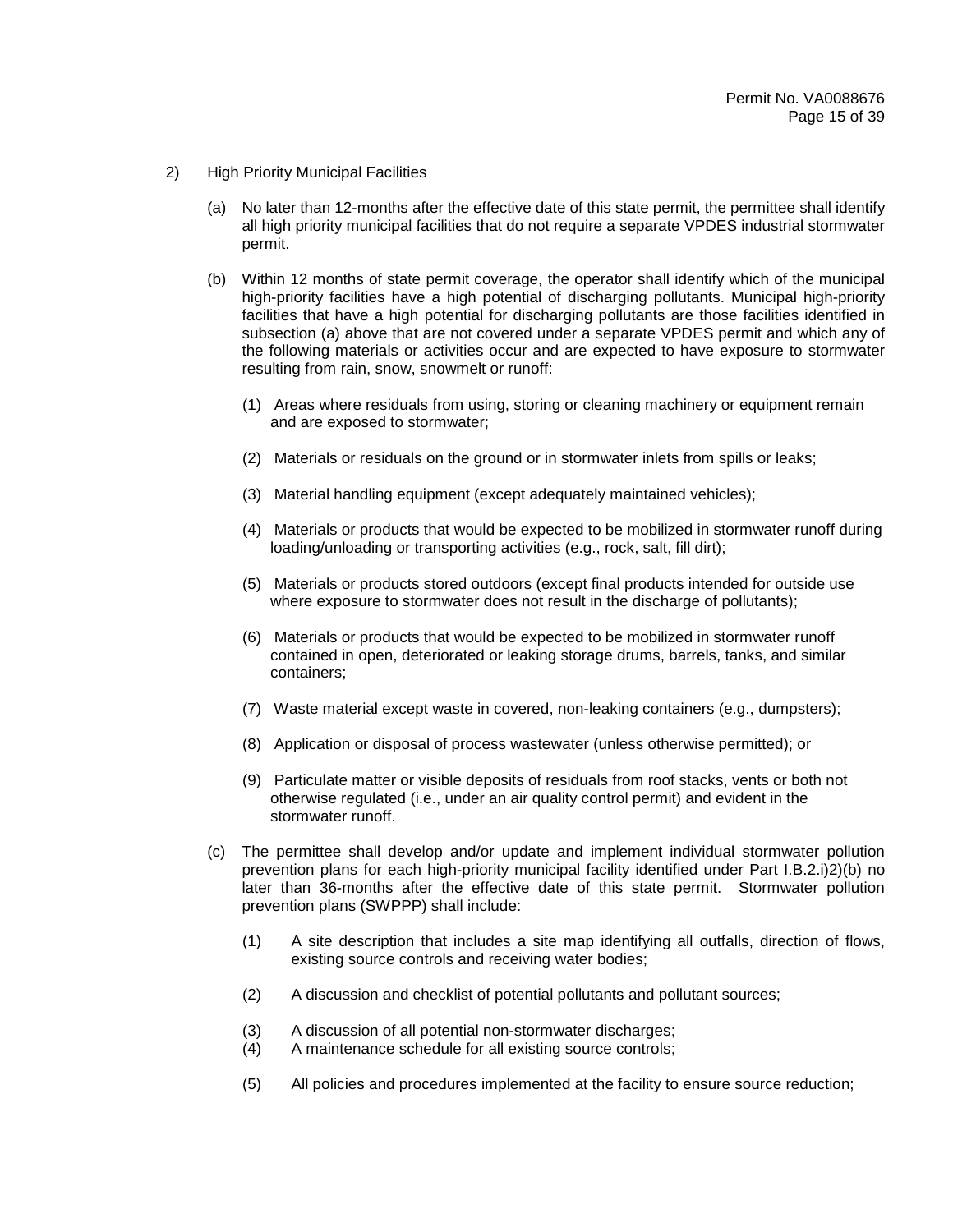- (6) An inspection schedule and checklist to ensure that all source reductions are continually implemented and all source controls are appropriately maintained. The date of each inspection and associated findings and follow-up shall be logged in each SWPPP;
- (7) Appropriate training as required in Part I.B.2.k);
- (8) Procedures to conduct an annual comprehensive site compliance evaluation;
- (9) Procedures to conduct dry weather screening; and
- (10) All modifications made as the result of any release or spill.
- (d) A copy of each SWPPP shall be kept at each high-priority municipal facility and be kept updated.

- **The annual report due October 1, 2017 shall include a list of all high priority municipal facilities.**
- j) *Public Education/Participation* The permittee shall implement a public education program with the goal of increasing the stormwater knowledge of target audiences and changing behavior to result in pollutant reductions. The permittee may fulfill all or part of the requirements of this state permit through regional outreach programs involving two or more MS4 localities.
	- 1) The permittee shall identify, schedule, implement, evaluate and modify, as necessary, public outreach activities designed to meet the following public education and outreach goals:
		- (a) Promote, publicize, and facilitate public reporting of the presence of illicit discharges or improper disposal of materials into the MS4;
		- (b) Continue to promote individual and group involvement in local water quality improvement initiatives including the promotion of local restoration and clean-up projects, programs, groups, meetings and other opportunities for public involvement;
		- (c) Develop an outreach program for public and private golf courses located within the City which discharge to the permittee's MS4 that encourages implementation of integrated management practice (IMP) plans and techniques to reduce runoff of fertilizer and pesticides;
		- (d) Promote, publicize, and facilitate the proper management and disposal of used oil and household hazardous wastes;
		- (e) Promote and publicize the proper disposal of pet waste and household yard waste;
		- (f) Promote and publicize the use of the City's litter prevention program;
		- (g) Promote and publicize methods for residential car washing that minimize water quality impacts;
		- (h) Promote and publicize the proper use, application, and disposal of pesticides, herbicides, and fertilizers by public, commercial, and private applicators and distributors;
		- (i) Encourage private property owners to implement voluntary stormwater management techniques and/or retrofits; and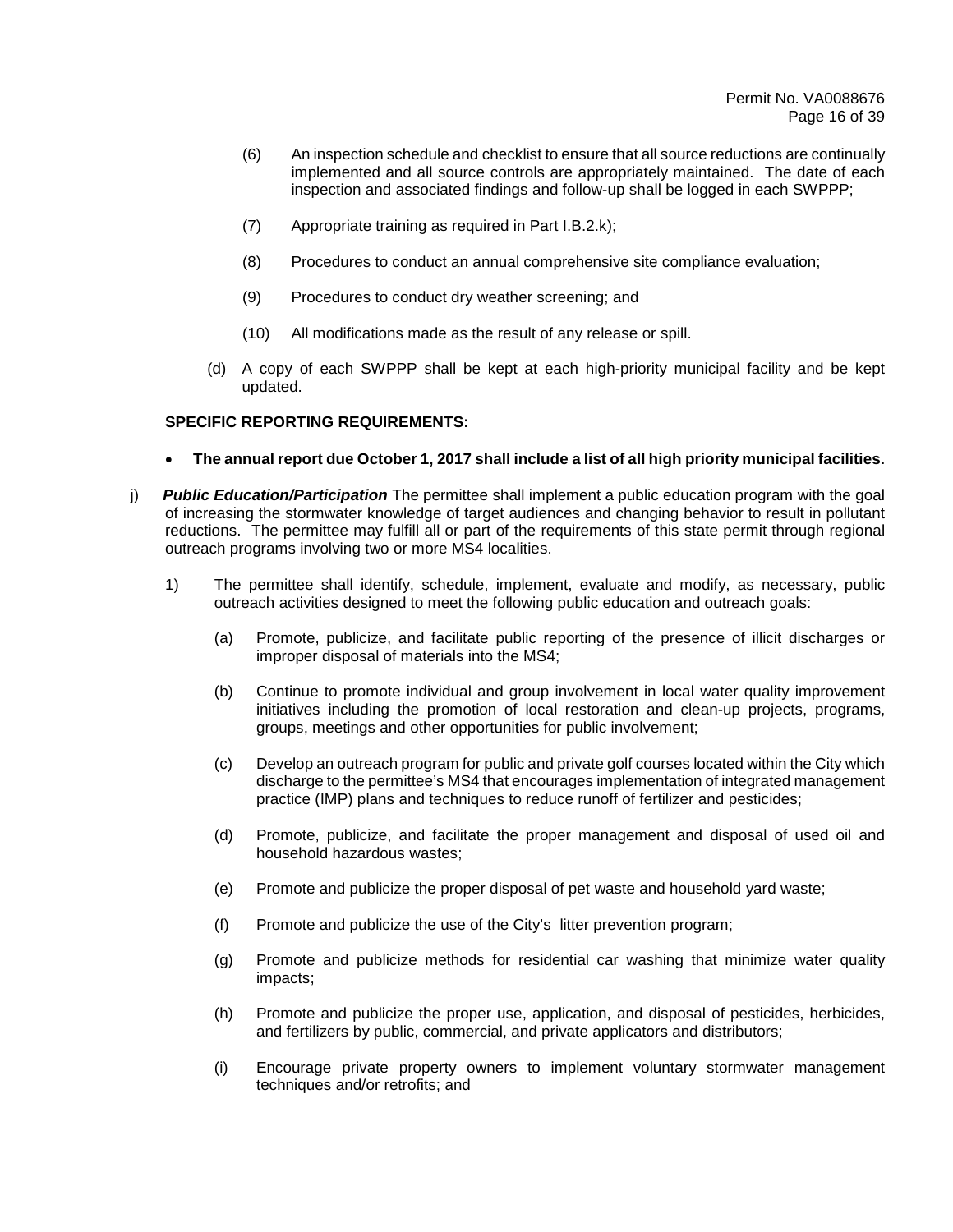- (j) Target strategies towards local groups of commercial, industrial, and institutional entities likely to have significant stormwater impacts.
- 2) The permittee shall post a copy of this state permit on its web page no later than 30-days after the effective date of this state permit and continue to retain a copy of the permit online for the duration of this state permit.
- 3) The permittee shall post copies of each annual report on its website no later than 30 days after the report submittal to the Department and continue to retain copies of the annual reports online for the duration of this state permit.
- 4) The permittee shall post the most current MS4 Program Plan on its website no later than 30 days after approval of the MS4 Program Plan and maintain a current copy on the website. If the MS4 Program Plan is modified or revised, the updated plan shall be posted within 30 days of the revision(s). Copies of the most current MS4 Program Plan shall be made available for public review upon request of interested parties in compliance with all applicable open records requirements.

- **Each annual report shall include a list of permittee public outreach and education activities and the estimated number of individuals reached through the activities. An evaluation of program effectiveness, as outlined in the MS4 Program Plan with recommendations for future changes shall also be included.**
- **Each annual report shall provide a summary of voluntary retrofits completed on private property used to demonstrate pollutant reduction requirements. Note that any voluntary project for which the permittee seeks to use for pollutant reduction requirements must be tracked and reported.**
- **Each annual report shall provide a summary of voluntary stormwater management techniques encouraged on private property.**
- k) *Training* The permittee shall conduct stormwater training for permittee employees. The training requirement may be fulfilled all or in part through regional training programs involving two or more MS4 localities; provided, however, that the permittee shall remain individually liable for its failure to comply with the training requirements in this state permit. The permittee shall determine the appropriate employees to receive the following types of training based on the specific topic for which training is to be provided:
	- 1) The permittee shall provide biennial training to appropriate field personnel in the recognition and reporting of illicit discharges.
	- 2) The permittee shall provide biennial training to appropriate employees in good housekeeping and pollution prevention practices that are to be employed during road, street, and parking lot maintenance.
	- 3) The permittee shall provide biennial training to appropriate employees in good housekeeping and pollution prevention practices that are to be employed in and around permittee maintenance and public works facilities.
	- 4) The permittee shall ensure that employees, and require that contractors, who apply pesticides and herbicides are properly trained or certified per the Virginia Pesticide Control Act (§3.2-3900 et seq. of the Code of Virginia). The requirements of the Virginia Pesticide Control Act are established by the Virginia Pesticide Control Board.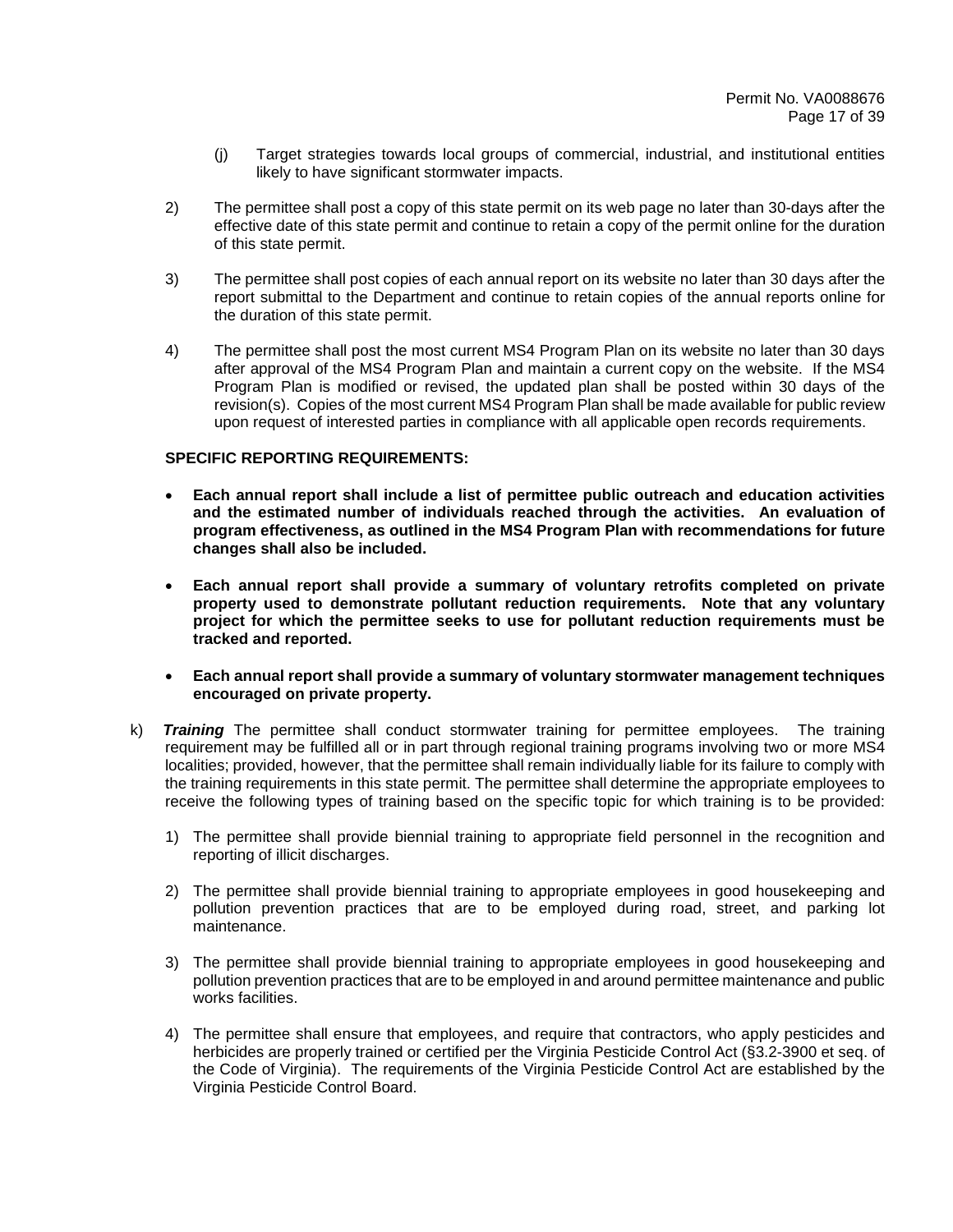- 5) The permittee shall have a program to ensure that City plan reviewers, inspectors, program administrators and construction site operators employed or contracted by the permittee (e.g. responsible land disturber) are trained and obtain the appropriate certifications to the extent required under the Virginia Erosion and Sediment Control Law and attendant regulations.
- 6) The permittee shall have a program to ensure that the applicable City employees obtain the appropriate certifications as required under the Virginia Stormwater Management Act and its attendant regulations to implement the modified stormwater management design criteria.
- 7) The permittee shall provide biennial training to applicable employees in good housekeeping and pollution prevention practices that are to be employed in and around permittee recreation facilities.
- 8) The appropriate emergency response employees shall have training in spill response. A summary of the training and/or certification program provided to emergency response employees shall be included in the first annual report.
- 9) Documentation shall be kept of all training events including the training date, number of employees attending the training, and the objective of the training event for a period of three years after each training event. Additionally, all events shall be listed in the annual report for the year in which the training event occurred.

- **Each annual report shall include a list of training events, the date and the estimated number of individuals attending each event.**
- **The annual report due October 1, 2017 shall include documentation of employee emergency spill response training and/or certification.**
- l) *Dry Weather Screening Program:* The permittee shall continue ongoing efforts to detect the presence of illicit connections and unauthorized discharges to the permittee's MS4.
	- 1) The permittee shall continue to implement a program of dry weather screening in areas of concern as identified by the permittee including but not limited to: commercial car washes, car dealerships, pet kennels, restaurants, areas with a history of complaints, and areas upstream of sensitive ecosystems. The permittee shall screen at a minimum, 50 stations each year. If flowing water is detected, the permittee will investigate the source of the potential illicit discharge and document the steps taken to eliminate the discharge.
	- 2) Criteria for selection of outfalls to be screened as required by Part I.B.2.l)1)(a) above shall include but is not limited to the following:
		- (1) List of sites requiring further investigation, as previously identified;
		- (2) Age and density of development with the likelihood of illicit connections such as older residential, commercial and industrial areas;
		- (3) Stations representing the general land uses of the City of Virginia Beach;
		- (4) Poorly maintained gas stations, service stations, and shopping centers;
		- (5) Presence of environmentally sensitive features downstream; and
		- (6) History of complaints received on illicit discharges.

## **SPECIFIC REPORTING REQUIREMENTS:**

• **Each annual report shall include the total number of outfalls included as part of the permittee's MS4, the number of outfalls screened during the reporting period, a list of locations upon**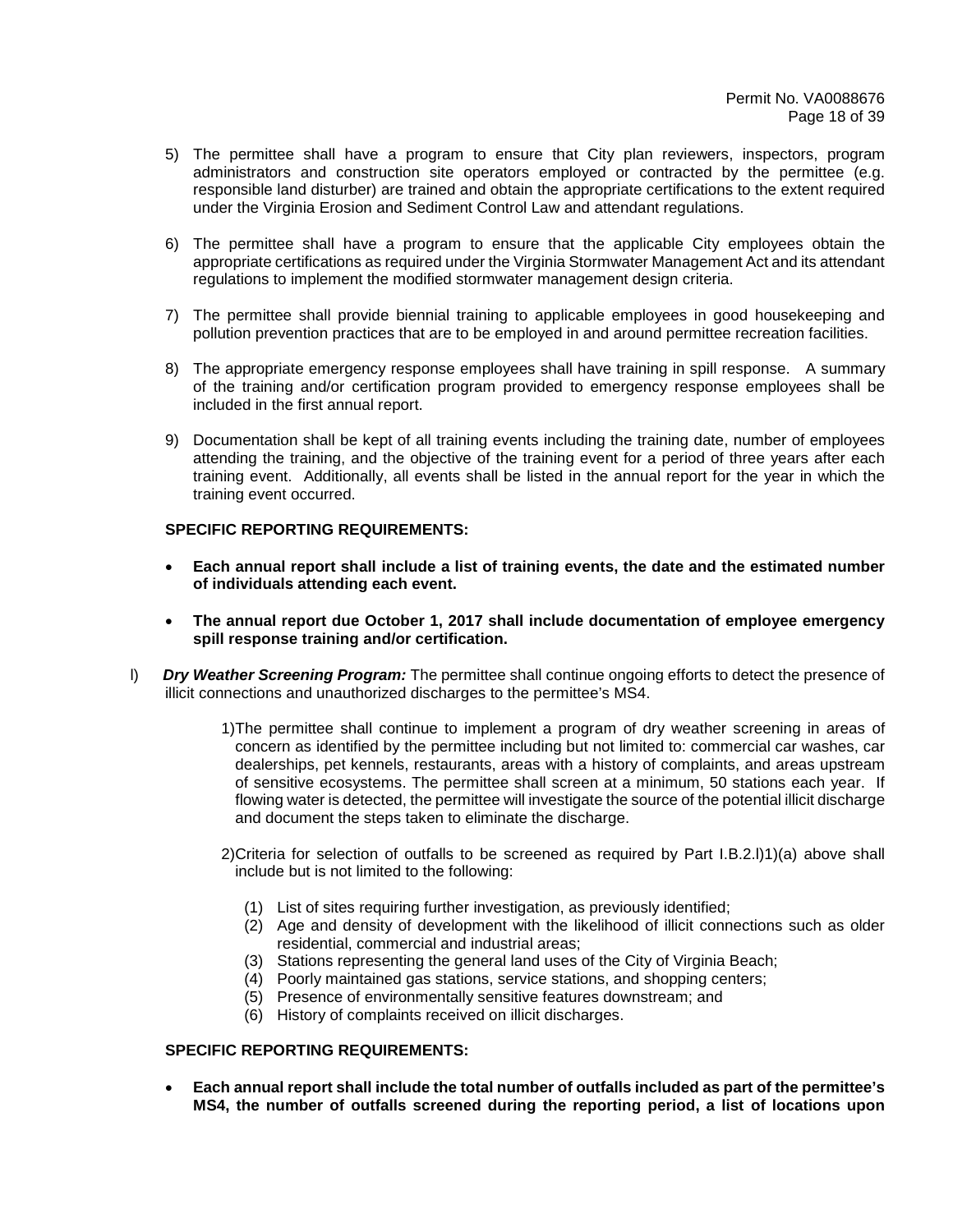**which dry weather screening was conducted, the results and any follo***w***-up actions including a summary of each investigation conducted by the operator of any suspected illicit discharge. The summary shall include: (i) the date that the suspected discharge was observed; (ii) how the investigation was resolved, including any follow-up, and (iii) resolution of the investigation and the date the investigation was closed.** 

- m) *Infrastructure Coordination* The permittee shall coordinate with the Virginia Department of Transportation (VDOT) regarding issues of MS4 physical-interconnectivity as described below:
	- (1) Annual Coordination Meeting The permittee shall meet annually with VDOT for purposes of overall coordination on priority issues for the permittee's MS4 program plan (including operations and maintenance elements) and TMDL action planning relevant to the interconnectivity of the MS4s.
	- (2) Mapping The permittee shall inform VDOT of the status of its mapping program, identifying any uncertainty regarding ownership or actual location of MS4 components associated with the physically-interconnected MS4s, and working to resolve such uncertainty. The permittee shall coordinate with VDOT to identify any areas within the permittee's municipal boundaries that drain to the VDOT MS4.
	- (3) Chesapeake Bay TMDL Action Plans The permittee shall inform VDOT of the means, methods, and schedule by which the permittee will implement the reductions required by the Chesapeake Bay TMDL Special Condition (Part I.D.1) when those means and methods may impact the physicallyinterconnected MS4s. The parties are encouraged to cooperate with one another where the siting or design of best management practices (BMPs) may be accelerated or otherwise improved by mutual cooperation.

The permittee shall coordinate with VDOT to identify any areas within the permittee's municipal boundaries that drain to the VDOT MS4 and are unaccounted for in the Chesapeake Bay TMDL Action Plan developed by VDOT or the permittee. The unaccounted areas shall be quantified (acres) in the Chesapeake Bay TMDL Action Plan submitted by the permittee.

- (4) Other TMDL Action Plans The permittee shall inform VDOT of TMDL Action Plans and major milestones implemented for other (i.e., non-Chesapeake Bay) TMDLs when those plans may impact the physically-interconnected MS4s. The parties are encouraged to cooperate with one another where the siting or design of BMPs may be accelerated or improved by mutual cooperation.
- (5) Credit for TMDL Implementation Permit specific BMP retrofit requirements shall not be doublecounted in the calculation of load reductions. If the permittee undertakes the project, the permittee shall be entitled to full credit for the project, but may share credit with VDOT on mutually agreeable terms, which shall be in writing.
- (6) Illicit Discharge Detection & Elimination The permittee shall continue to be responsible for implementing a program for illicit discharge detection and elimination, including dry weather field screening, for the permittee's portion of the physically-interconnected MS4. As part of the annual coordination meeting, described in item (1) above, the permittee shall coordinate with VDOT on the identification of high risk industrial facilities. The permittee shall establish procedures for notifying VDOT when an illicit discharge is identified in the VDOT MS4.
- (7) Water Quality Monitoring The permittee shall conduct water quality monitoring as required by Part I.B.2.l) and Part I.C of this state permit. The permittee shall make available to VDOT all monitoring data collected from areas where the physically-interconnected MS4 discharges to the VDOT MS4 or received flow from the VDOT MS4. The permittee and VDOT are encouraged to cooperate with one another to establish a joint monitoring network.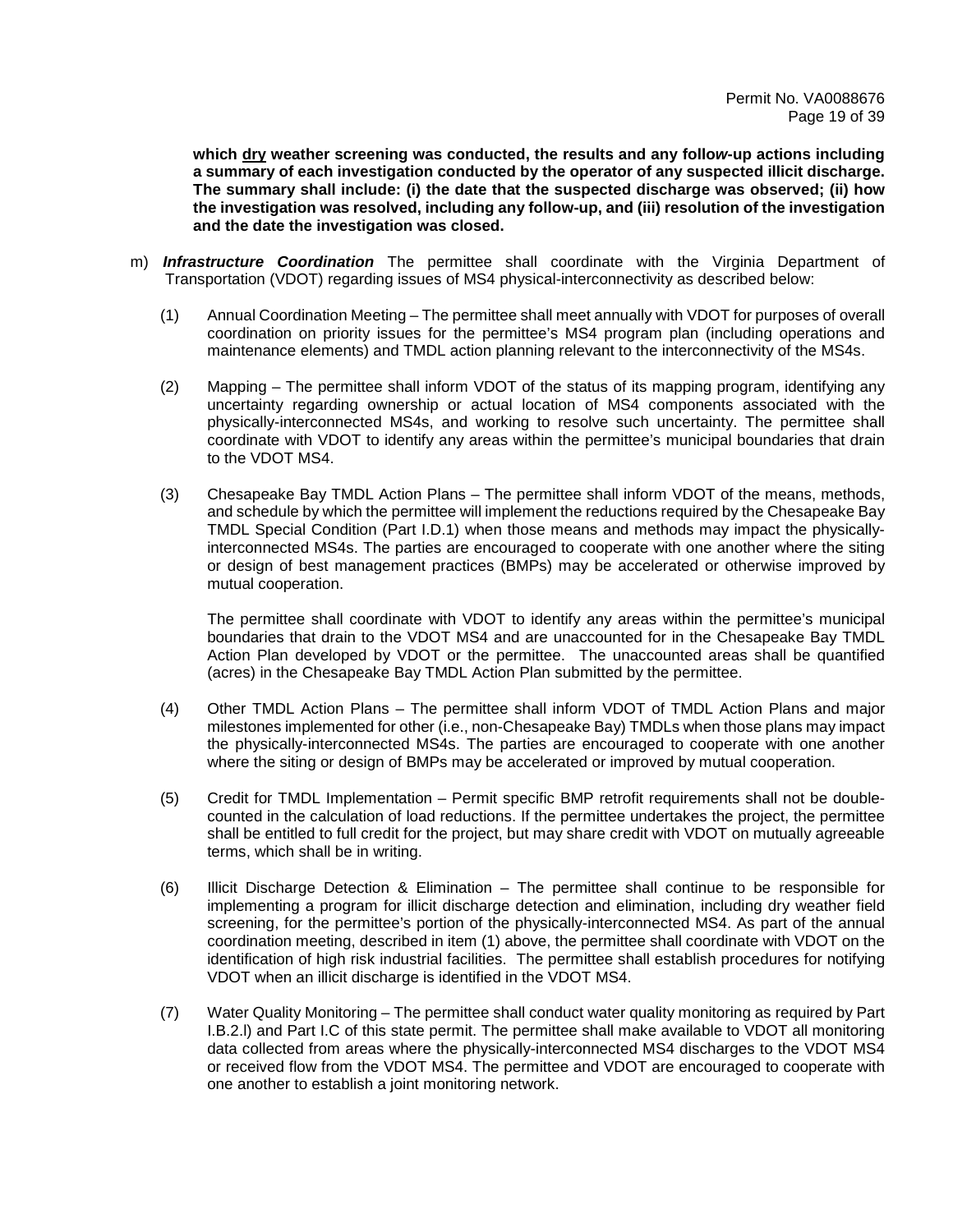(8) Annual Reports – As part of its Annual Report, the permittee shall document coordination efforts with VDOT that occurred during the reporting year pursuant to requirements (1) through (7) above.

# **C. MONITORING REQUIREMENTS**

## 1. **In-System/Wet Weather Monitoring**

The permittee shall develop and implement an in-system monitoring program to characterize the stormwater discharged to the MS4, identify pollutants of concern as well as determine loading associated with various land uses as follows:

- a) Two (2) stormwater monitoring sites within the City designated as part of the Hampton Roads Stormwater Monitoring Network shall be selected for monitoring during the term of this permit.
- b) Monitoring shall be conducted, at a minimum of once per quarter between January 1<sup>st</sup> and December  $31^{st}$ at each monitoring location.
- c) Monitoring shall be performed for the following parameters:
	- 1) Temperature
	- 2) Total Suspended Solids
	- 3) Ammonia as Nitrogen
	- 4) Nitrate plus Nitrite Nitrogen
	- 5) Total Kjeldahl Nitrogen
	- 6) Total Nitrogen (calculated)
	- 7) Orthophosphate
	- 8) Total Phosphorus
- d) Monitoring for the parameters listed in Part I.C.1.c) shall be in accordance with Part II.A. of this state permit except as follows:
	- 1) Orthophosphate: Filtering shall be performed upon acceptance of the sample by the laboratory;
	- 2) Orthophosphate: The maximum holding time of the sample is 28 days after immediate freezing; and
	- 3) Preservation of Nitrate plus Nitrite, Ammonia as Nitrogen, Total Kjeldahl Nitrogen, and Total Phosphorus shall be performed upon acceptance of the sample by the laboratory.

## **SPECIFIC REPORTING REQUIREMENTS:**

- **The annual report due October 1, 2017 shall include the list of sites to be monitored during the term of the state permit and monitoring protocols.**
- **Each annual report shall include a summary of the monitoring results and analyses and an interpretation of that data.**

## 2. **BMP Monitoring**

The permittee shall develop and implement stormwater best management practices (BMPs) monitoring programs for College Park Elementary School BMP, Bow Creek Recreation Center wet pond, and Old Donation School BMP in order to measure the effectiveness of various BMPs as follows:

- a) College Park Elementary School BMP shall be monitored at the inflow at the manhole upstream of the underground detention/infiltration facility and one manhole location at the outflow from the BMP.
- b) Bow Creek Recreation Center shall be monitored at four selected inlets before the wet pond upstream and one location downstream.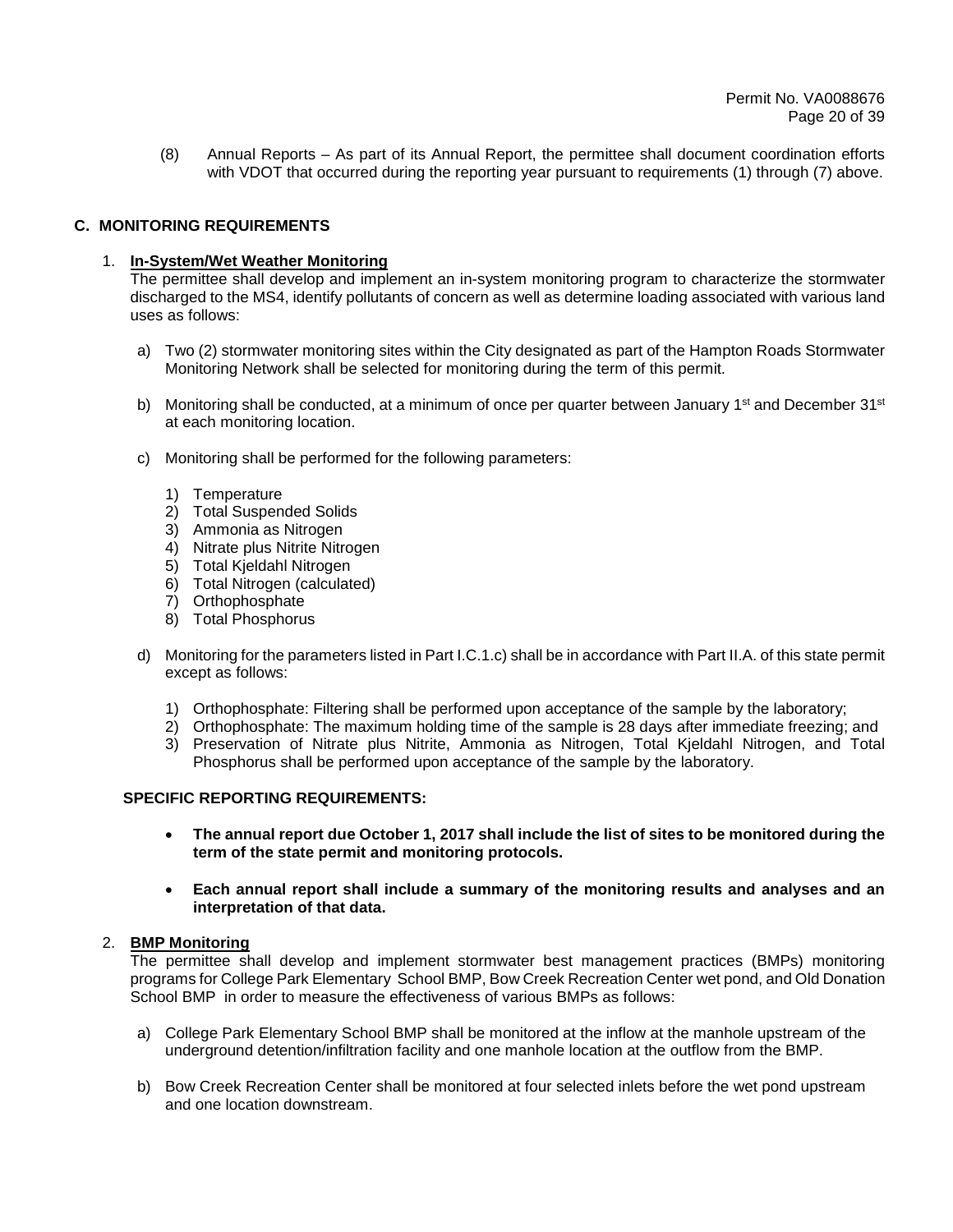- c) Old Donation School shall be monitored at three inlet manholes prior to an underground detention/infiltration chamber and one manhole at the outlet of the facility.
- d) Monitoring shall be conducted at a minimum of once per quarter between January 1st and December 31st at each monitoring site identified in Part I.C.1.a), b) and c) above.
- e) Monitoring at each site shall be performed for the following parameters:
	- 1) Total Suspended Solids
	- 2) Total Nitrogen
	- 3) Total Phosphorus
- f) Monitoring for the parameters listed in Part I.C.2.e) shall be in accordance with Part II.A. of this state permit.

- **No later than twelve (12) months after the effective date of this state permit, the permittee shall submit to the Department the location of site to be monitored, the methodology and the monitoring protocols. The monitoring protocols shall be incorporated into the MS4 Program Plan.**
- **Each subsequent annual report shall include a summary of the monitoring results and analyses and an interpretation of that data with respect to long-term patterns/trends.**
- **Final results and analyses shall be submitted with the permit application for the reissuance of this state permit due 180 days prior to this permit's expiration date.**

#### 3. **Structural and Source Controls Compliance Monitoring and Tracking**

- a) The permittee shall maintain an updated electronic database of all known permittee and privately maintained stormwater management (SWM) facilities. The database shall include the following:
	- 1) The SWM facility type, address, and latitude, and longitude (in decimal degrees);
	- 2) The total pervious and impervious acres treated;
	- 3) The date brought online (MMYYYY). If the date is unknown, the permittee shall use June 2005 as the date brought online for all previously existing SWM facilities;
	- 4) The hydrologic unit code (HUC 6) in which the SWM facility is located;
	- 5) The name of any impaired water segments within each HUC listed on the most recent 305(b)/303(d) Water Quality Assessment Integrated Report to which the SWM facility discharges;
	- 6) Whether the SWM facility is permittee or privately maintained;
	- 7) Whether the SWM facility discharges into the permittee's MS4;
	- 8) Whether a maintenance agreement exists if the SWM is privately maintained; and
	- 9) The date of last inspection by permittee authorities.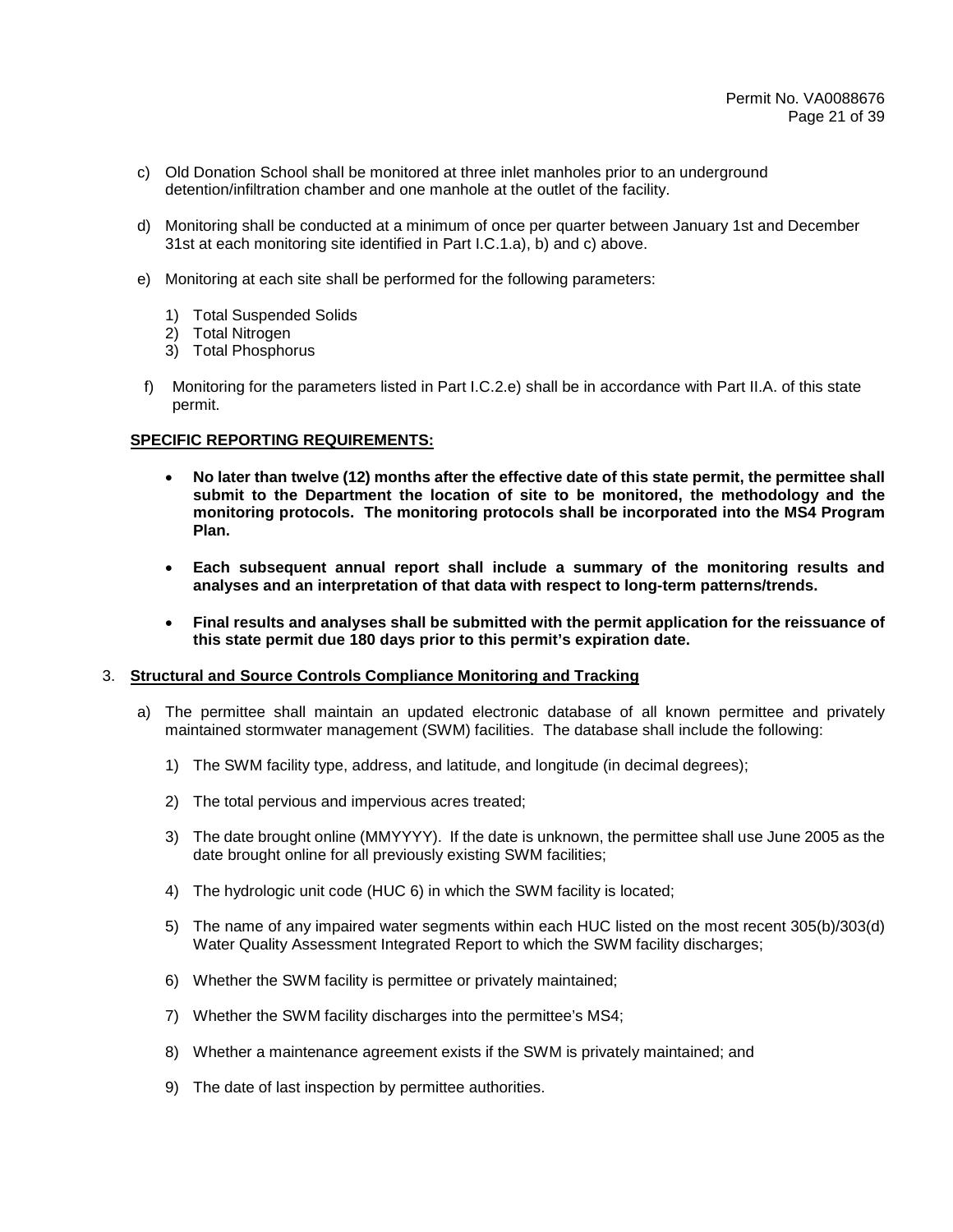All SWM facilities brought online during each reporting year shall be submitted with the appropriate annual report, as an electronic file in one of the following formats: shapefile, geodatabase, .xls, .xlsx, .csv, .mdx, .dbf, delimited text, XML, or other file approved by the Department.

b) Facilities that solely provide peak flow control as required by the City of Virginia Beach Code are excluded from the requirements of this section. Inspection and maintenance requirements for these facilities shall be in accordance with all applicable state and local ordinances, regulations, and statutes.

## **SPECIFIC REPORTING REQUIREMENTS:**

- **Each annual report shall include a copy of the updated database in electronic format.**
- **Each annual report shall include a summary of actions taken by the permittee to ensure maintenance of private stormwater management facilities.**
- **Each annual report shall include a summary of the program to ensure maintenance of stormwater management facilities maintained by the permittee.**

## **D. TMDL ACTION PLAN AND IMPLEMENTATION**

#### 1. **Chesapeake Bay Special Condition**

The Commonwealth, in its Phase I and Phase II Chesapeake Bay TMDL Watershed Implementation Plans (WIP), committed to a phased approach for MS4s permittees to implement necessary reductions. This state permit is consistent with the Chesapeake Bay TMDL and the Virginia Phase I and II WIPs to meet the Level 2 (L2) scoping run for existing developed lands as it represents an implementation of 5% of L2 as specified in the 2010 Phase I WIP. Conditions of future permits will be consistent with the TMDL or WIP conditions in place at the time of permit issuance.

#### a) **Definitions**

The following definitions apply to this state permit for the purpose of the Special Condition for Discharges in the Chesapeake Bay Watershed:

- 1) "Existing Sources" means pervious and impervious urban land uses served by the MS4 as of June 30, 2009.
- 2) "New Sources" means pervious and impervious urban land uses served by the MS4 developed or redeveloped on or after July 1, 2009.
- 3) "Transitional Sources" means regulated land disturbing activities which are temporary in nature and discharge through the MS4.
- 4) "Pollutants of concern" or "POC" means total nitrogen, total phosphorus and total suspended solids.

## b) **Chesapeake Bay Watershed TMDL Planning**

- 1) No later than 24-months after the effective date of this state permit, the permittee shall develop and submit to the Department for its review and approval a phased Chesapeake Bay TMDL Action Plan that includes:
	- (a) A review of the current MS4 Program Plan including existing legal authorities and the permittee's ability to ensure compliance with this special condition.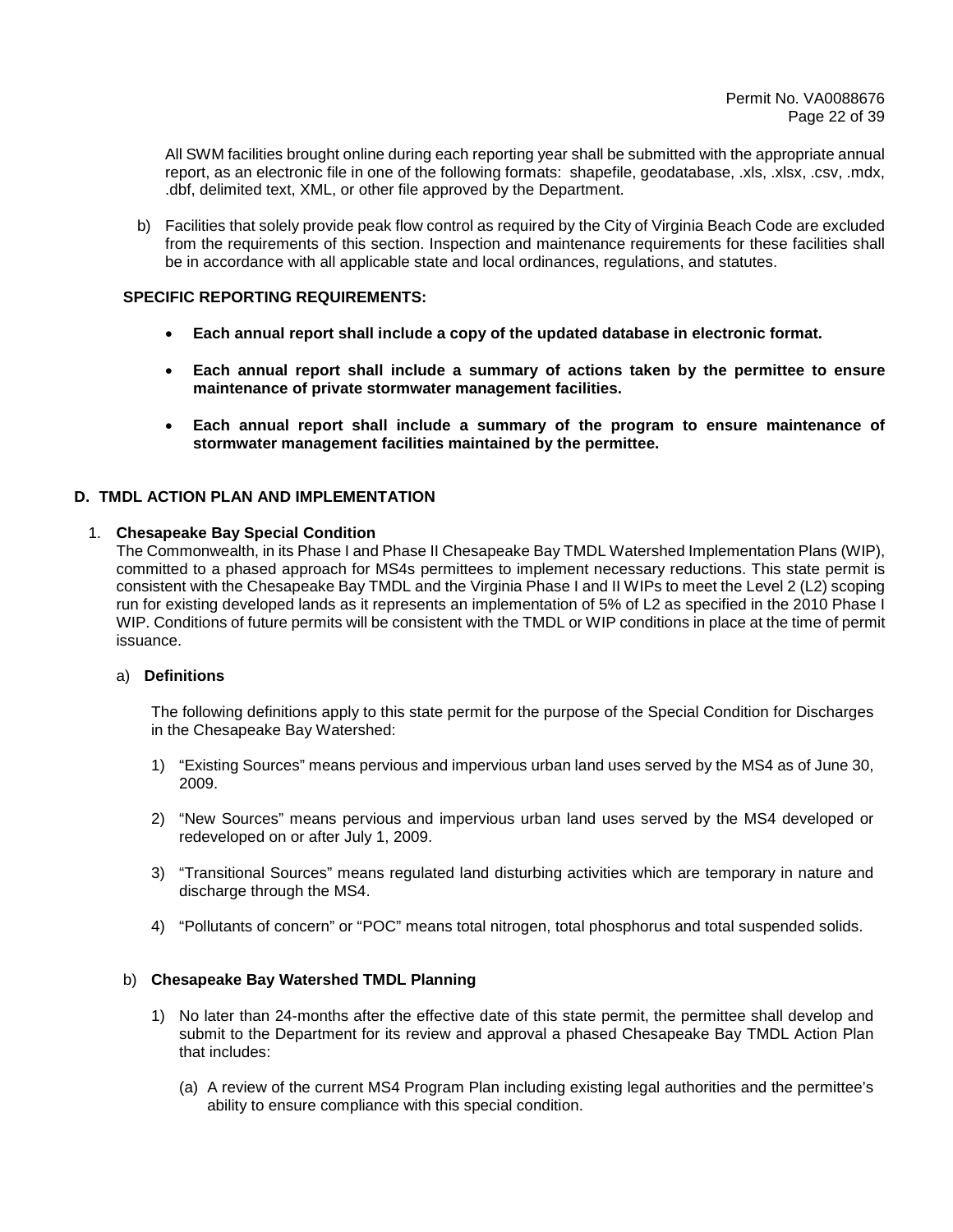- (b) Identifies any new or modified legal authorities, such as ordinances, permits, orders, contracts and inter-jurisdictional agreements, implemented or needing to be implemented to meet the requirements of this special condition.
- (c) The means and methods utilized to address discharges into the MS4 from new sources.
- (d) An estimate of the annual POC loads discharged from the existing sources as of June 30, 2009 based on the 2009 progress run. The permittee shall utilize Table 1 and multiply the total existing acres served by the MS4 on June 30, 2009 and the 2009 Edge of Stream (EOS) Loading Rate.

| Table 1a: Calculation Sheet for Estimating Existing Source Loads for the James River Basin<br>(Based on Chesapeake Bay Program Watershed Model Phase 5.3.2) |                    |                                                                     |                                                   |                                                                                                        |  |  |
|-------------------------------------------------------------------------------------------------------------------------------------------------------------|--------------------|---------------------------------------------------------------------|---------------------------------------------------|--------------------------------------------------------------------------------------------------------|--|--|
| <b>Subsource</b>                                                                                                                                            | <b>Pollutant</b>   | <b>Total Existing</b><br><b>Acres Served</b><br>by MS4<br>(6/30/09) | <b>2009 EOS</b><br>Loading<br>Rate<br>(lbs/ac/yr) | <b>Estimated</b><br><b>Total POC</b><br><b>Load Based</b><br>on 2009<br><b>Progress Run</b><br>(lb/yr) |  |  |
| <b>Regulated Urban Impervious</b>                                                                                                                           |                    |                                                                     | 9.574666034                                       |                                                                                                        |  |  |
| <b>Regulated Urban Pervious</b>                                                                                                                             | Nitrogen           |                                                                     | 6.843763814                                       |                                                                                                        |  |  |
| <b>Regulated Urban Impervious</b>                                                                                                                           | Phosphorus         |                                                                     | 1.786015931                                       |                                                                                                        |  |  |
| <b>Regulated Urban Pervious</b>                                                                                                                             |                    |                                                                     | 0.496330705                                       |                                                                                                        |  |  |
| <b>Regulated Urban Impervious</b>                                                                                                                           | Total<br>Suspended |                                                                     | 703.4240675                                       |                                                                                                        |  |  |
| <b>Regulated Urban Pervious</b>                                                                                                                             | Solids             |                                                                     | 103.763636                                        |                                                                                                        |  |  |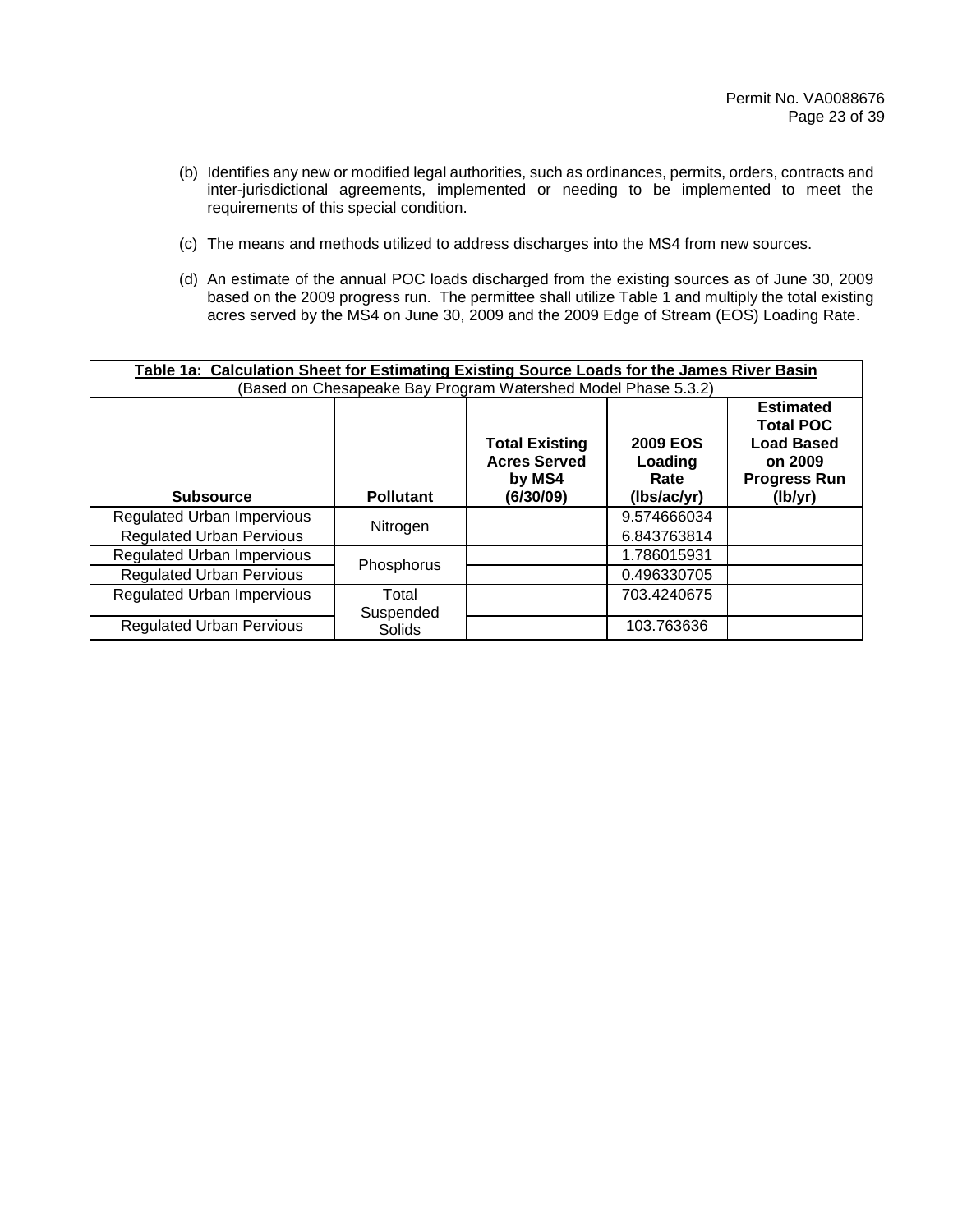| Table 1b: Calculation Sheet for Estimating Existing Source Loads for the Little Creek Watershed<br>(Based on Chesapeake Bay Program Watershed Model Phase 5.3.2) |                    |                                                                  |                                                       |                                                                                              |  |  |
|------------------------------------------------------------------------------------------------------------------------------------------------------------------|--------------------|------------------------------------------------------------------|-------------------------------------------------------|----------------------------------------------------------------------------------------------|--|--|
| <b>Subsource</b>                                                                                                                                                 | <b>Pollutant</b>   | <b>Total Existing</b><br><b>Acres Served by</b><br>MS4 (6/30/09) | <b>2009 EOS</b><br><b>Loading Rate</b><br>(Ibs/ac/yr) | <b>Estimated Total</b><br><b>POC Load</b><br>Based on 2009<br><b>Progress Run</b><br>(lb/yr) |  |  |
| <b>Regulated Urban Impervious</b>                                                                                                                                |                    |                                                                  | 8.711137964                                           |                                                                                              |  |  |
| <b>Regulated Urban Pervious</b>                                                                                                                                  | Nitrogen           |                                                                  | 8.474634338                                           |                                                                                              |  |  |
| <b>Regulated Urban Impervious</b>                                                                                                                                |                    |                                                                  | 1.548900585                                           |                                                                                              |  |  |
| <b>Regulated Urban Pervious</b>                                                                                                                                  | Phosphorus         |                                                                  | 0.553383655                                           |                                                                                              |  |  |
| <b>Regulated Urban Impervious</b>                                                                                                                                | Total<br>Suspended |                                                                  | 518.2273806                                           |                                                                                              |  |  |
| <b>Regulated Urban Pervious</b>                                                                                                                                  | Solids             |                                                                  | 78.9393873                                            |                                                                                              |  |  |

| Table 1c: Calculation Sheet for Estimating Existing Source Loads for the Lynnhaven River Watershed |                     |                                                                  |                                                       |                                                                                              |  |  |
|----------------------------------------------------------------------------------------------------|---------------------|------------------------------------------------------------------|-------------------------------------------------------|----------------------------------------------------------------------------------------------|--|--|
|                                                                                                    |                     | (Based on Chesapeake Bay Program Watershed Model Phase 5.3.2)    |                                                       |                                                                                              |  |  |
| <b>Subsource</b>                                                                                   | <b>Pollutant</b>    | <b>Total Existing</b><br><b>Acres Served by</b><br>MS4 (6/30/09) | <b>2009 EOS</b><br><b>Loading Rate</b><br>(lbs/ac/yr) | <b>Estimated Total</b><br><b>POC Load</b><br>Based on 2009<br><b>Progress Run</b><br>(lb/yr) |  |  |
| <b>Regulated Urban Impervious</b>                                                                  |                     |                                                                  | 7.799359427                                           |                                                                                              |  |  |
| <b>Regulated Urban Pervious</b>                                                                    | Nitrogen            |                                                                  | 8.256774686                                           |                                                                                              |  |  |
| <b>Regulated Urban Impervious</b>                                                                  |                     |                                                                  | 1.543332997                                           |                                                                                              |  |  |
| <b>Regulated Urban Pervious</b>                                                                    | Phosphorus          |                                                                  | 0.550982717                                           |                                                                                              |  |  |
| <b>Regulated Urban Impervious</b>                                                                  | Total               |                                                                  | 479.8142429                                           |                                                                                              |  |  |
| <b>Regulated Urban Pervious</b>                                                                    | Suspended<br>Solids |                                                                  | 74.04669617                                           |                                                                                              |  |  |

(e) A determination of the total pollutant load reductions necessary to reduce the annual POC existing loads using Table 2 by multiplying the *Total Existing Acres served by MS4* by the *First Permit Cycle Required Reduction in Loading Rate*.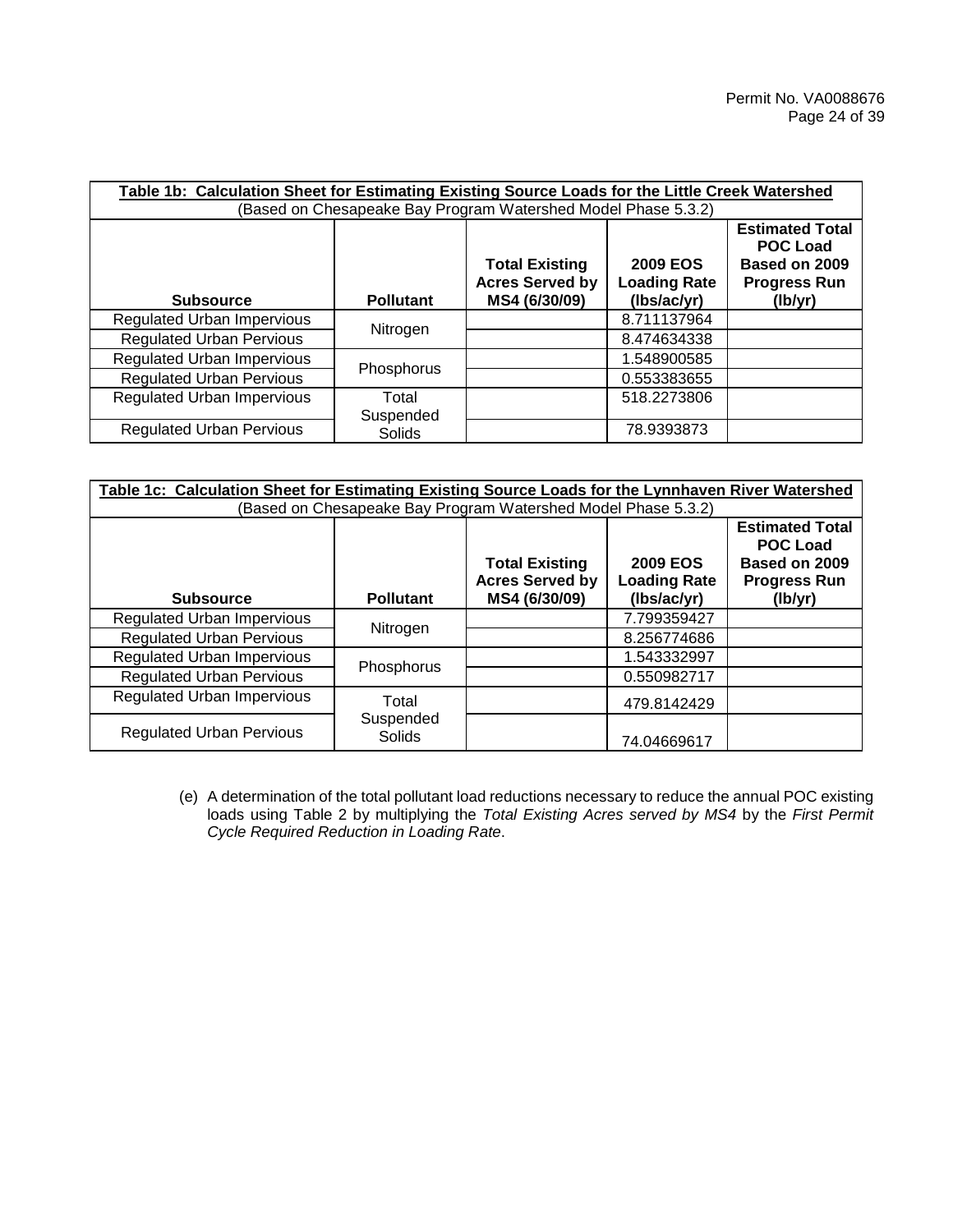| Table 2a: Calculation Sheet for Determining Total POC Reductions Required During this State<br><b>Permit Cycle for the James River Basin</b>                                                                                                      |                    |                                                               |             |          |  |  |
|---------------------------------------------------------------------------------------------------------------------------------------------------------------------------------------------------------------------------------------------------|--------------------|---------------------------------------------------------------|-------------|----------|--|--|
|                                                                                                                                                                                                                                                   |                    | (Based on Chesapeake Bay Program Watershed Model Phase 5.3.2) |             |          |  |  |
| <b>First Permit</b><br>Cycle<br>Total<br><b>Required</b><br><b>Reduction</b><br><b>Reduction</b><br><b>Total Existing</b><br><b>Required</b><br><b>Acres Served</b><br><b>During First</b><br>in Loading<br><b>Permit Cycle</b><br>by MS4<br>Rate |                    |                                                               |             |          |  |  |
| <b>Subsource</b>                                                                                                                                                                                                                                  | <b>Pollutant</b>   | (6/30/09)                                                     | (lbs/ac/yr) | (lbs/yr) |  |  |
| <b>Regulated Urban Impervious</b>                                                                                                                                                                                                                 | Nitrogen           |                                                               | 0.043085997 |          |  |  |
| <b>Regulated Urban Pervious</b>                                                                                                                                                                                                                   |                    |                                                               | 0.020531291 |          |  |  |
| <b>Regulated Urban Impervious</b>                                                                                                                                                                                                                 |                    |                                                               | 0.014288127 |          |  |  |
| <b>Regulated Urban Pervious</b>                                                                                                                                                                                                                   | Phosphorus         |                                                               | 0.001799199 |          |  |  |
| Regulated Urban Impervious                                                                                                                                                                                                                        | Total<br>Suspended |                                                               | 7.034240675 |          |  |  |
| <b>Regulated Urban Pervious</b>                                                                                                                                                                                                                   | <b>Solids</b>      |                                                               | 0.453965907 |          |  |  |

| Table 2b: Calculation Sheet for Determining Total POC Reductions Required During this State<br>Permit Cycle for the Little Creek Watershed                                                                                                        |                    |                                                               |             |          |  |  |
|---------------------------------------------------------------------------------------------------------------------------------------------------------------------------------------------------------------------------------------------------|--------------------|---------------------------------------------------------------|-------------|----------|--|--|
|                                                                                                                                                                                                                                                   |                    | (Based on Chesapeake Bay Program Watershed Model Phase 5.3.2) |             |          |  |  |
| <b>First Permit</b><br>Total<br>Cycle<br><b>Required</b><br><b>Reduction</b><br><b>Reduction</b><br><b>Total Existing</b><br><b>Required</b><br><b>Acres Served</b><br><b>During First</b><br>in Loading<br><b>Permit Cycle</b><br>by MS4<br>Rate |                    |                                                               |             |          |  |  |
| <b>Subsource</b>                                                                                                                                                                                                                                  | <b>Pollutant</b>   | (6/30/09)                                                     | (lbs/ac/yr) | (lbs/yr) |  |  |
| <b>Regulated Urban Impervious</b>                                                                                                                                                                                                                 | Nitrogen           |                                                               | 0.039200076 |          |  |  |
| <b>Regulated Urban Pervious</b>                                                                                                                                                                                                                   |                    |                                                               | 0.025423903 |          |  |  |
| <b>Regulated Urban Impervious</b>                                                                                                                                                                                                                 |                    |                                                               | 0.012391205 |          |  |  |
| <b>Regulated Urban Pervious</b>                                                                                                                                                                                                                   | Phosphorus         |                                                               | 0.002006016 |          |  |  |
| Regulated Urban Impervious                                                                                                                                                                                                                        | Total<br>Suspended |                                                               | 5.182273806 |          |  |  |
| <b>Regulated Urban Pervious</b>                                                                                                                                                                                                                   | Solids             |                                                               | 0.345361794 |          |  |  |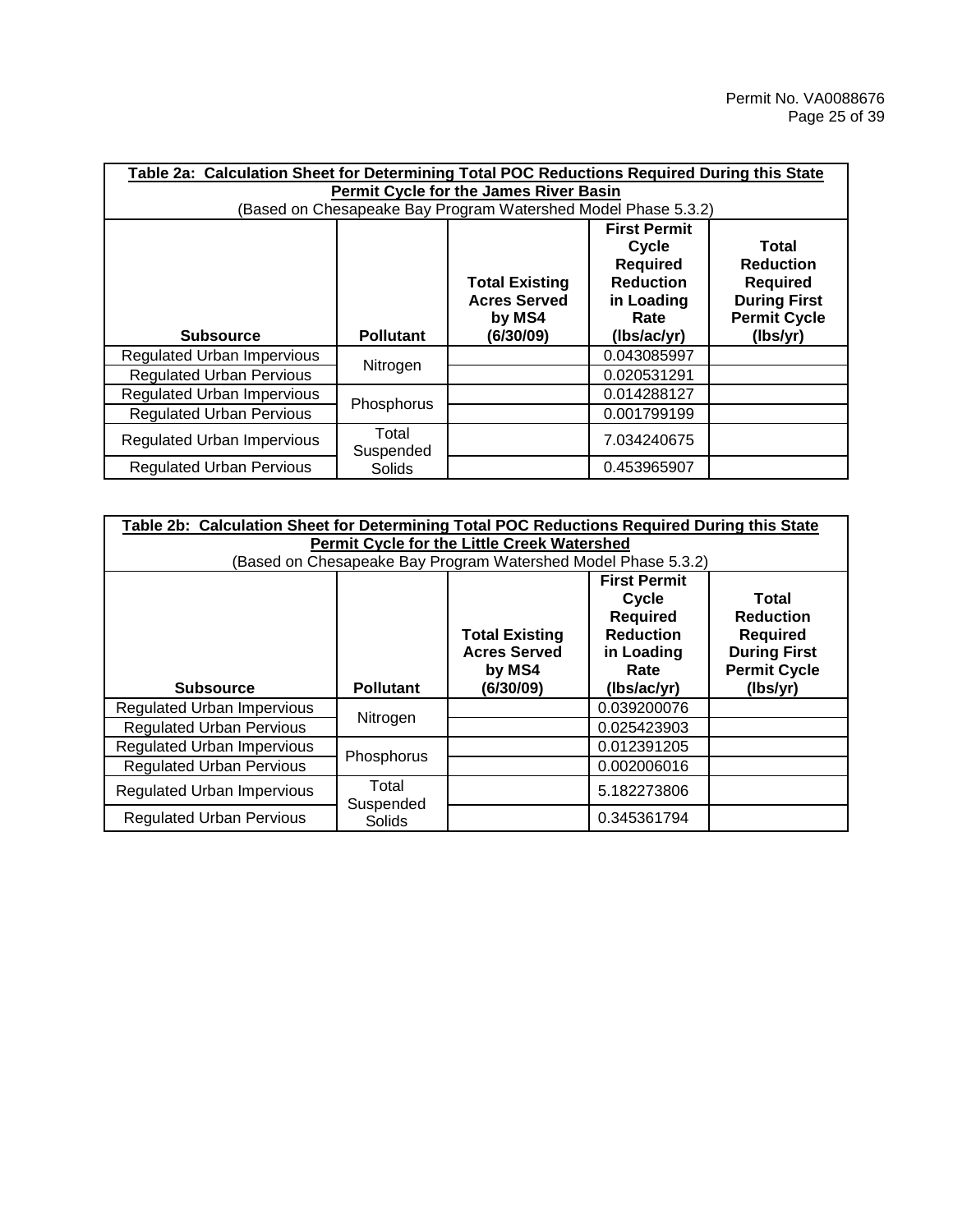| Table 2c: Calculation Sheet for Determining Total POC Reductions Required During this State<br>Permit Cycle for the Lynnhaven River Watershed                                                                                                     |                     |                                                               |             |          |  |  |  |
|---------------------------------------------------------------------------------------------------------------------------------------------------------------------------------------------------------------------------------------------------|---------------------|---------------------------------------------------------------|-------------|----------|--|--|--|
|                                                                                                                                                                                                                                                   |                     | (Based on Chesapeake Bay Program Watershed Model Phase 5.3.2) |             |          |  |  |  |
| <b>First Permit</b><br>Cycle<br>Total<br><b>Required</b><br><b>Reduction</b><br><b>Reduction</b><br><b>Total Existing</b><br><b>Required</b><br><b>During First</b><br><b>Acres Served</b><br>in Loading<br><b>Permit Cycle</b><br>by MS4<br>Rate |                     |                                                               |             |          |  |  |  |
| <b>Subsource</b>                                                                                                                                                                                                                                  | <b>Pollutant</b>    | (6/30/09)                                                     | (lbs/ac/yr) | (lbs/yr) |  |  |  |
| <b>Regulated Urban Impervious</b>                                                                                                                                                                                                                 | Nitrogen            |                                                               | 0.035097117 |          |  |  |  |
| <b>Regulated Urban Pervious</b>                                                                                                                                                                                                                   |                     |                                                               | 0.024770324 |          |  |  |  |
| <b>Regulated Urban Impervious</b>                                                                                                                                                                                                                 | Phosphorus          |                                                               | 0.012346664 |          |  |  |  |
| <b>Regulated Urban Pervious</b>                                                                                                                                                                                                                   |                     |                                                               | 0.001997312 |          |  |  |  |
| <b>Regulated Urban Impervious</b>                                                                                                                                                                                                                 | Total               |                                                               | 4.798142429 |          |  |  |  |
| <b>Regulated Urban Pervious</b>                                                                                                                                                                                                                   | Suspended<br>Solids |                                                               | 0.323954296 |          |  |  |  |

- (f) The means and methods, such as the management practices and retrofit programs that will be utilized to meet the required reductions identified in Part I.D.1.b)(1)(e) and a schedule to achieve those reductions. The schedule should include annual benchmarks to demonstrate the on-going progress in meeting the reductions.
- (g) The means and methods to reduce 15% of total pollutant load reduction calculated in (e) to offset increased loads from new sources initiating construction between July 1, 2009 and June 30, 2014 and grandfathered projects in accordance with 9 VAC 25-870-48, that disturb one acre or greater as a result of the utilization of an average land cover condition greater than 16% impervious cover for the design of post development stormwater management facilities. The permittee shall utilize Table 3 to develop the equivalent pollutant load for nitrogen and total suspended solids.

| Table 3: Ratio of Phosphorus Loading Rate to Nitrogen and Total Suspended<br><b>Solids Loading Rates for Chesapeake Bay Basins</b><br>(Based on Chesapeake Bay Program Watershed Model Phase 5.3.2)                                                                                                                |                     |     |       |  |  |  |  |  |  |
|--------------------------------------------------------------------------------------------------------------------------------------------------------------------------------------------------------------------------------------------------------------------------------------------------------------------|---------------------|-----|-------|--|--|--|--|--|--|
| Total<br><b>Suspended</b><br><b>Ratio of Phosphorus to</b><br><b>Other POCs (Based on</b><br><b>Solids</b><br><b>Phosphorus</b><br><b>Nitrogen</b><br>All Land Uses 2009<br><b>Loading Rate</b><br><b>Loading Rate</b><br><b>Loading Rate</b><br>(lbs/ac/yr)<br>(Ibs/ac/yr)<br>(Ibs/ac/yr)<br><b>Progress Run)</b> |                     |     |       |  |  |  |  |  |  |
| James River Basin                                                                                                                                                                                                                                                                                                  | 1.0                 | 5.1 | 423.5 |  |  |  |  |  |  |
| <b>Little Creek Watershed</b>                                                                                                                                                                                                                                                                                      | 266.0<br>9.2<br>1.0 |     |       |  |  |  |  |  |  |
| Lynnhaven River Basin                                                                                                                                                                                                                                                                                              | 1. $\Omega$         | 9.3 | 243.3 |  |  |  |  |  |  |

- (h) An estimate of the expected cost to implement the necessary reductions during the permit cycle.
- (i) An opportunity for receipt and consideration of public comment on the draft Chesapeake Bay TMDL Action Plan.
- (j) A list of all comments received as a result of public comment and any modifications made to the draft Chesapeake Bay TMDL Action Plan as a result of the public comments.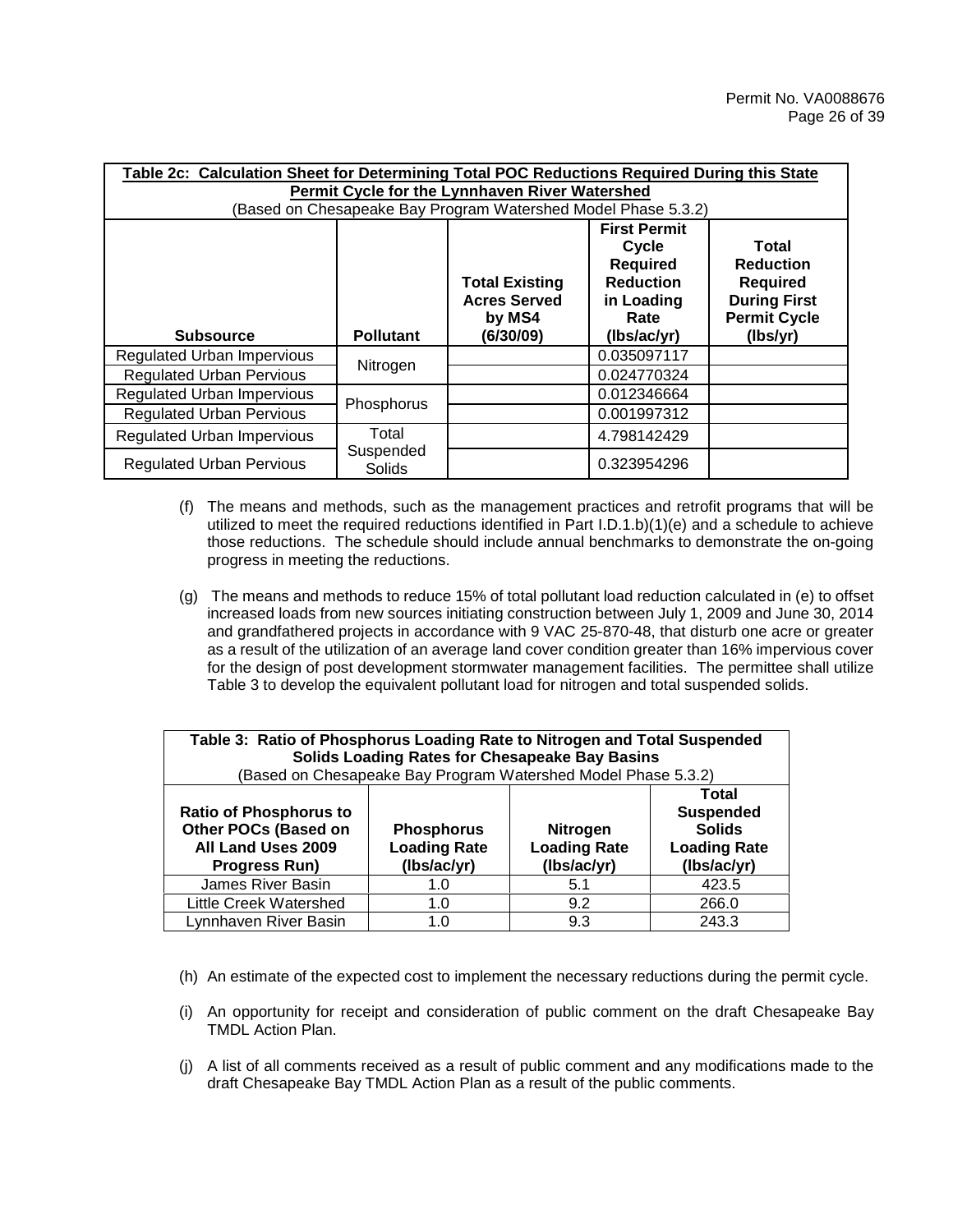- 2) As part of development of the Chesapeake Bay TMDL Action Plan, the permittee shall consider use of the following:
	- (a) Implementation of BMPs on unregulated lands provided the baseline reduction is subtracted from the total reduction prior to application of the reduction towards meeting the required reductions.
	- (b) Utilization of stream restoration projects provided the baseline reduction from the unregulated acreage treated by the stream restoration project is subtracted from the total reduction prior to application of the reduction towards meeting the required reductions.
	- (c) Establishment of a memorandum of understanding (MOU) with other MS4 permittees that discharge to the same or adjacent eight digit hydrologic unit within the same basin to implement BMPs collectively. The MOU shall include a mechanism for dividing the POC reductions created by BMP implementation between the cooperative MS4s.
	- (d) Utilization of any pollutant trading or offset program in accordance with §62.1-44.19:20 through 62.1-44.19:23 et seq. of the Code of Virginia governing trading and offsetting.
	- (e) A more stringent average land cover condition based on less than 16% impervious cover for new sources initiating construction between July 1, 2009, and June 30, 2014, and all grandfathered projects where allowed by law.
	- (f) Any BMPs installed after June 30, 2009, as part of a retrofit program may be applied towards meeting the required load reductions provided any necessary baseline reductions are not included.
- 3) The permittee shall address any modification to the TMDL or watershed implementation plan that occurs during the term of this state permit as part of its permit reapplication as required in Part II.M of this state permit.
- 4) The Chesapeake Bay TMDL Action Plan shall become effective and enforceable upon written approval from the Department.

## c) **Chesapeake Bay TMDL Action Plan Implementation**

- 1) The permittee shall implement the TMDL action plan required in Part I.D.1.b)1) of this state permit according to the schedule therein. Compliance with this requirement represents adequate progress for this state permit term towards achieving TMDL wasteload allocations consistent with the assumptions and requirements of the TMDL.
- 2) For the purposes of this state permit, the implementation of the following represents implementation to the maximum extent practicable and demonstrates adequate progress:
	- (a) Implementation of turf and landscape nutrient management plans in accordance Part I.B.2.d);
	- (b) Implementation of construction site runoff controls in Part I.B.2.a) in accordance with this state permit shall address discharges from transitional sources;
	- (c) Implementation of the means and methods to address discharges from new sources in accordance with requirements in Part I.B.2.a) for post-construction runoff from areas of new development and development on prior developed lands and to offset the increase in POC loads required in Part  $I.D.1.b)1)(g); and$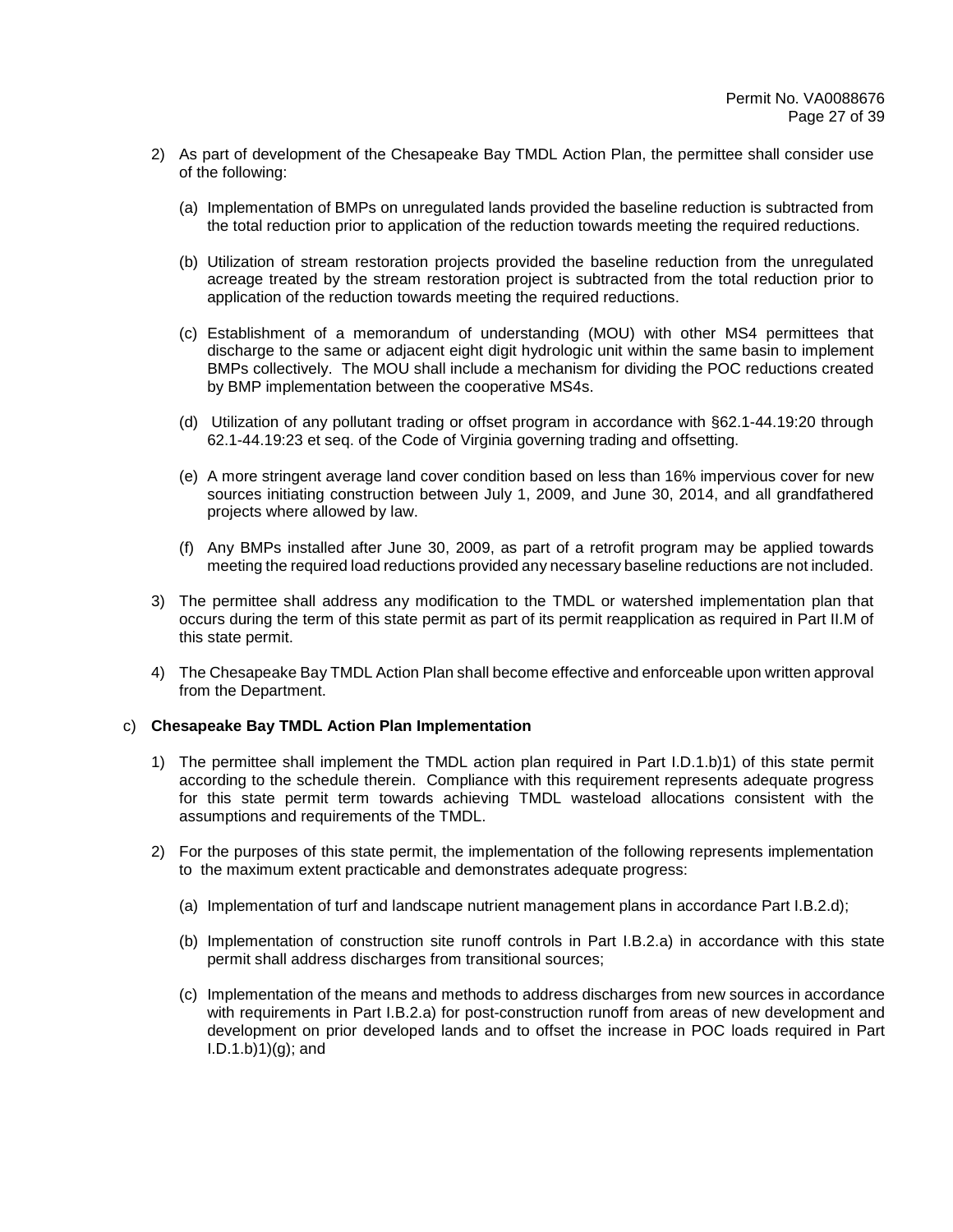(d) Implementation of means and methods sufficient to meet 5% required reductions of POC loads from existing sources defined in this state permit in accordance with the Chesapeake Bay TMDL Watershed Implementation Plan as required in Part I.D.1.b)1)(e).

## d) **Annual Reporting Requirements**

- 1) In accordance with Part I D.1.b)1), the permittee shall submit the Chesapeake Bay TMDL Action Plan.
- 2) Each subsequent annual report shall include a list of control measures implemented during the reporting period and the cumulative progress toward meeting the compliance targets for total nitrogen, phosphorus, and total suspended soils.
- 3) Each subsequent annual report shall include a list of control measures that were implemented during the reporting cycle and the estimated reduction achieved by the control. For stormwater management controls, the report shall include the information required in Part I.C.3.a) and shall include whether an existing stormwater management control was retrofitted, and if so, the existing stormwater management control type retrofit used.
- 4) Each annual report shall include a list of control measures that are expected to be implemented during the next reporting period and the expected progress toward meeting the compliance targets for total nitrogen, total phosphorus, and total suspended solids.
- 5) The permittee shall include the following as part of its reapplication package due in accordance with Part II.M:
	- (a) Documentation that sufficient control measures have been implemented (or documentation detailing that implementation will be complete by the expiration date of this state permit) to meet the compliance target identified in this Special Condition. If temporary credits or offsets have been purchased in order to meet the compliance target, the list of temporary reductions utilized to meet the 5% reduction in this state permit and a schedule of implementation to ensure a permanent 5% reduction shall be provided.
	- (b) A draft second phase Chesapeake Bay TMDL Action Plan designed to address the following:
		- (1) Reduction in the existing POC loads by an additional seven times the required reductions in loading rates using Table 2 of Part I.D.1.b) of this state permit unless alternative calculations have been provided by the Commonwealth;
		- (2) The means and methods to offset increased loads from new sources initiating construction between July 1, 2009 and June 30, 2014 and grandfathered projects in accordance with 9 VAC 25-870-48, that disturb one acre or greater as a result of the utilization of an average land cover condition greater than 16% impervious cover for the design of post development stormwater management facilities using the same methodology described in Part I.D.1.b)1)(g); and
		- (3) Accounting for any modification to the applicable loading rate provided to the permittee as a result of TMDL modification.

## 2. *TMDL Action Plans* **other than the Chesapeake Bay TMDL**

a) TMDL Action Plan Development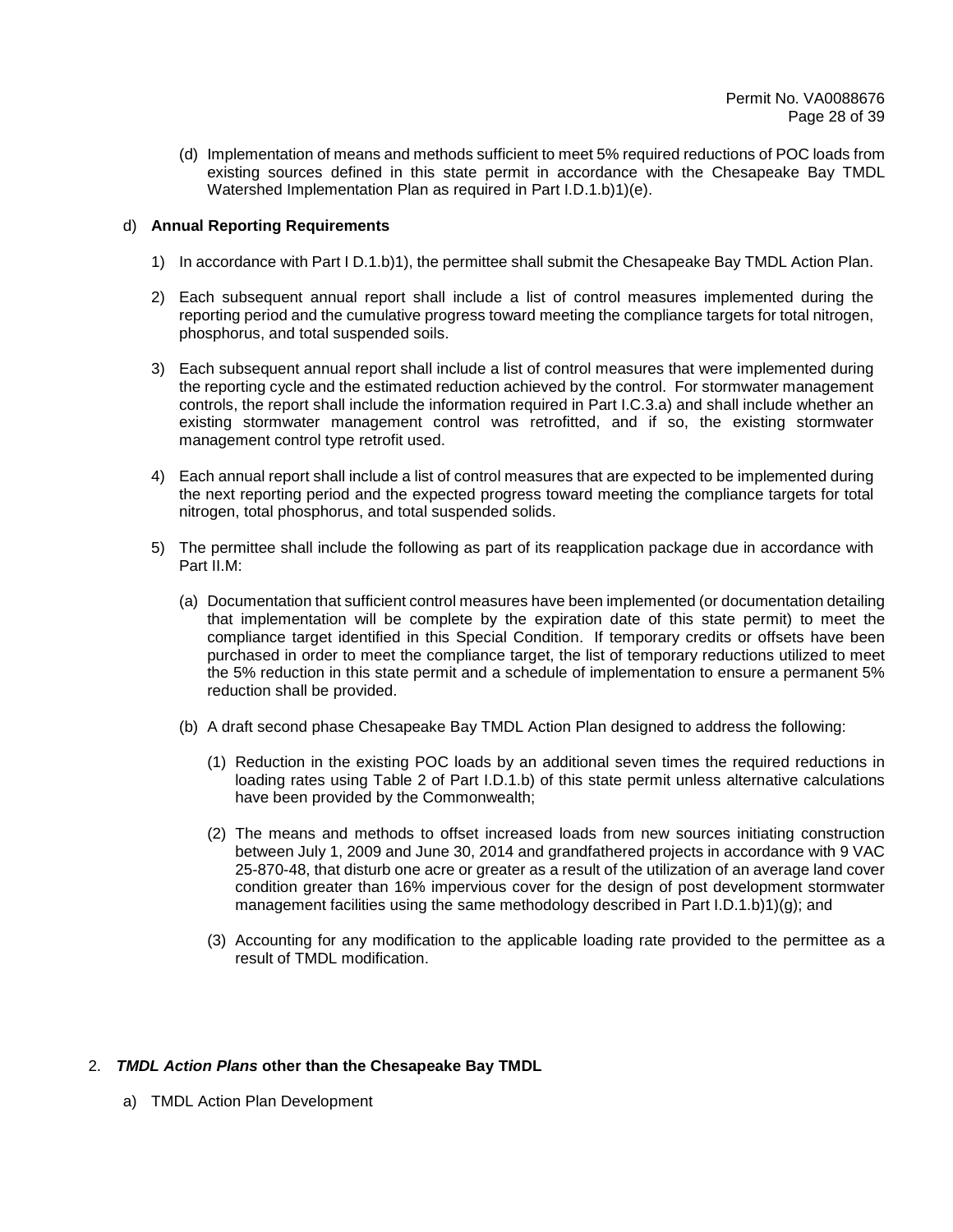The permittee shall maintain an updated MS4 Program Plan that includes TMDL Action Plans for pollutants in which wasteloads have been allocated to the MS4 in approved TMDLs. Approved TMDLs as of the effective date of this state permit are included in Attachment A of this state permit. TMDL Action Plans may be implemented in multiple phases over more than one permit cycle using the adaptive iterative approach provided adequate progress is made to reduce pollutant discharges in a manner that is consistent with the assumptions and requirements of the applicable TMDL. Progress shall be demonstrated by representative and adequate monitoring or other methods (e.g. modeling) as described in Part I.D.2.b)5) below. These TMDL Actions Plans shall identify the best management practices and other interim milestone activities to be implemented during the remaining term of this state permit. The plan shall include an estimated end date for achieving the applicable wasteload allocations and, for planning purposes, a projection of BMPs and other implementation steps expected to address the WLA, outside of the permit term, as applicable.

- 1) No later than 24 months after the effective date of this state permit, the permittee shall submit to the Department TMDL Action Plans to address any new or modified requirements established under this Special Condition for pollutants identified in TMDL wasteload allocations approved prior to the effective date of this state permit.
- 2) The TMDL Action Plans shall become effective and enforceable upon written notification from the Department.
- 3) The TMDL Action Plans shall be incorporated by reference into this state permit.
- b) TMDL Action Plan content

The permittee shall:

- 1) Develop and maintain a list of its legal authorities such as ordinances, permits, order, specific contract language, and inter-jurisdictional agreements applicable to reducing the pollutant identified in a WLA;
- 2) Identify and maintain an updated list of all additional management practices, control techniques and system design and engineering methods, beyond those identified in Part I.B of this state permit, that have been implemented as part of the MS4 Program Plan that are applicable to reducing the pollutant identified in the WLA;
- 3) Enhance the public education and outreach and employee training programs to also promote methods to eliminate and reduce discharges of the pollutants identified in the WLA;
- 4) Assess all significant sources of pollutant(s) from facilities of concern owned or operated by the MS4 operator that are not covered under a separate VPDES industrial stormwater permit and identify all municipal facilities that may be a significant source of the identified pollutant. For the purpose of this assessment, a significant source of pollutant(s) from a facility of concern means a discharge where the expected pollutant loading is greater than the average pollutant loading for the land use identified in the TMDL. (For example, a significant source of pollutant from a facility of concern for a bacterial TMDL would be expected to be greater at a dog park than at other recreational facilities where dogs are prohibited);
- 5) Develop and implement a method to assess TMDL Action Plans for their effectiveness in reducing the pollutants identified in the WLAs. The evaluation shall use any newly available information, representative and adequate water quality monitoring results, or modeling tools to estimate pollutant reductions for the pollutant(s) of concern from implementation of the MS4 Program Plan. Monitoring may include BMP, outfall, or in-stream monitoring, as appropriate, to estimate pollutant reductions. The permittee may conduct monitoring, utilize existing data, establish partnerships, or collaborate with other MS4 permittees or other third parties, as appropriate. This evaluation shall include assessment of the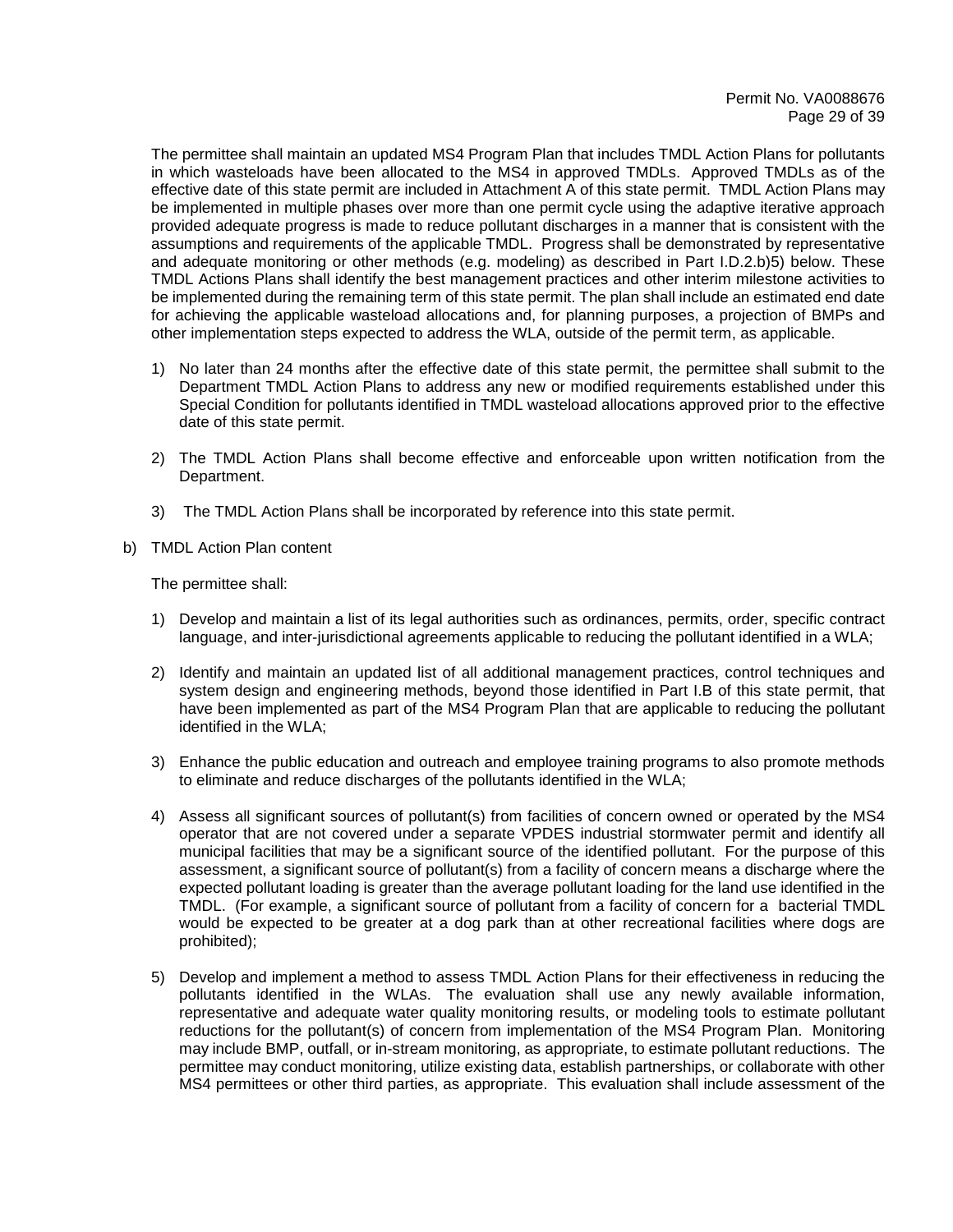facilities identified in Part I.D.2.b)4) above. The methodology used for assessment shall be described in the TMDL Action Plan; and

- 6) Solicit public input on the draft TMDL Action Plan and consider public comments in development of the final TMDL Action Plan that is submitted to the Department for review and approval.
- c) This state permit shall be modified or alternatively revoked and reissued if any approved wasteload allocation procedure, pursuant to Section 303(d) of the Clean Water Act, imposes wasteload allocations, limits or conditions on the treatment works that are not consistent with the permit requirements.
- d) Analytical methods for any monitoring shall be conducted according to procedures approved under 40 CFR Part 136 or alternative methods approved by the Environmental Protection Agency (EPA). Where an approved 40 CFR Part 136 method does not exist, the permittee shall use a method consistent with the TMDL.
- e) The permittee is encouraged to participate as a stakeholder in the development of any TMDL implementation plans applicable to their discharge. The permittee may incorporate applicable best management practices identified in the TMDL implementation plan in the MS4 Program Plan.
- f) Annual Reporting Requirements.
	- 1) The permittee shall submit the required TMDL Action Plans to the Department for review and acceptance with the appropriate annual report associated schedule identified in this permit.
	- 2) The permittee shall report on the implementation of the TMDL Action Plans and associated evaluation including the results of any monitoring conducted as part of the evaluation.
- g) The permittee shall identify the best management practices and other steps that will be implemented during the next permit term as part of the permittee's reapplication for coverage as required under Part II.M. The permittee shall also evaluate and modify the estimated end date for achieving the applicable wasteload based on information acquired during the permit cycle.

## **E. Annual Reporting**

The permittee shall submit the annual report to the Department, no later than October 1<sup>st</sup> of each year. The report shall cover the previous fiscal year from July  $1<sup>st</sup>$  to June 30th and include the following separate sections:

- 1. Background Information
	- a) The permittee and permit number of the program submitting the annual report;
	- b) Any modifications to the MS4 Program Plan as a result of the annual report;
	- c) The reporting dates for which the annual report is being submitted; and
	- d) Certification as per Part II.K.
- 2. A summary of the implementation of each of the components established under Part I.B. and an evaluation of the effectiveness of each component. The permittee should attempt to limit any component's narrative summary to no longer than two-pages plus any necessary tables and figures.
- 3. A summary report of the monitoring programs listed under Part I.C.
- 4. A summary of the implementation of each component listed under Part I.D.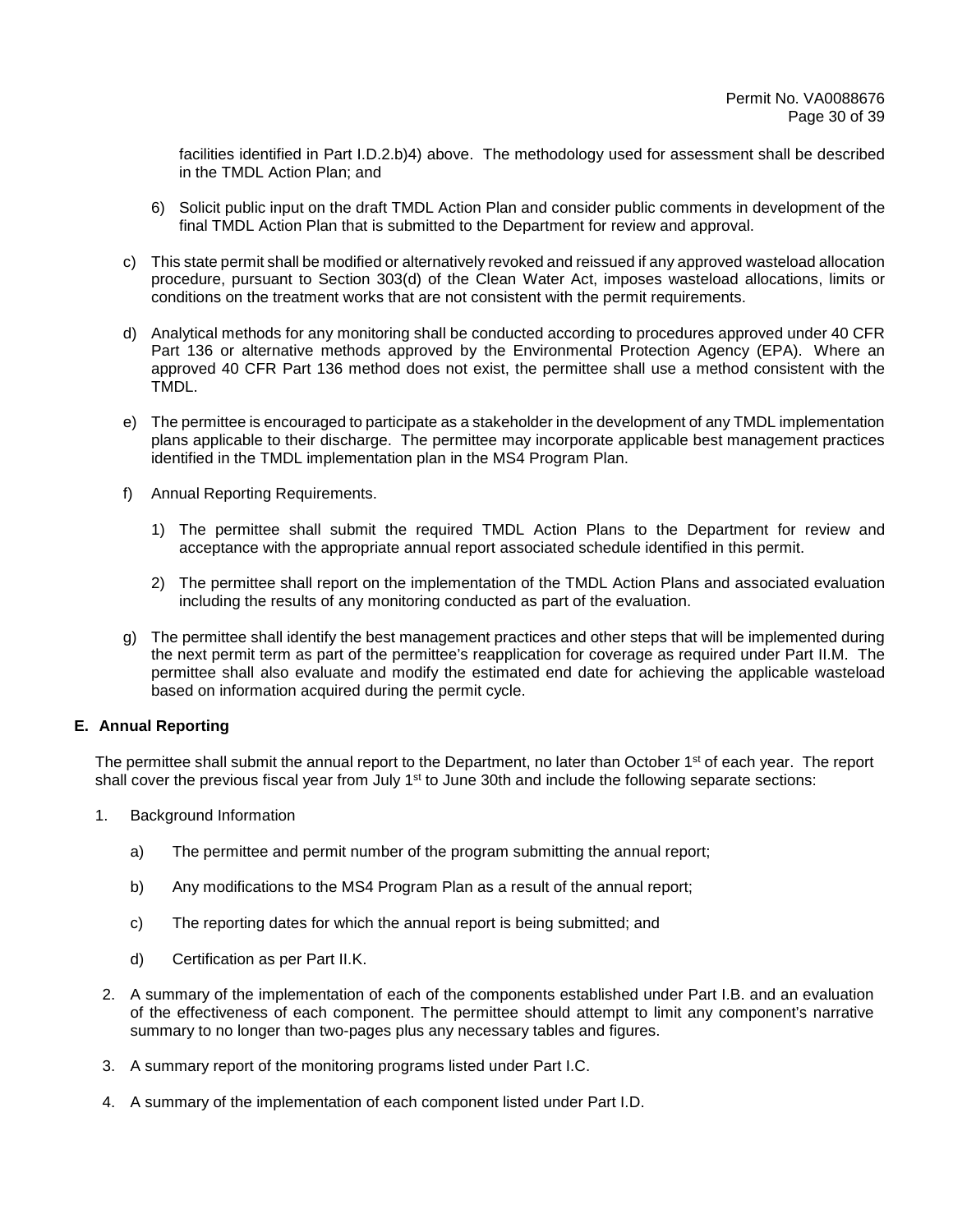5. The Specific Reporting Requirements identified in this state permit.

## **F. Definitions**

Definitions contained in the Virginia Stormwater Management Act, Part I (9VAC25-870-10) and Federal NPDES rules, 40 CFR Part 122, apply where a definition is not specified below. Unless otherwise specified in this state permit, additional definitions or words or phrases used in this state permit are as follows:

- 1. "Best management practice" or "BMP" means schedules of activities, prohibitions of practices, including both structural and nonstructural practices, maintenance procedures, and other management practices to prevent or reduce the pollution of surface waters and groundwater systems from the impacts of land-disturbing activities.
- 2. "Board" means the State Water Control Board.
- 3. "Date brought on line" means the date when the permittee determines that a new stormwater management facility is properly functioning to meet its designed pollutant load reduction.
- 4. "DEQ" or "Department" means the Department of Environmental Quality.
- 5. "High priority municipal facility" means any facility owned and operated by the permittee or regulated under this state permit that includes composting facilities, equipment storage and maintenance facilities, materials storage yards, pesticide storage facilities, public works yards, recycling facilities, salt storage facilities, solid waste handling and transfer facilities, and vehicle storage and maintenance yards.
- 6. "Industrial land use" means land utilized in connection with manufacturing, processing, or raw materials storage at facilities identified under 40 CFR Part 122.26(b)(14).
- 7. "Maintenance" means maintenance on the MS4 and associated structural stormwater controls including, but not limited to, activities such as inspections of basins and ponds; repair and replacement of failed controls, mowing grass filter strips; regular removal of litter and debris from dry ponds, forebays and water quality inlets; periodic stabilization and revegetation of eroded areas; periodic removal and replacement of filter media from infiltration trenches and filtration ponds; periodic removal of trash and sediment; deep tilling of infiltration basins to maintain capacity; vacuuming or jet hosing of porous pavement or concrete grid pavements; and, removal of litter and debris from wet weather conveyances.
- 8. "Permittee" means the City of Virginia Beach.
- 9. "Physically interconnected" means that one MS4 is connected to a second MS4 in such a manner that it allows for direct discharges to the second system.
- 10. "Retrofit" means the modification of existing stormwater management facilities, as defined herein, including flood control structures, through construction and/or enhancement in order to address water quality improvements. Retrofit also means the installation or implementation of source reductions to provide water quality improvements on previously developed land where no stormwater source reductions previously existed.

# **PART II-CONDITIONS APPLICABLE TO ALL VSMP MS4 PERMITS**

# **A. MONITORING**

1. Samples and measurements taken for the purpose of monitoring shall be representative of the monitored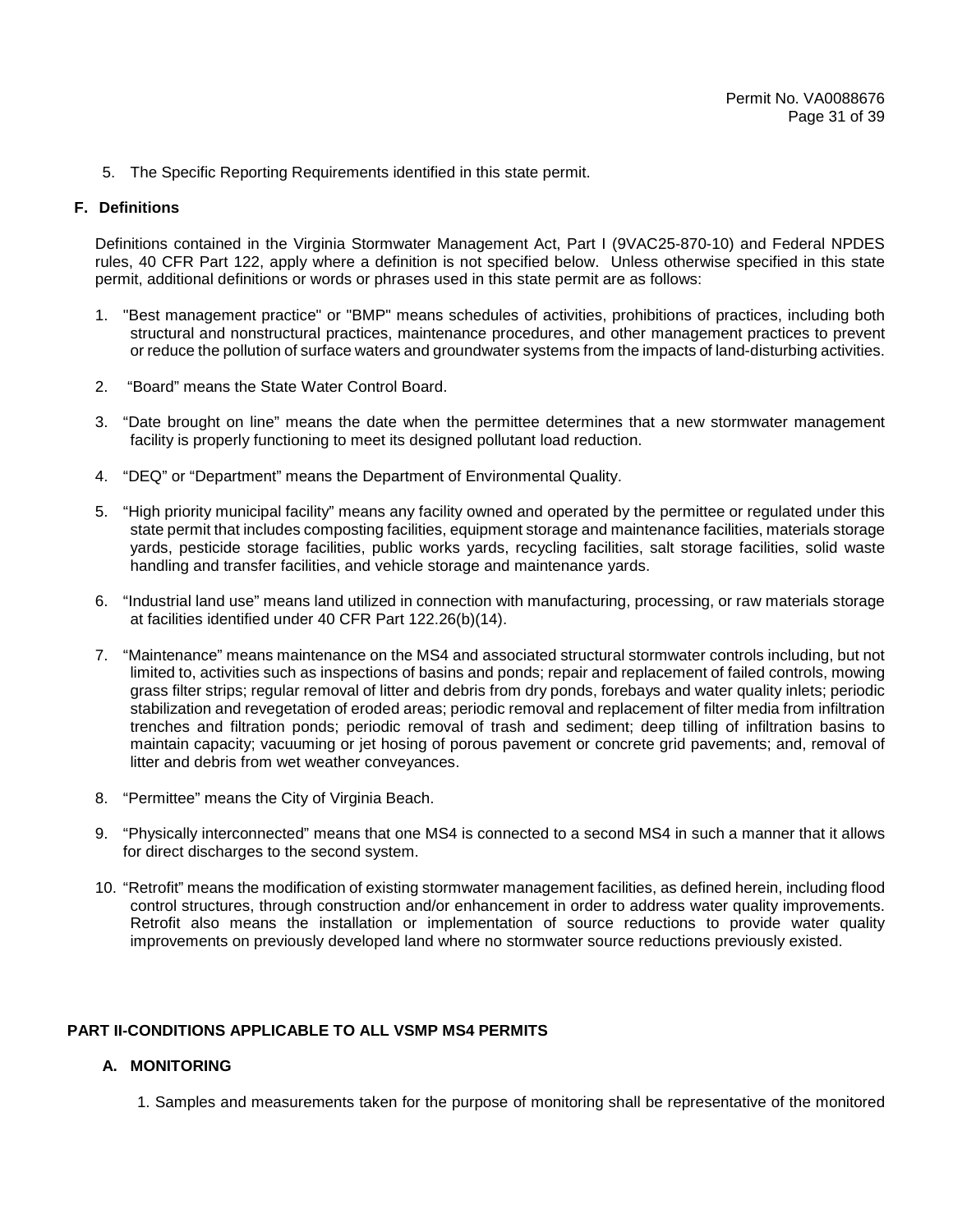activity.

- 2. Monitoring shall be conducted according to procedures approved under 40 CFR Part 136 or alternative methods approved by the U.S. Environmental Protection Agency, unless other procedures have been specified in this state permit.
- 3. The permittee shall periodically calibrate and perform maintenance procedures on all monitoring and analytical instrumentation at intervals that will ensure accuracy of measurements.
- 4. Samples taken as required by this state permit shall be analyzed in accordance with 1VAC30-45, Certification for Noncommercial Environmental Laboratories, or 1VAC30-46, Accreditation for Commercial Environmental Laboratories.

## **B. RECORDS**

- 1. Monitoring records/reports shall include:
	- a) The date, exact place, and time of sampling or measurements;
	- b) The individual(s) who performed the sampling or measurements;
	- c) The date(s) and time(s) analyses were performed;
	- d) The individual(s) who performed the analyses;
	- e) The analytical techniques or methods used; and
	- f) The results of such analyses.
- 2. The permittee shall retain records of all monitoring information, including all calibration and maintenance records and all original strip chart recordings for continuous monitoring instrumentation; copies of all reports required by this state permit; and records of all data used to complete the registration statement for this state permit, for a period of at least 3 years from the date of the sample, measurement, report or request for coverage. This period of retention shall be extended automatically during the course of any unresolved litigation regarding the regulated activity or regarding control standards applicable to the permittee, or as requested by the Board.

## **C. REPORTING MONITORING RESULTS**

- 1. The permittee shall submit the results of the monitoring required by this state permit with the annual report unless another reporting schedule is specified elsewhere in this state permit.
- 2. Monitoring results shall be reported on a Discharge Monitoring Report (DMR) or on forms provided, approved or specified by the Department; or in any format provided that the date, location, parameter, method, and result of the monitoring activity are included.
- 3. If the permittee monitors any pollutant specifically addressed by this state permit more frequently than required by this state permit using test procedures approved under 40 CFR Part 136 or using other test procedures approved by the U.S. Environmental Protection Agency or using procedures specified in this state permit, the results of this monitoring shall be included in the calculation and reporting of the data submitted in the DMR or reporting form specified by the Department.
- 4. Calculations for all limitations that require averaging of measurements shall utilize an arithmetic mean unless otherwise specified in this state permit.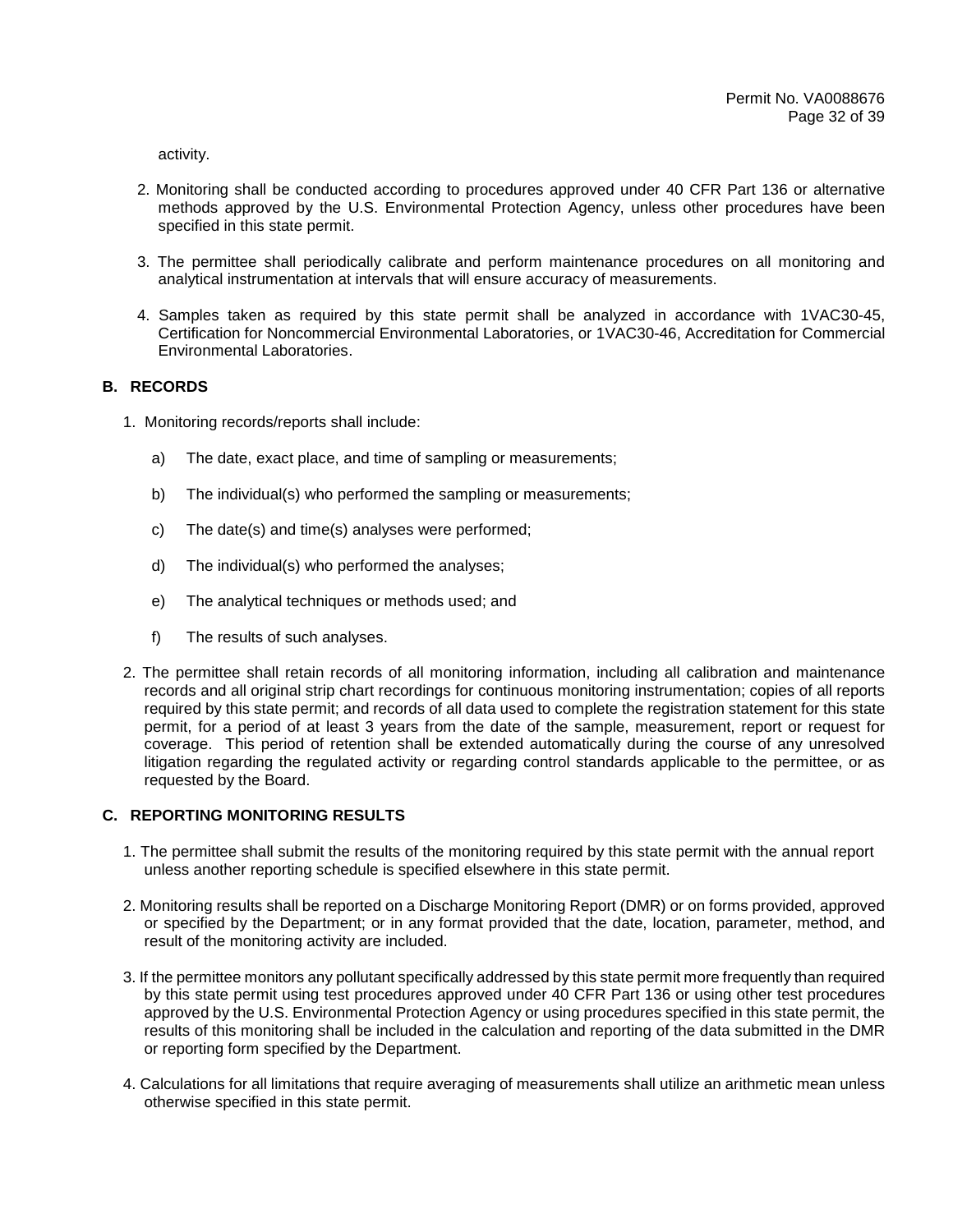## **D. DUTY TO PROVIDE INFORMATION**

The permittee shall furnish to the Department, within a reasonable time, any information that the Board may request to determine whether cause exists for modifying, revoking and reissuing, or terminating this state permit or to determine compliance with this state permit. The Board may require the permittee to furnish, upon request, such plans, specifications, and other pertinent information as may be necessary to determine the effect of the wastes from its discharge on the quality of surface waters, or such other information as may be necessary to accomplish the purposes of the Clean Water Act and Virginia Stormwater Management Act. The permittee shall also furnish to the Department upon request, copies of records required to be kept by this state permit.

## **E. COMPLIANCE SCHEDULE REPORTS**

Reports of compliance or noncompliance with, or any progress reports on, interim and final requirements contained in any compliance schedule of this state permit shall be submitted no later than 14 days following each schedule date.

## **F. UNAUTHORIZED STORMWATER DISCHARGES**

Pursuant to § 62.1-44.15:26 of the Code of Virginia, except in compliance with a permit issued by the board, it shall be unlawful to cause a stormwater discharge from a MS4.

## **G. REPORTS OF UNAUTHORIZED DISCHARGES**

Any operator of a regulated MS4 who discharges or causes or allows a discharge of sewage, industrial waste, other wastes or any noxious or deleterious substance or a hazardous substance or oil in an amount equal to or in excess of a reportable quantity established under either 40 CFR Part 110, 40 CFR Part 117 or 40 CFR Part 302 that occurs during a 24-hour period into or upon surface waters; or who discharges or causes or allows a discharge that may reasonably be expected to enter surface waters, shall notify the Department of the discharge immediately upon discovery of the discharge, but in no case later than within 24 hours after said discovery. A written report of the unauthorized discharge shall be submitted to the Department, within five days of discovery of the discharge. The written report shall contain:

- 1. A description of the nature and location of the discharge;
- 2. The cause of the discharge;
- 3. The date on which the discharge occurred;
- 4. The length of time that the discharge continued;
- 5. The volume of the discharge;
- 6. If the discharge is continuing, how long it is expected to continue;
- 7. If the discharge is continuing, what the expected total volume of the discharge will be; and
- 8. Any steps planned or taken to reduce, eliminate and prevent a recurrence of the present discharge or any future discharges not authorized by this state permit.

Discharges reportable to the Department under the immediate reporting requirements of other regulations are exempted from this requirement.

## **H. REPORTS OF UNUSUAL OR EXTRAORDINARY DISCHARGES**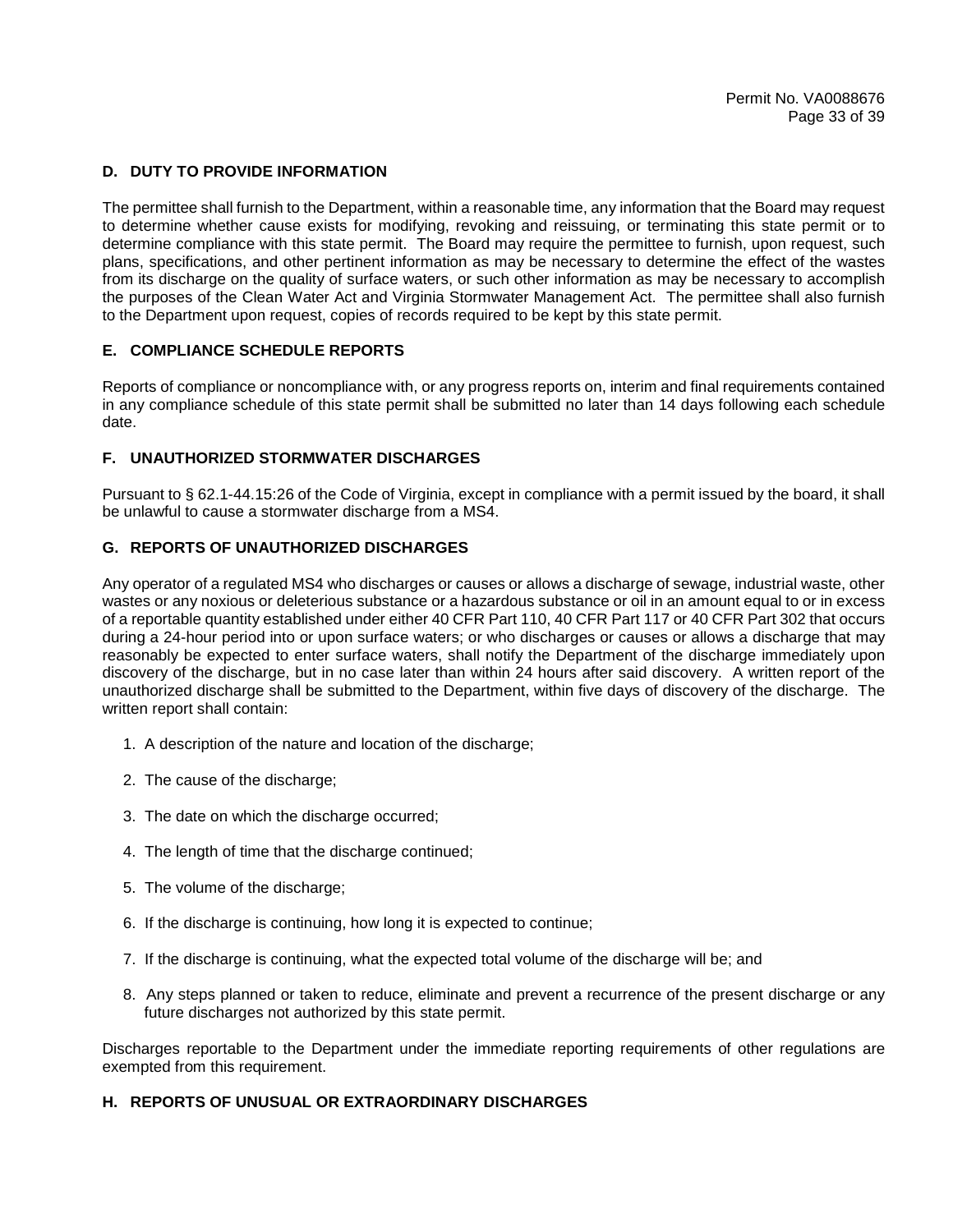If any unusual or extraordinary discharge including "bypass" or "upset", as defined herein, should occur from a facility and the discharge enters or could be expected to enter surface waters, the permittee shall promptly notify, in no case later than 24 hours, the Department by telephone after the discovery of the discharge. This notification shall provide all available details of the incident, including any adverse affects on aquatic life and the known number of fish killed. The permittee shall produce a written report and submit it to the Department within five days of discovery of the discharge in accordance with Part II.I.2. Unusual and extraordinary discharges include but are not limited to any discharge resulting from:

- 1. Unusual spillage of materials resulting directly or indirectly from processing operations;
- 2. Breakdown of processing or accessory equipment;
- 3. Failure or taking out of service some or all of the facilities; and
- 4. Flooding or other acts of nature.

## **I. REPORTS OF NONCOMPLIANCE**

The permittee shall report any noncompliance, which may adversely affect surface waters or may endanger public health.

- 1. An oral report shall be provided within 24 hours to the Department from the time the permittee becomes aware of the circumstances. The following shall be included as information, which shall be reported within 24 hours under this paragraph:
	- a) Any unanticipated bypass; and
	- b) Any upset which causes a discharge to surface waters.
- 2. A written report shall be submitted within 5 days and shall contain:
	- a) A description of the noncompliance and its cause;
	- b) The period of noncompliance, including exact dates and times, and if the noncompliance has not been corrected, the anticipated time it is expected to continue; and
	- c) Steps taken or planned to reduce, eliminate, and prevent reoccurrence of the noncompliance.

The Board or its designee may waive the written report on a case-by-case basis for reports of noncompliance under Part II.I if the oral report has been received within 24 hours and no adverse impact on surface waters has been reported.

3. The permittee shall report all instances of noncompliance not reported under Part II.I.2 in writing at the time the next monitoring reports are submitted. The reports shall contain the information listed in Part II.2.

**NOTE: The immediate (within 24 hours) reports required in Parts II G, H and I may be made to the Department's Regional Office. Pollution Response Program as found at http://deq.virginia.gov/Programs/PollutionResponsePreparedness.aspx. Reports may be made by telephone or by fax. For reports outside normal working hours, leave a message and this shall fulfill the immediate reporting requirement. For emergencies, the Virginia Department of Emergency Management maintains a 24 hour telephone service at 1-800-468-8892.**

4. Whenever the permittee becomes aware of a failure to submit any relevant facts, or submitted incorrect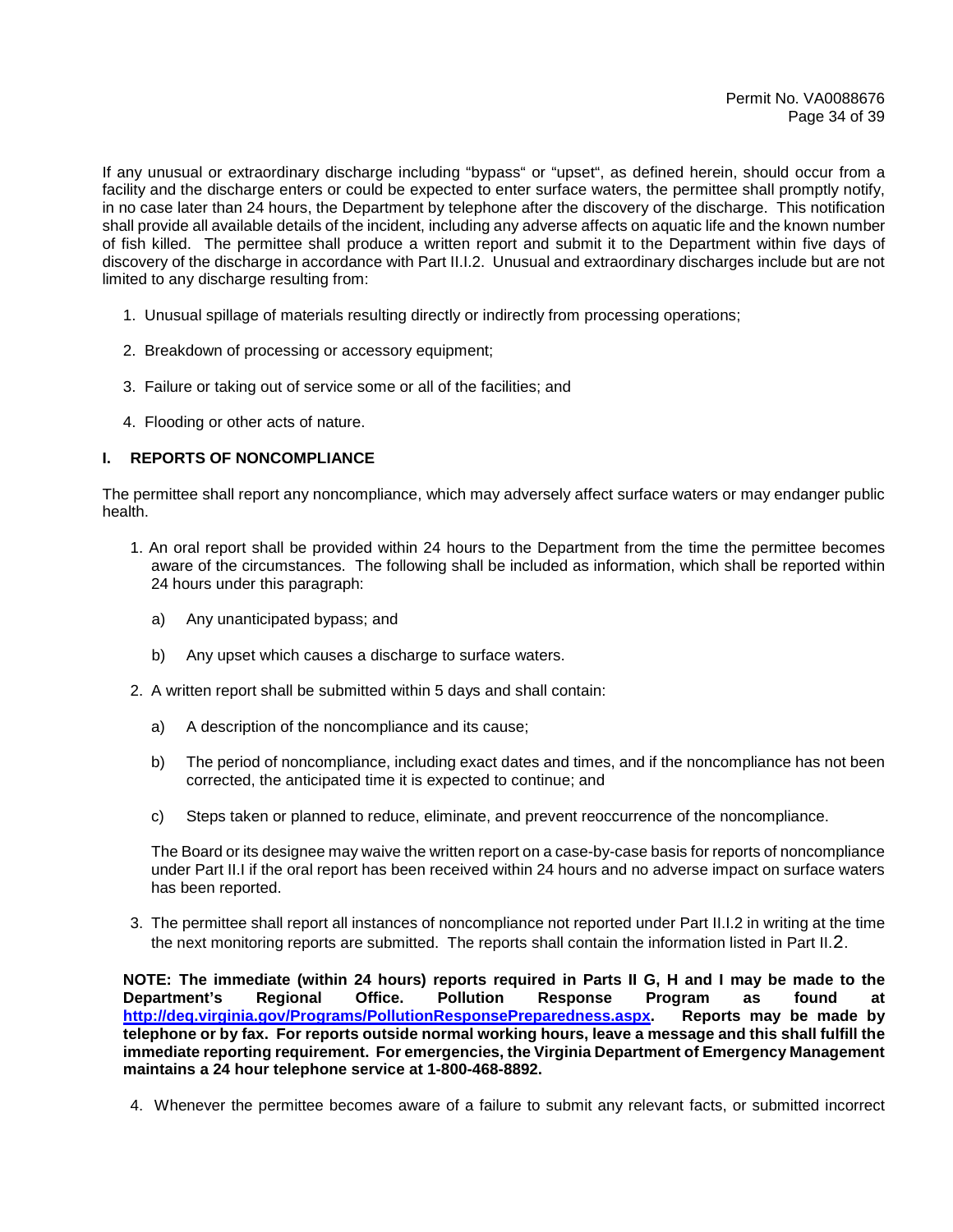information in any report to the Department, it shall promptly submit such facts or information.

## **J. NOTICE OF PLANNED CHANGES**

- 1. The permittee shall give notice to the Department as soon as possible of any planned physical alterations or additions to the permitted facility. Notice is required only when:
	- a) The permittee plans alteration or addition to any building, structure, facility, or installation from which there is or may be a discharge of pollutants, the construction of which commenced:
		- 1) After promulgation of standards of performance under § 306 of the Clean Water Act that are applicable to such source; or
		- 2) After proposal of standards of performance in accordance with § 306 of the Clean Water Act that are applicable to such source, but only if the standards are promulgated in accordance with Section 306 within 120 days of their proposal.
	- b) The permittee plans alteration or addition that would significantly change the nature or increase the quantity of pollutants discharged. This notification applies to pollutants which are not subject to effluent limitations in this state permit; or
- 2. The permittee shall give advance notice to the Department of any planned changes in the permitted facility or activity, which may result in noncompliance with permit requirements.

#### **K. SIGNATORY REQUIREMENTS**

- 1. Permit Applications. All permit applications shall be signed as follows:
	- a) For a corporation: by a responsible corporate officer. For the purpose of this subsection, a responsible corporate officer means: (i) A president, secretary, treasurer, or vice-president of the corporation in charge of a principal business function, or any other person who performs similar policy- or decisionmaking functions for the corporation, or (ii) the manager of one or more manufacturing, production, or operating facilities, provided the manager is authorized to make management decisions which govern the operation of the regulated facility including having the explicit or implicit duty of making major capital investment recommendations, and initiating and directing other comprehensive measures to assure long term environmental compliance with environmental laws and regulations; the manager can ensure that the necessary systems are established or actions taken to gather complete and accurate information for permit application requirements; and where authority to sign documents has been assigned or delegated to the manager in accordance with corporate procedures;
	- b) For a partnership or sole proprietorship: by a general partner or the proprietor, respectively; or
	- c) For a municipality, state, federal, or other public agency: by either a principal executive officer or ranking elected official. For purposes of this subsection, a principal executive officer of a public agency includes:
		- 1) The chief executive officer of the agency, or
		- 2) A senior executive officer having responsibility for the overall operations of a principal geographic unit of the agency.
- 2. Reports, etc. All reports required by permits, and other information requested by the Board shall be signed by a person described in Part II.K.1, or by a duly authorized representative of that person. A person is a duly authorized representative only if: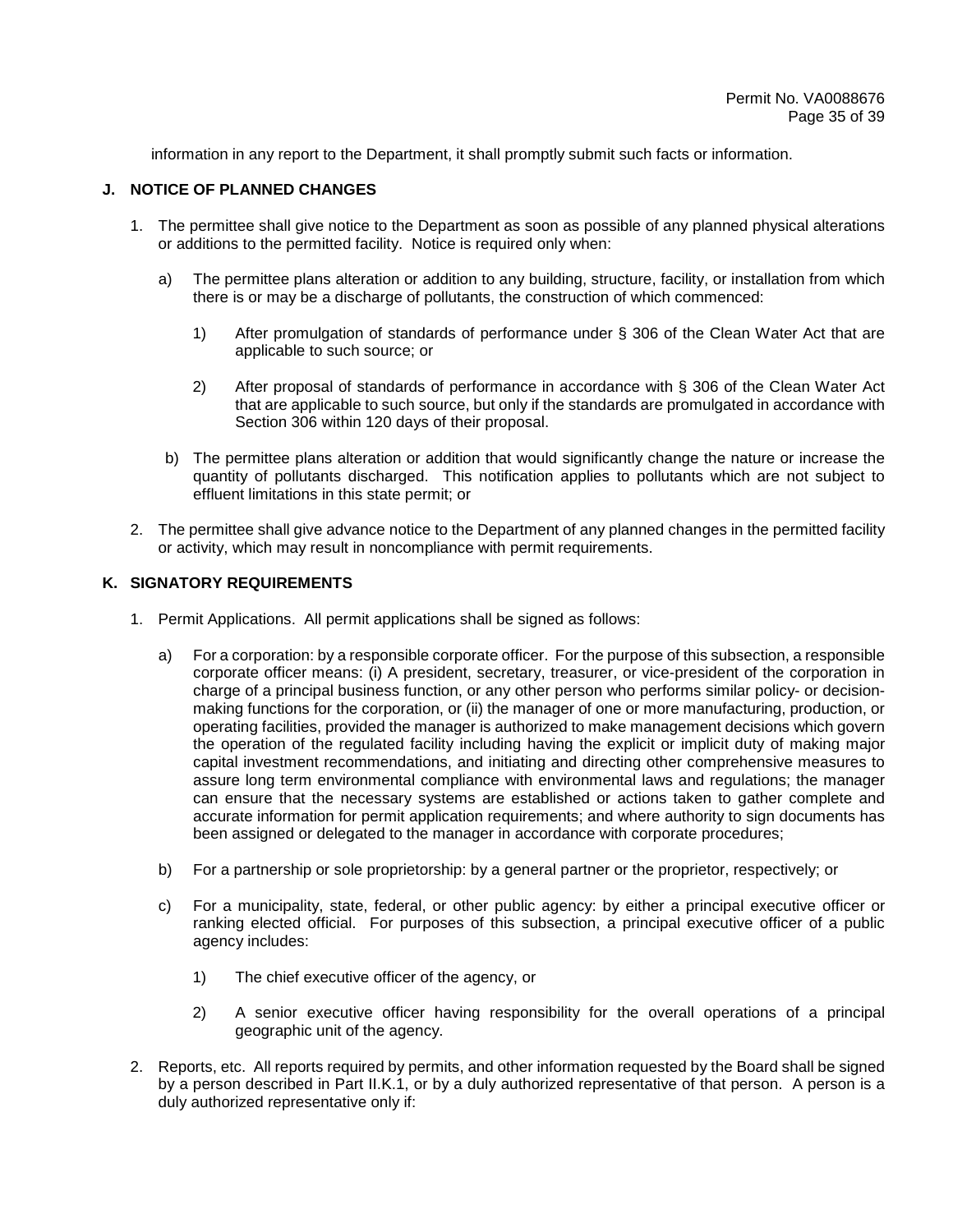- a) The authorization is made in writing by a person described in Part II.K.1;
- b) The authorization specifies either an individual or a position having responsibility for the overall operation of the regulated facility or activity such as the position of plant manager, operator of a well or a well field, superintendent, position of equivalent responsibility, or an individual or position having overall responsibility for environmental matters for the operator. (A duly authorized representative may thus be either a named individual or any individual occupying a named position); and
- c) The written authorization is submitted to the Department.
- 3. Changes to authorization. If an authorization under Part II.K.2 is no longer accurate because a different individual or position has responsibility for the overall operation of the facility, a new authorization satisfying the requirements of Part II.K.2 shall be submitted to the Department prior to or together with any reports, or information to be signed by an authorized representative.
- 4. Certification. Any person signing a document under Parts II.K.1 or 2 shall make the following certification:

"I certify under penalty of law that this document and all attachments were prepared under my direction or supervision in accordance with a system designed to assure that qualified personnel properly gather and evaluate the information submitted. Based on my inquiry of the person or persons who manage the system, or those persons directly responsible for gathering the information, the information submitted is, to the best of my knowledge and belief, true, accurate, and complete. I am aware that there are significant penalties for submitting false information, including the possibility of fine and imprisonment for knowing violations."

## **L. DUTY TO COMPLY**

The permittee shall comply with all conditions of this state permit. Any permit noncompliance constitutes a violation of the Virginia Stormwater Management Act and the Clean Water Act, except that noncompliance with certain provisions of this state permit may constitute a violation of the Virginia Stormwater Management Act but not the Clean Water Act. Permit noncompliance is grounds for enforcement action; for permit termination, revocation and reissuance, or modification; or denial of a permit renewal application.

The permittee shall comply with effluent standards or prohibitions established under § 307(a) of the Clean Water Act for toxic pollutants within the time provided in the regulations that establish these standards or prohibitions or standards for sewage sludge use or disposal, even if this state permit has not yet been modified to incorporate the requirement.

# **M. DUTY TO REAPPLY**

If the permittee wishes to continue an activity regulated by this state permit after the expiration date of this state permit, the permittee shall submit a completed EPA Form 1, an updated MS4 Program Plan including benchmarks and milestones for the next permit cycle and the second phase of the Chesapeake Bay TMDL action plan, at least 180 days before the expiration date of the existing permit, unless permission for a later date has been granted by the Board. The Board shall not grant permission for applications to be submitted later than the expiration date of the existing permit.

## **N. EFFECT OF A PERMIT**

This state permit does not convey any property rights in either real or personal property or any exclusive privileges, nor does it authorize any injury to private property or invasion of personal rights, or any infringement of federal, state or local law or regulations.

# **O. STATE LAW**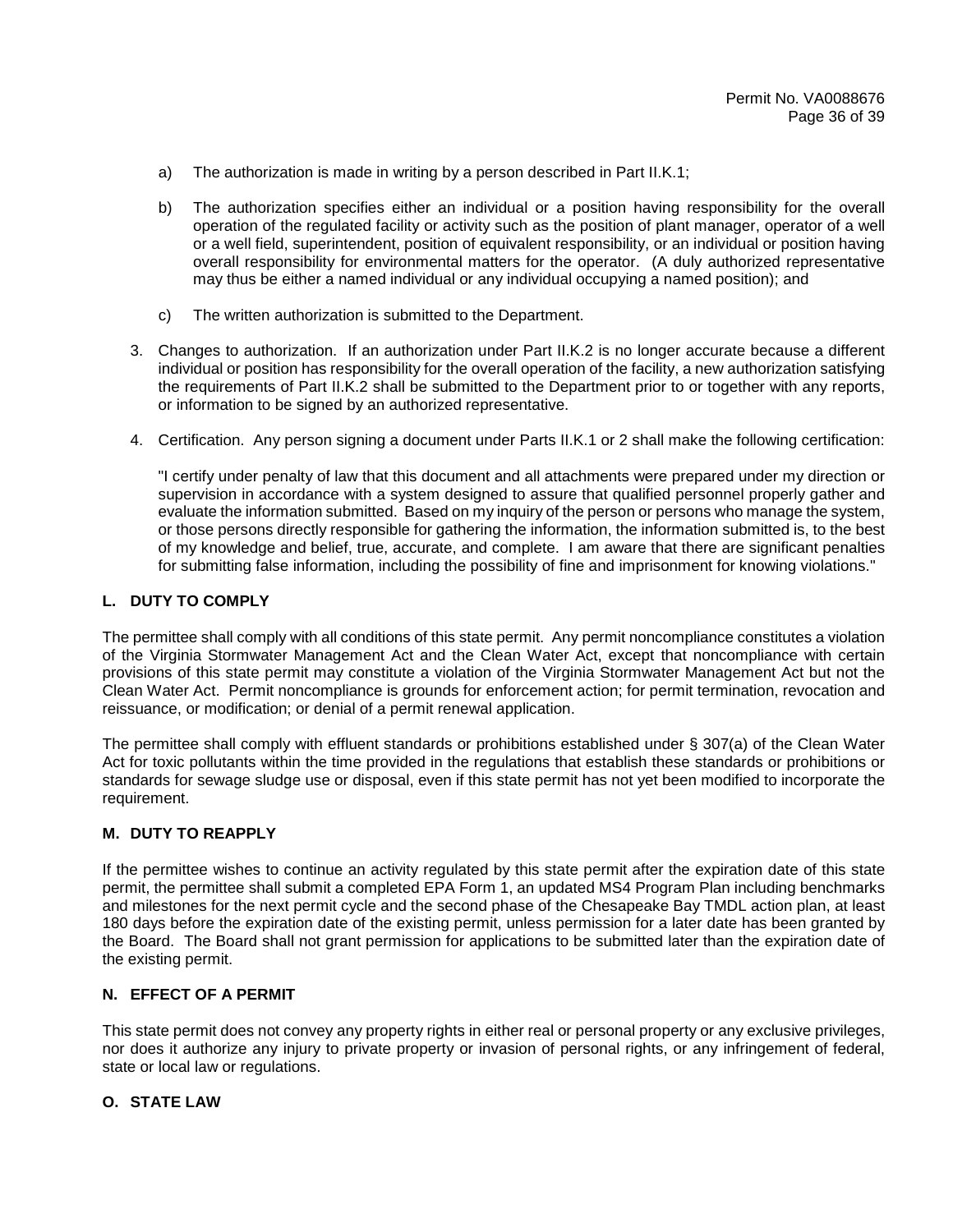Nothing in this state permit shall be construed to preclude the institution of any legal action under, or relieve the permittee from any responsibilities, liabilities, or penalties established pursuant to any other state law or regulation or under authority preserved by § 510 of the Clean Water Act. Except as provided in permit conditions on "bypassing" (Part II.U), and "upset" (Part II.V) nothing in this state permit shall be construed to relieve the permittee from civil and criminal penalties for noncompliance.

# **P. OIL AND HAZARDOUS SUBSTANCE LIABILITY**

Nothing in this state permit shall be construed to preclude the institution of any legal action or relieve the permittee from any responsibilities, liabilities, or penalties to which the permittee is or may be subject under Sections 62.1- 44.34:14 through 62.1-44.34:23 of the State Water Control Law or section 311 of the Clean Water Act.

# **Q. PROPER OPERATION AND MAINTENANCE**

The permittee shall at all times properly operate and maintain all facilities and systems of treatment and control (and related appurtenances) which are installed or used by the permittee to achieve compliance with the conditions of this state permit. Proper operation and maintenance also includes effective plant performance, adequate funding, adequate staffing, and adequate laboratory and process controls, including appropriate quality assurance procedures. This provision requires the operation of back-up or auxiliary facilities or similar systems, which are installed by the permittee only when the operation is necessary to achieve compliance with the conditions of this state permit.

# **R. DISPOSAL OF SOLIDS OR SLUDGES**

Solids, sludges or other pollutants removed in the course of treatment or management of pollutants shall be disposed of in a manner so as to prevent any pollutant from such materials from entering surface waters.

# **S. DUTY TO MITIGATE**

The permittee shall take all reasonable steps to minimize or prevent any discharge in violation of this state permit, which has a reasonable likelihood of adversely affecting human health or the environment.

# **T. NEED TO HALT OR REDUCE ACTIVITY NOT A DEFENSE**

It shall not be a defense for a permittee in an enforcement action that it would have been necessary to halt or reduce the permitted activity in order to maintain compliance with the conditions of this state permit.

## **U. BYPASS**

- 1. "Bypass", as defined in 9VAC25-870-10, means the intentional diversion of waste streams from any portion of a treatment facility. The permittee may allow any bypass to occur which does not cause effluent limitations to be exceeded, but only if it also is for essential maintenance to assure efficient operation. These bypasses are not subject to the provisions of Parts II.U.2 and U.3.
- 2. Notice
	- a) Anticipated Bypass. If the permittee knows in advance of the need for a bypass, prior notice shall be submitted, if possible at least ten days before the date of the bypass.
	- b) Unanticipated Bypass. The permittee shall submit notice of an unanticipated bypass as required in Part II.I.
- 3. Prohibition of bypass.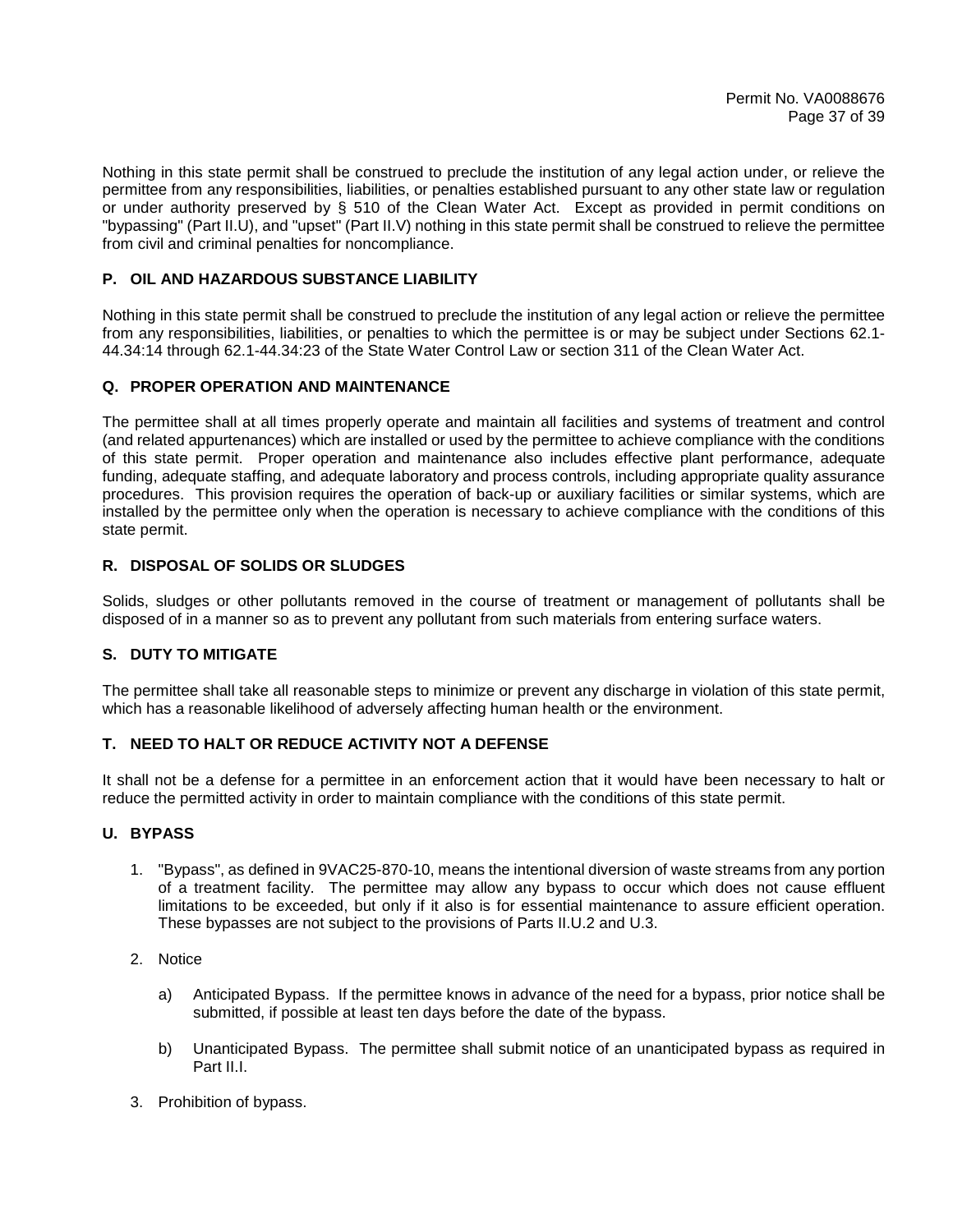- a) Bypass is prohibited, and the Board or its designee may take enforcement action against a permittee for bypass, unless:
	- 1) Bypass was unavoidable to prevent loss of life, personal injury, or severe property damage;
	- 2) There were no feasible alternatives to the bypass, such as the use of auxiliary treatment facilities, retention of untreated wastes, or maintenance during normal periods of equipment downtime. This condition is not satisfied if adequate back-up equipment should have been installed in the exercise of reasonable engineering judgment to prevent a bypass that occurred during normal periods of equipment downtime or preventive maintenance; and
	- 3) The permittee submitted notices as required under Part II.U.2.
- b) The Board or its designee may approve an anticipated bypass, after considering its adverse effects, if the Board determines that it will meet the three conditions listed above in Part II.U.3 a.

## **V. UPSET**

- 1. An upset, as defined in 9VAC25-870-10, constitutes an affirmative defense to an action brought for noncompliance with technology based permit effluent limitations if the requirements of Part II.V.3 are met. A determination made during administrative review of claims that noncompliance was caused by upset, and before an action for noncompliance, is not a final administrative action subject to judicial review.
- 2. An upset does not include noncompliance to the extent caused by operational error, improperly designed treatment facilities, inadequate treatment facilities, lack of preventative maintenance, or careless or improper operation.
- 3. A permittee who wishes to establish the affirmative defense of upset shall demonstrate, through properly signed, contemporaneous operating logs, or other relevant evidence that:
	- a) An upset occurred and that the permittee can identify the cause(s) of the upset;
	- b) The permitted facility was at the time being properly operated;
	- c) The permittee submitted notice of the upset as required in Part II.I; and
	- d) The permittee complied with any remedial measures required under Part II.S.
- 4. In any enforcement preceding the permittee seeking to establish the occurrence of an upset has the burden of proof.

#### **W. INSPECTION AND ENTRY**

The permittee shall allow the Director as the Board's designee, or an authorized representative (including an authorized contractor acting as a representative of the administrator) upon presentation of credentials and other documents as may be required by law, to:

- 1. Enter upon the permittee's premises where a regulated facility or activity is located or conducted, or where records must be kept under the conditions of this state permit;
- 2. Have access to and copy, at reasonable times, any records that must be kept under the conditions of this state permit;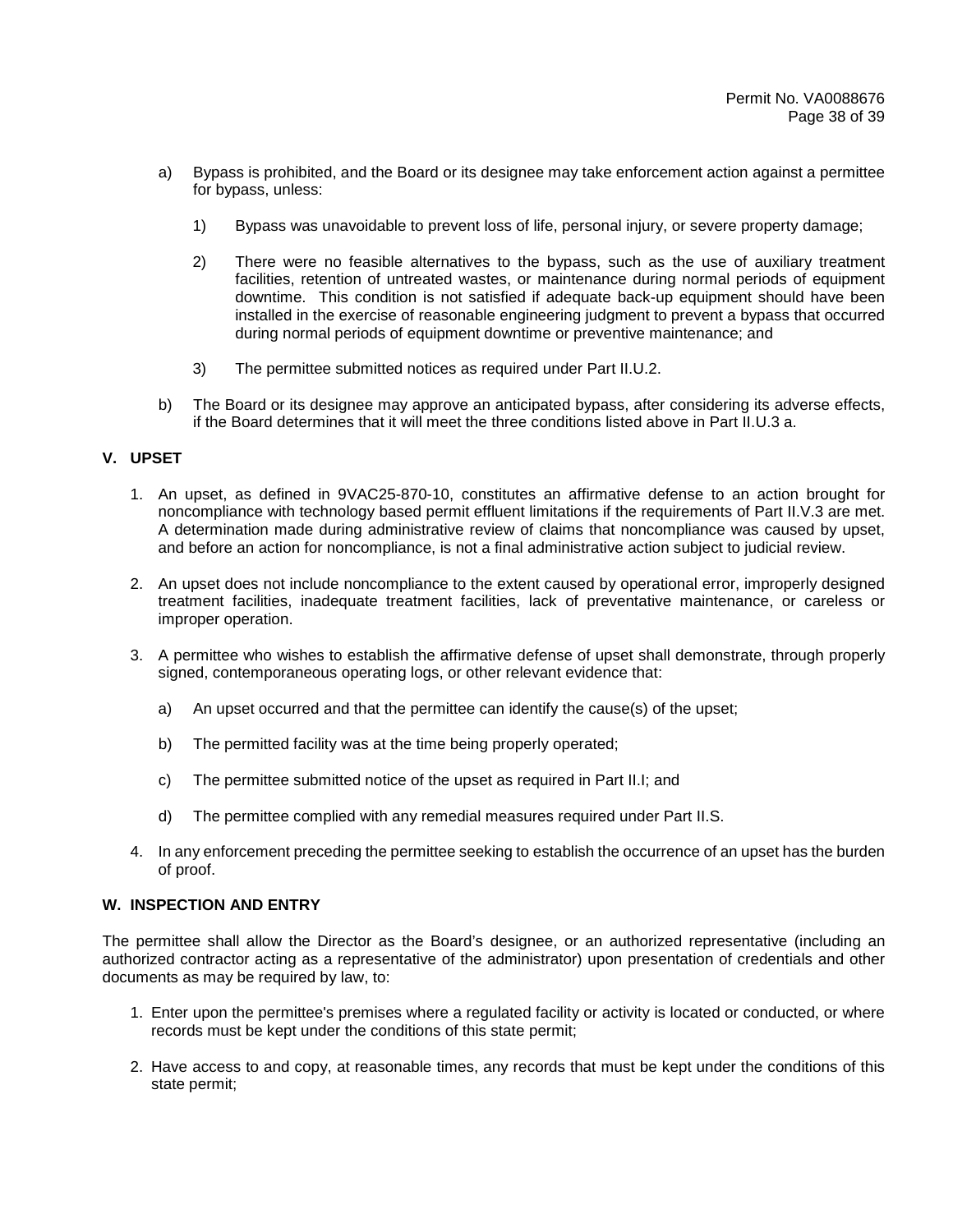- 3. Inspect at reasonable times any facilities, equipment (including monitoring and control equipment), practices, or operations regulated or required under this state permit; and
- 4. Sample or monitor at reasonable times, for the purposes of assuring permit compliance or as otherwise authorized by the Clean Water Act and the Virginia Stormwater Management Act, any substances or parameters at any location.

For purposes of this subsection, the time for inspection shall be deemed reasonable during regular business hours, and whenever the facility is discharging. Nothing contained herein shall make an inspection unreasonable during an emergency.

# **X. PERMIT ACTIONS**

Permits may be modified, revoked and reissued, or terminated for cause. The filing of a request by the permittee for a permit modification, revocation and reissuance, or termination, or a notification of planned changes or anticipated noncompliance does not stay any permit condition.

# **Y. TRANSFER OF PERMITS**

- 1. Permits are not transferable to any person except after notice to the Department. Except as provided in Part II.Y.2, a permit may be transferred by the permittee to a new owner or operator only if the permit has been modified or revoked and reissued, or a minor modification made, to identify the new permittee and incorporate such other requirements as may be necessary under the Virginia Stormwater Management Act and the Clean Water Act.
- 2. As an alternative to transfers under Part II.Y.1., this state permit may be automatically transferred to a new permittee if:
	- a) The current permittee notifies the Department at least two days in advance of the proposed transfer of the title to the facility or property;
	- b) The notice includes a written agreement between the existing and new permittees containing a specific date for transfer of permit responsibility, coverage, and liability between them; and
	- c) The Board does not notify the existing permittee and the proposed new permittee of its intent to modify or revoke and reissue the permit. If this notice is not received, the transfer is effective on the date specified in the agreement mentioned in Part II.Y.2.b.

# **Z. SEVERABILITY**

The provisions of this state permit are severable, and if any provision of this state permit or the application of any provision of this state permit to any circumstance is held invalid, the application of such provision to other circumstances, and the remainder of this state permit, shall not be affected thereby.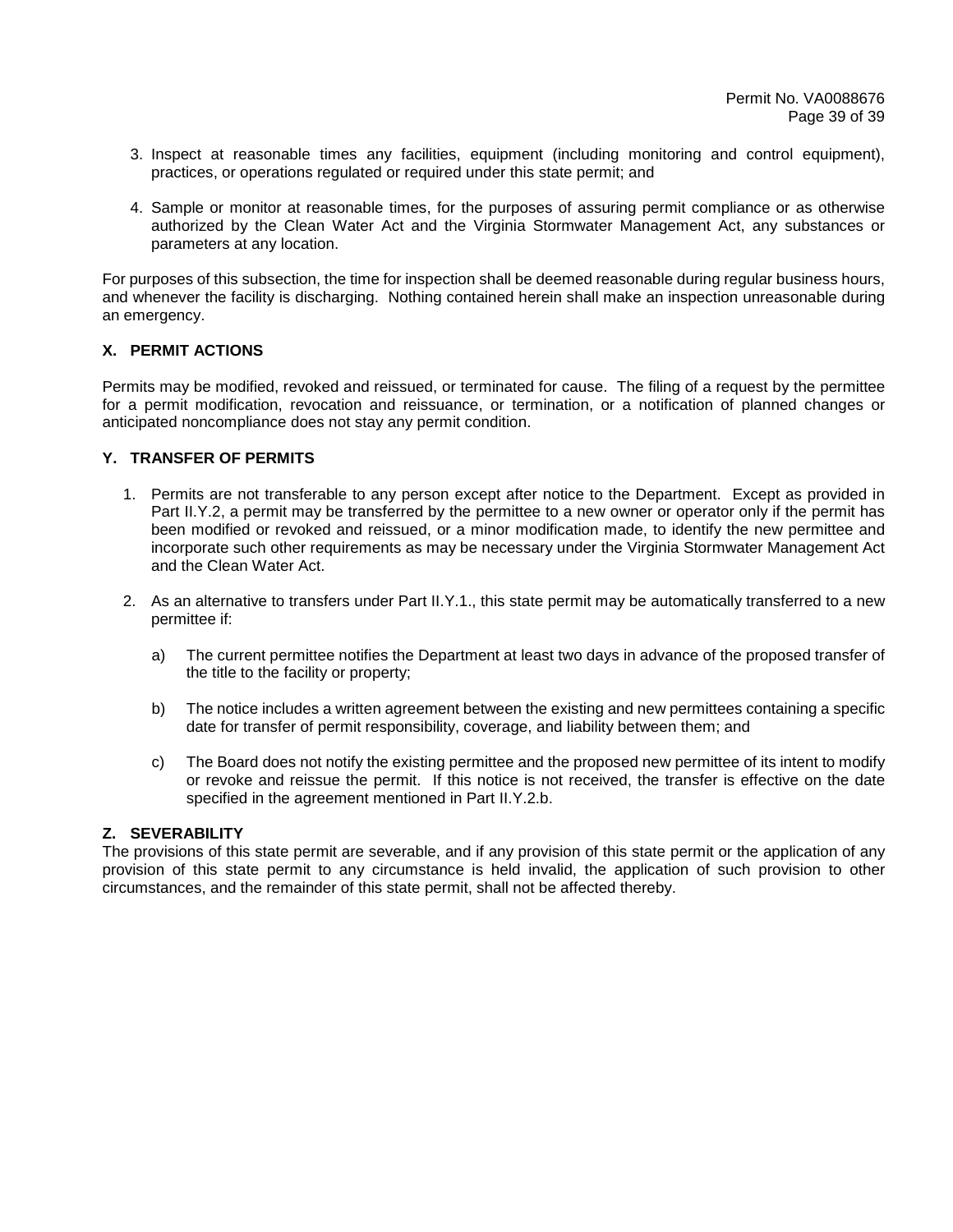| <b>TMDL Report</b>                                                                           | <b>EPA</b><br>Approval<br><b>Date</b> | <b>SWCB</b><br>Approval<br>Date | <b>TMDL Watershed</b>                             | <b>ID305B</b>     | <b>Pollutant</b>      | <b>WLA</b>                           | The WLA is<br>aggregated<br>between the<br>permittee and<br>these stormwater<br>permittees: |                   |  |
|----------------------------------------------------------------------------------------------|---------------------------------------|---------------------------------|---------------------------------------------------|-------------------|-----------------------|--------------------------------------|---------------------------------------------------------------------------------------------|-------------------|--|
|                                                                                              |                                       |                                 | Ashville Bridge Creek -<br>Lower                  | VAT-K42E_ASH01A06 | Oxygen, Dissolved     | 18.99 kg/yr TP<br>0.052 kg/day TP    | <b>VDOT (VAR040115)</b>                                                                     |                   |  |
|                                                                                              |                                       |                                 | Ashville Bridge Creek -<br>Lower                  | VAT-K42E_ASH01A06 | Enterococcus          | $5.72E+11$ cfu/yr                    | <b>VDOT (VAR040115)</b>                                                                     |                   |  |
| Total Maximum Daily Load                                                                     |                                       |                                 | <b>Muddy Creek</b>                                | VAT-K42E_MDY01A04 | Enterococcus          | 1.57E+09 cfu/day                     |                                                                                             |                   |  |
| Development for the Back Bay,<br>North Landing River, and Pocaty                             |                                       |                                 | <b>Beggars Bridge Creek</b>                       | VAT-K42E_BBC01A04 | Enterococcus          | 4.17E+11 cfu/yr<br>1.14E+09 cfu/day  | <b>VDOT (VAR040115)</b>                                                                     |                   |  |
| River Watersheds E. coli, and<br>Enterococci Due to Recreation<br>Use Impairments, and Total | 6/26/2014                             |                                 | Hell Point Creek - Lower (at<br>mouth)            | VAT-K42E_HPC02A04 | Enterococcus          | 1.74E+12 cfu/yr                      | <b>VDOT (VAR040115)</b>                                                                     |                   |  |
| Phosphorus Due to Low                                                                        |                                       |                                 | <b>Hell Point Creek - Upper</b>                   | VAT-K42E_HPC01A00 | Enterococcus          | 4.76E+09 cfu/day                     |                                                                                             |                   |  |
| Dissolved Oxygen                                                                             |                                       |                                 | Pocaty River                                      | VAT-K41R_PCT01A02 | Oxygen, Dissolved     | 1.08 kg/yr TP<br>0.003 kg/day TP     | <b>VDOT (VAR040115)</b>                                                                     |                   |  |
|                                                                                              |                                       |                                 | Pocaty River                                      | VAT-K41R_PCT01A02 | Escherichia coli      | 1.31E+12 cfu/yr<br>3.59E+09 cfu/day  | <b>VDOT (VAR040115)</b>                                                                     |                   |  |
|                                                                                              |                                       |                                 | North Landing River -<br>Middle                   | VAT-K41R_NLR03A06 | Escherichia coli      | 2.32 E+12 cfu/yr<br>6.35E+09 cfu/day | <b>VDOT (VAR040115)</b>                                                                     |                   |  |
|                                                                                              |                                       |                                 |                                                   |                   | Nawney Creek - Lower  | VAT-K42E_NWN02A00                    | Oxygen, Dissolved                                                                           | Stressor analysis |  |
|                                                                                              |                                       |                                 | Nawney Creek - Upper                              | VAT-K42E_NWN01A00 | Oxygen, Dissolved     | Stressor analysis                    |                                                                                             |                   |  |
| Dissolved Oxygen (DO)                                                                        | 12/14/2010                            |                                 | Milldam Creek - Lower                             | VAT-K41R_MLD02A06 | Oxygen, Dissolved     | Stressor analysis                    |                                                                                             |                   |  |
| Assessment for Virginia Beach                                                                |                                       |                                 | North Landing River -<br>Middle                   | VAT-K41R_NLR02A06 | Oxygen, Dissolved     | Stressor analysis                    |                                                                                             |                   |  |
|                                                                                              |                                       |                                 | West Neck Creek - Middle                          | VAT-K41R_WNC01A00 | Oxygen, Dissolved     | Stressor analysis                    |                                                                                             |                   |  |
|                                                                                              |                                       |                                 | Nawney Creek - Lower                              | VAT-K42E_NWN02A00 | Enterococcus          | <b>NA</b>                            |                                                                                             |                   |  |
| Development of Bacterial                                                                     |                                       |                                 | Nawney Creek - Upper                              | VAT-K42E_NWN01A00 | Enterococcus          | <b>NA</b>                            |                                                                                             |                   |  |
| TMDLs for the Virginia Beach<br>Coastal Area (London Bridge                                  |                                       |                                 | Milldam Creek - Lower                             | VAT-K41R_MLD02A06 | Escherichia coli      | <b>NA</b>                            |                                                                                             |                   |  |
| Creek & Canal # 2, Milldam                                                                   | 9/27/2005                             | 9/27/2006                       | West Neck Creek - Middle                          | VAT-K41R_WNC01A00 | Escherichia coli      | <b>NA</b>                            |                                                                                             |                   |  |
| Creek, Nawney Creek, West<br>Neck Creek (Middle), and West                                   |                                       |                                 | West Neck Creek (Upper) to<br>London Bridge Creek | VAT-C08E_WNC01A00 | Enterococcus          | 7.81E+12 cfu/yr                      |                                                                                             |                   |  |
| Neck Creek (Upper))                                                                          |                                       |                                 | Canal No. 2                                       | VAT-C08E_XBO01A00 | Enterococcus          | 1.82E+13 cfu/yr                      |                                                                                             |                   |  |
|                                                                                              |                                       |                                 | London Bridge Creek                               | VAT-C08E_LOB01A00 | Enterococcus          |                                      |                                                                                             |                   |  |
|                                                                                              |                                       |                                 | London Bridge Creek                               | VAT-C08E_LOB01A00 | <b>Fecal Coliform</b> |                                      |                                                                                             |                   |  |
|                                                                                              |                                       |                                 | Little Neck Creek - Upper                         | VAT-C08E_LNC01A00 | <b>Fecal Coliform</b> |                                      |                                                                                             |                   |  |
|                                                                                              |                                       |                                 | Crystal Lake                                      | VAT-C08E_CRY01A00 | <b>Fecal Coliform</b> |                                      |                                                                                             |                   |  |
|                                                                                              |                                       |                                 | Linkhorn Bay - Upper                              | VAT-C08E_LKN01A00 | Fecal Coliform        | 9.35E+10 cfu/yr                      |                                                                                             |                   |  |
| Lynnhaven Bay, Broad Bay and                                                                 |                                       |                                 | Unnamed Inlet S.W. Shore<br><b>Broad Bay</b>      | VAT-C08E_BBY03B10 | Fecal Coliform        |                                      |                                                                                             |                   |  |
| Linkhorn Bay Watersheds Total                                                                |                                       |                                 | Dey Cove/Mill Dam Creek                           | VAT-C08E_DEY01A00 | <b>Fecal Coliform</b> |                                      |                                                                                             |                   |  |
| Maximum Daily Load (TMDL)<br>Report for Shellfish Areas Listed                               | 8/5/2004                              | 12/2/2004                       | Eastern Branch - Lower<br>Upper, Lynnhaven River  | VAT-C08E EBL01B10 | Fecal Coliform        |                                      |                                                                                             |                   |  |
| Due to Bacteria Contamination                                                                |                                       |                                 | Eastern Branch - Lower,<br>Lynnhaven River        | VAT-C08E_EBL02A08 | Fecal Coliform        |                                      |                                                                                             |                   |  |
|                                                                                              |                                       |                                 | Eastern Branch - Upper,<br>Lynnhaven River        | VAT-C08E_EBL01A06 | Fecal Coliform        | 9.01E+11 cfu/yr                      |                                                                                             |                   |  |
|                                                                                              |                                       |                                 | Thalia Creek, Thurston<br>Branch & Buchanan Creek | VAT-C08E_THA01A02 | Fecal Coliform        |                                      |                                                                                             |                   |  |
|                                                                                              |                                       |                                 | Western Branch - Middle,                          | VAT-C08E_WES02A06 | <b>Fecal Coliform</b> |                                      |                                                                                             |                   |  |